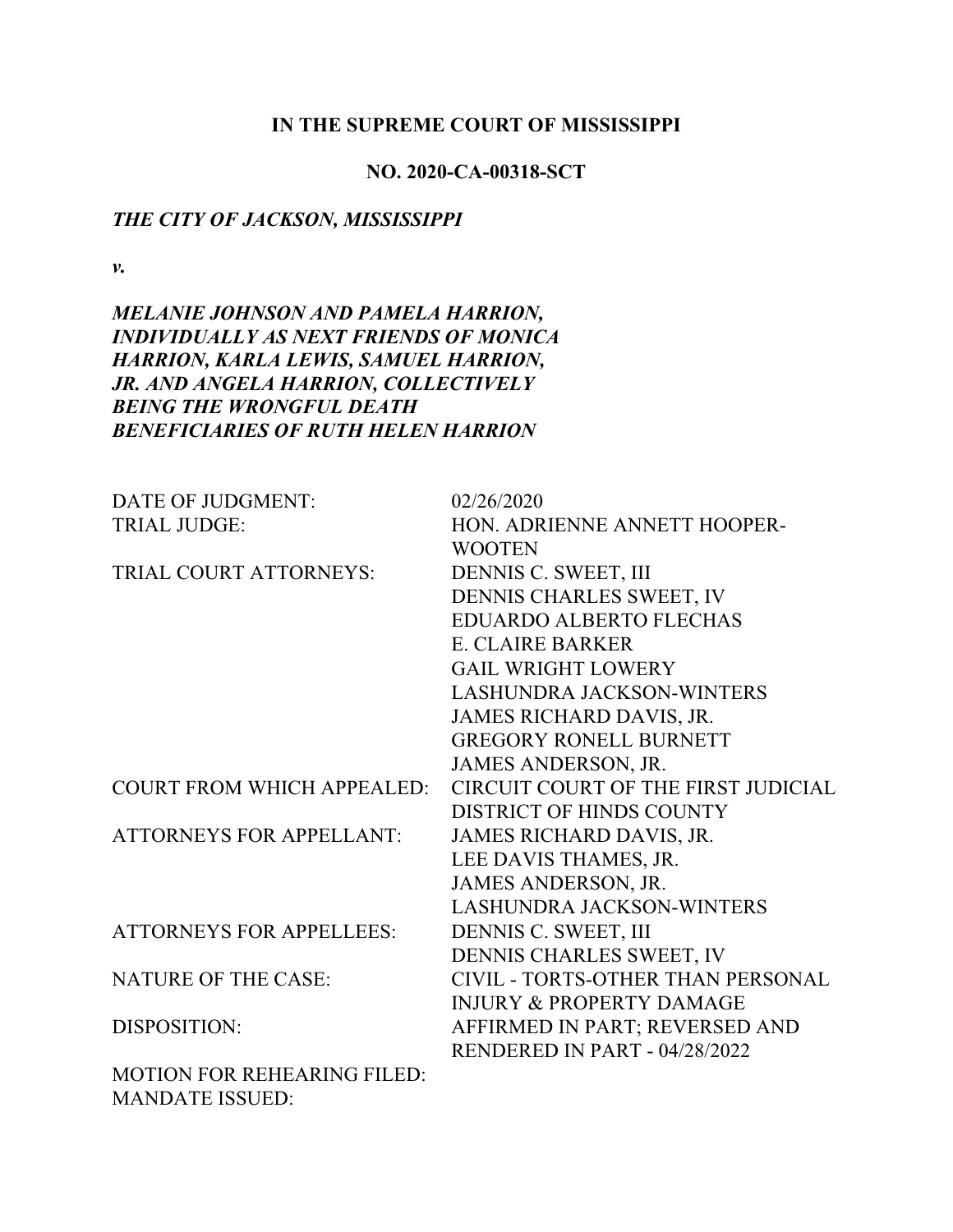# **BEFORE KITCHENS, P.J., BEAM AND ISHEE, JJ. KITCHENS, PRESIDING JUSTICE, FOR THE COURT:**

¶1. In the early morning hours of July 15, 2014, Alonzo Stewart broke into the home of Ruth Helen Harrion where he brutally raped and murdered her. Shortly before the attack, Harrion had called 911 and reported that a prowler was around her home in Jackson, Mississippi. The 911 dispatcher did not instruct her to remain on the line as required by the City of Jackson's written policies and procedures. Two City of Jackson police officers responded to the residence and conducted a perimeter check, but they did not detect that the prowler had entered through a window. After failing to make contact with Ruth Harrion, they left. Her body was discovered by one of her adult children the next day.

¶2. Melanie Johnson and Ruth Harrion's other wrongful death beneficiaries (Johnson) sued the City of Jackson, the 911 operator, and the investigating officers. Johnson asserted claims under 42 U.S.C. § 1983 and under the Mississippi Tort Claims Act (MTCA). The trial court granted summary judgment to the 911 operator and to the officers on the ground of qualified immunity, but it denied summary judgment to the City. The § 1983 case was tried before a jury and, simultaneously, the MTCA case was tried before the bench. The jury found that the City had violated Ruth Harrion's constitutional due process rights under § 1983 and awarded \$1 million in damages. The trial court awarded \$500,000 in damages under the MTCA.

¶3. The City appeals, arguing that no genuine issues of material fact existed on Johnson's § 1983 claim and that it was entitled to a directed verdict on that claim. The City argues also

2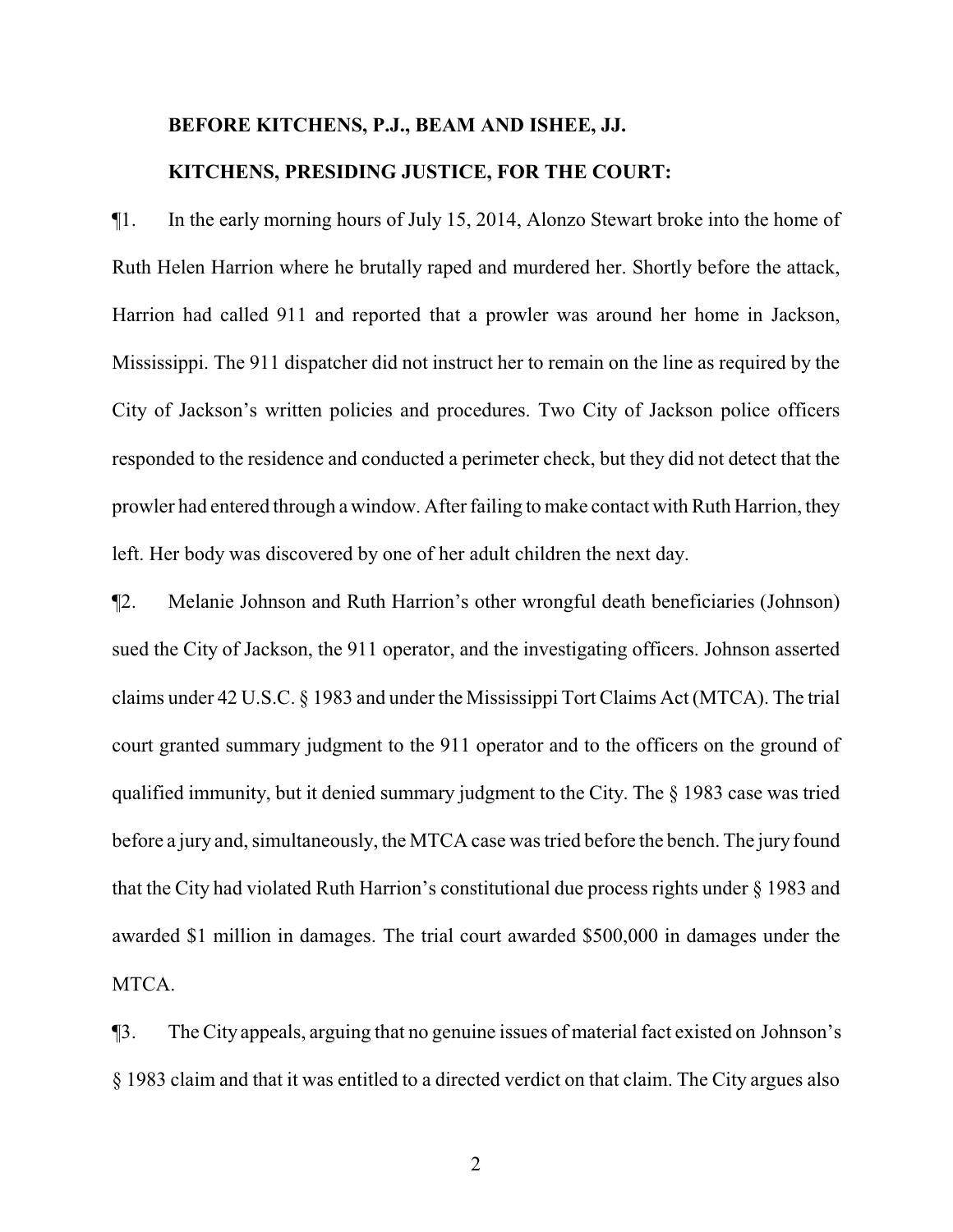that the trial court erroneously allowed an expert to testify about Stewart's out-of-court statements and that the trial court erroneously found for Johnson on the MTCA claims because Johnson had failed to show that the City was not immune from suit.

¶4. We hold that the City was entitled to a directed verdict on Johnson's § 1983 claim. Because due process does not require municipalities to protect their citizens from acts of private violence, Johnson was unable to show that the City violated Ruth Harrion's constitutional right to due process under § 1983. We affirm the trial court's finding the City liable under the MTCA.

#### **FACTS**

¶5. Sixty-seven-year-old Ruth Harrion lived alone. At 3:23 a.m. on July 15, 2014, she called the City of Jackson's 911 emergency call center. Debra Goldman, a shift supervisor with the Jackson Police Department (JPD), answered the call. As a shift supervisor, Goldman was responsible for following applicable policies and procedures and making sure her subordinates followed those procedures. According to the City's Public Safety Communications Operating Procedures Manual, for emergency calls of this type, "the caller will be kept on the line whenever possible." For prowler calls specifically, "the calltaker/dispatcher shall determine whether the prowler was seen or heard, as well as his last known location. If possible, the caller should remain on the telephone, out of direct view, providing updated information until an officer arrives at the scene." Goldman testified that those policies and procedures applied to how she was supposed to handle Ruth Harrion's call.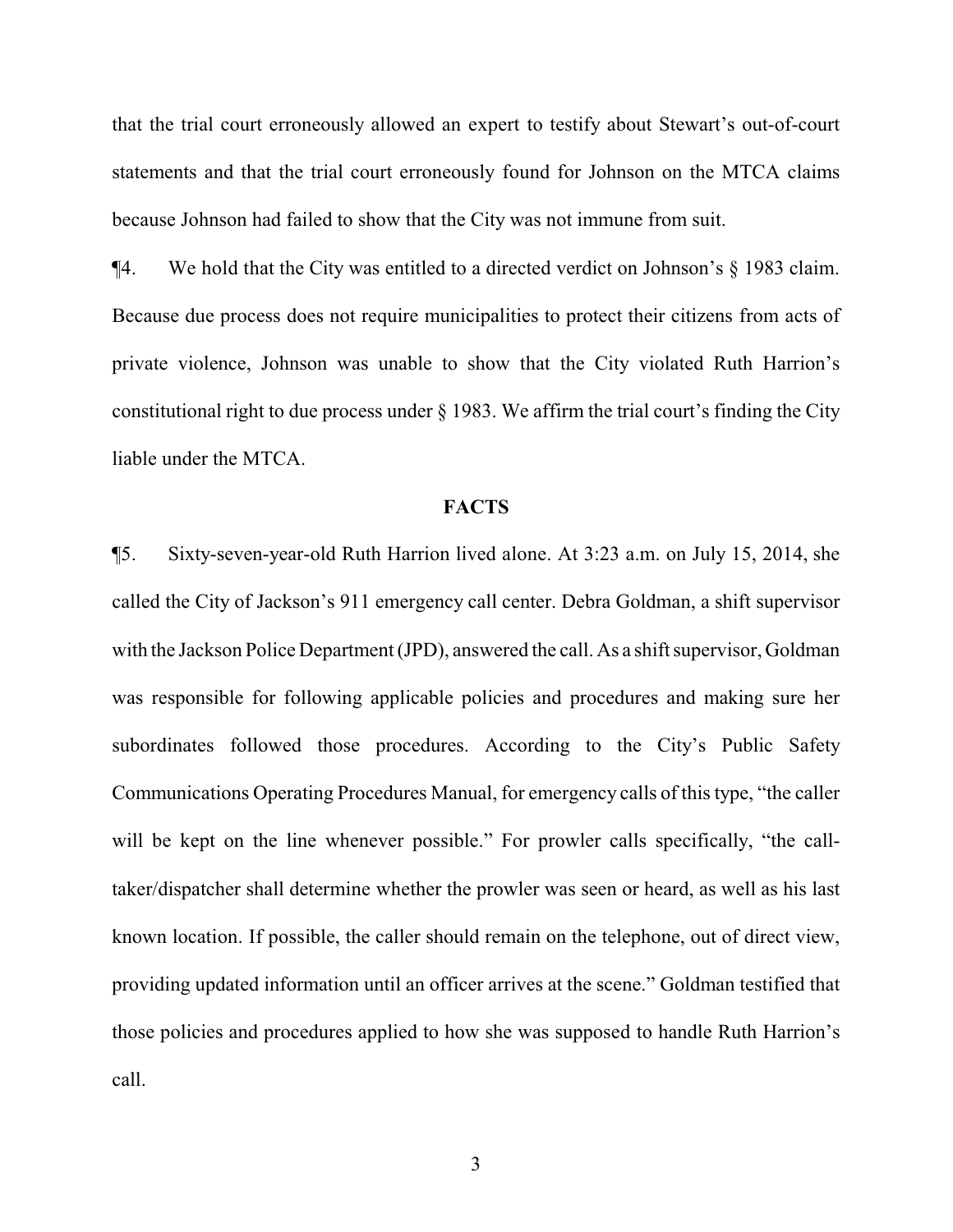¶6. When Goldman answered Ruth Harrion's call, Harrion said, "I have a prowler around my house." Goldman asked for her name and, after Harrion provided her name, Goldman said, "we'll send the police." Then, the call was disconnected. It is disputed which party hung up first. Undisputed and likewise shown by a recording of the call is that Goldman made no attempt to keep Ruth Harrion on the line until the police arrived. Nor did she attempt to determine the prowler's location or whether Harrion had seen or heard the prowler. Goldman explained that the purpose of the call-taking policies is to save lives and that she was supposed to follow the policies but that she did not follow the policies in this instance. Goldman testified that, because Ruth Harrion's call reported a felony in progress, she dispatched the call as a "priority one" call, the highest priority.

¶7. Tammie Heard and Derrick Evans were the police officers dispatched to Ruth Harrion's home at 3:28 a.m. Evans did not testify. Heard testified that Evans arrived two and a half to three minutes after the dispatch, and that she, Heard, arrived about four minutes after the dispatch. When Heard arrived, Evans was checking the house. The two officers walked all the way down both sides of the house together until they came to the backyard fence. The fence enclosing the backyard was approximately six feet high on one side and three to four feet high on the other side. Heard testified that an unwritten City of Jackson policy prevents police officers from going over a fence unless they are chasing a felon or someone is in distress. Therefore, Heard testified, they did not cross over the fence, but instead shined flashlights into the backyard and looked around. After they checked around the house and observed no signs of forced entry, they knocked on the front door, but no one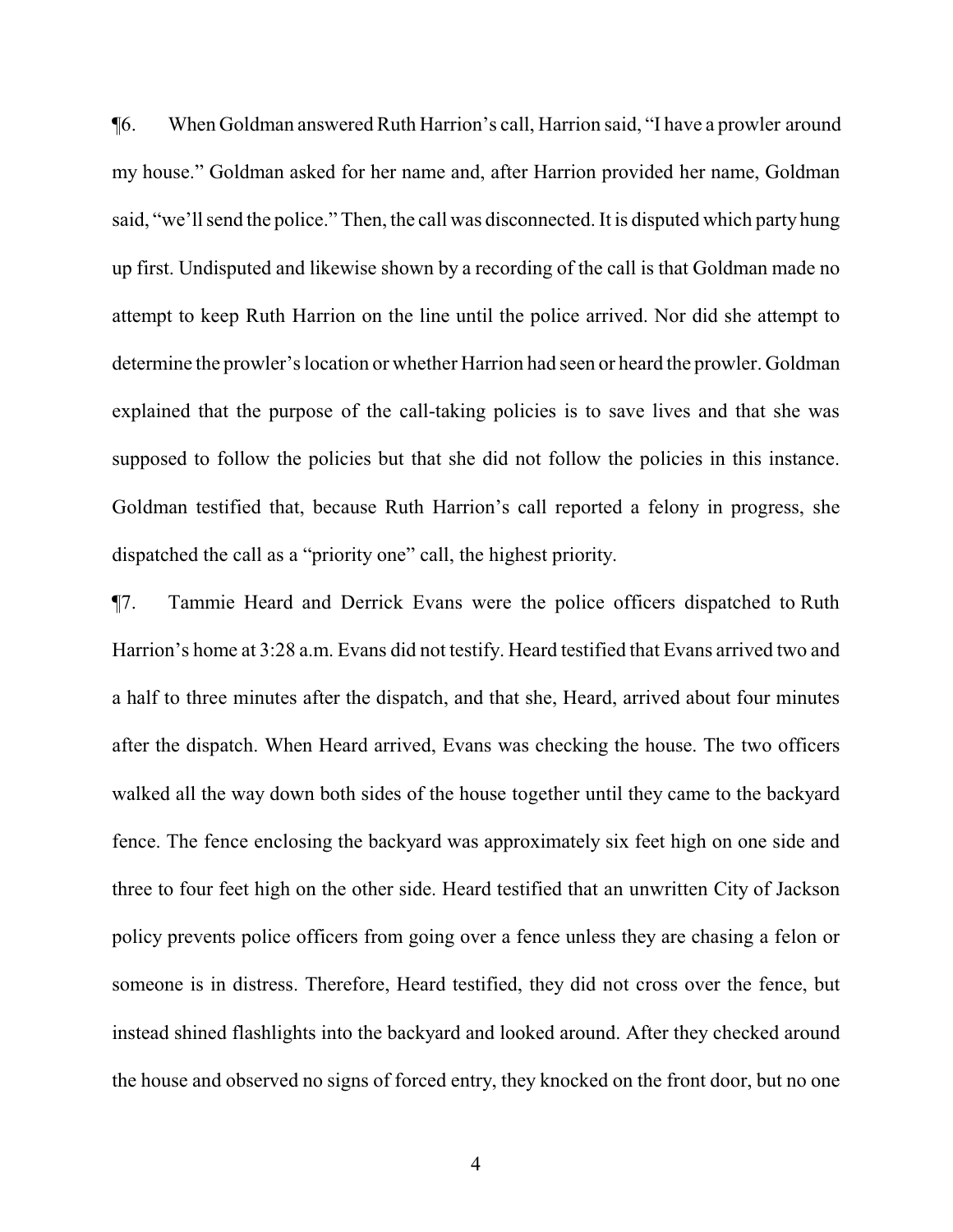answered, and they heard nothing out of the ordinary. Evans asked dispatch to call Ruth Harrion's telephone, and the officers heard the telephone ringing from inside the house. The officers checked the license plate on a vehicle parked in the driveway and learned that the vehicle belonged to Ruth Harrion's relative. Then, Officer Heard cleared the call as "unable to locate." Officer Evans was cleared to go on a meal break. Before going back into service, Heard patrolled the neighborhood in her car but saw nothing out of the ordinary.

¶8. Heard testified that she learned later that the perpetrator, Alonzo Stewart,<sup>1</sup> had been inside holding Harrion hostage while she and Evans were investigating outside. Harrion's body was found later that day outside her home. Detective Kevin McNeill responded to the crime scene. He determined that Stewart had pushed the burglar bars off a bedroom window and had used an overturned recycling bin to climb into Harrion's home through the window. The window was located inside the fence that Heard and Evans had declined to cross. McNeill observed that the window where Stewart had entered was ajar and that the recycling bin was underneath it. Marks were visible where the burglar bars had been pushed in. McNeill testified that the overturned recycling bin was clearly visible from the fence.

¶9. According to the autopsy report, Ruth Harrion had been severely beaten, raped, and strangled, and she sustained a fatal gunshot wound to the left eye. The murder weapon was a .32 caliber revolver that Ruth Harrion had kept for self-defense. Evidence established that she had fired one shot at Stewart but missed; then he took the gun from her, ultimately using

<sup>&</sup>lt;sup>1</sup> Stewart has been adjudicated mentally incompetent to stand trial for Harrion's murder.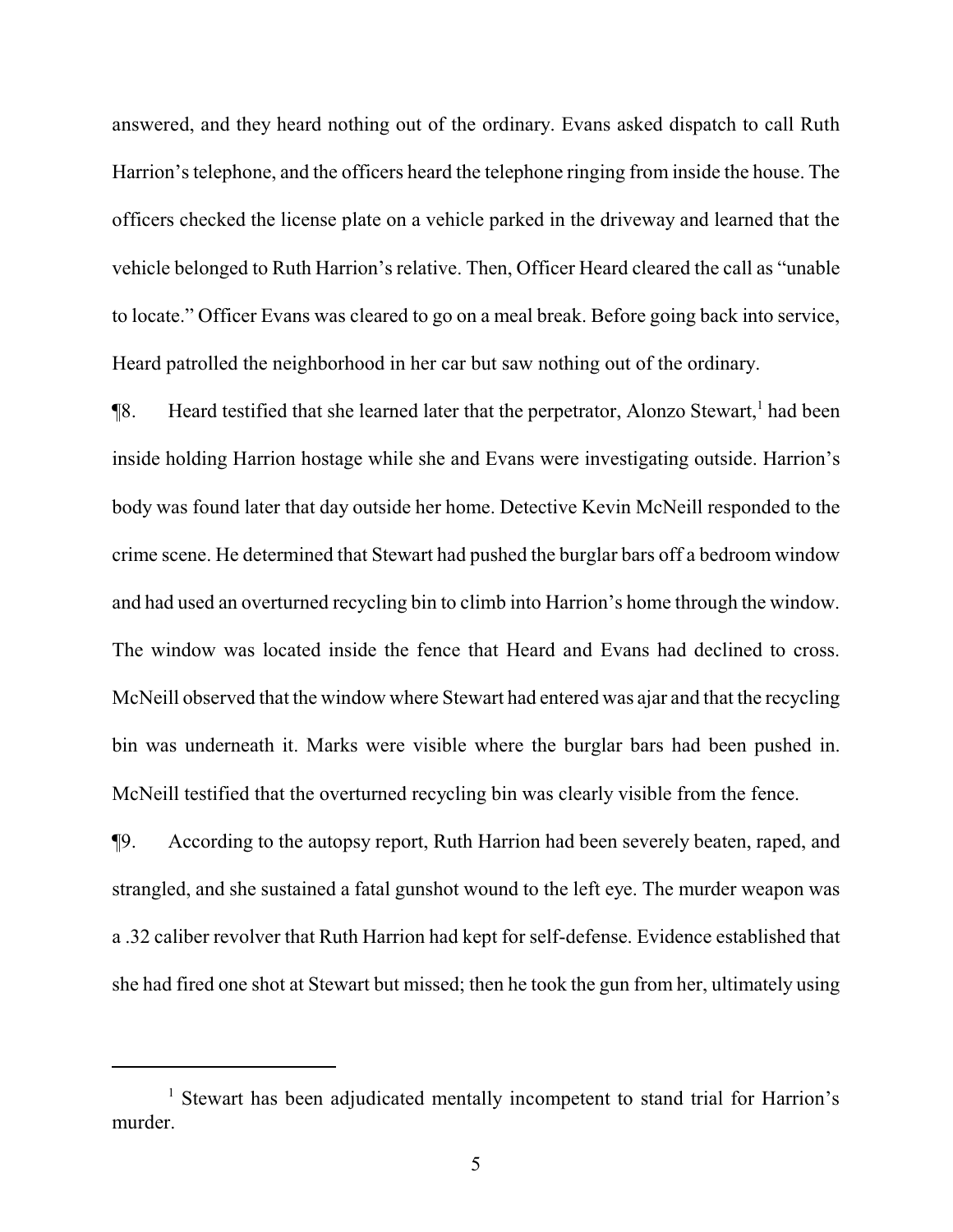it to kill her. The murder weapon was recovered from a creek bank after Stewart gave a confession to the police describing its whereabouts.

¶10. JPD's General Order 600-4 provides that "[t]he first officer on the scene . . . shall: Determine the nature of the problem and take appropriate action." The general order provides also that "[t]he primary responsibility of officers responding to an emergency situation is to identify the problemand participants, protect life and property, secure the crime scene, notify and deploynecessarysupport personnel, establish communications with the situation, restore and maintain order." Johnson sought to show at trial that Evans and Heard had violated this policy by not forcing entry into Ruth Harrion's home when she failed to answer the door or the phone call from dispatch. Further, Johnson sought to show that the officers had violated the policy by failing to discover that Stewart had gained entry by removing burglar bars from a window and by placing a recycling bin underneath it.

¶11. Officer Heard testified that she had seen the window in question but that no sign of forced entry had been present at that time. She testified that, if she and Evans had known that the perpetrator was inside, they would have forced their way into the house. According to Heard, Ruth Harrion's prowler call had seemed no different fromothers she had investigated. She testified that prowler calls all are handled the same way. When the police arrive, they check the grounds and make sure there are no signs of forced entry. Theywill advise dispatch if the home is secure or if there is a locked fence. They ask dispatch to contact the complainant. She testified that it is not mandatory for police to make contact with someone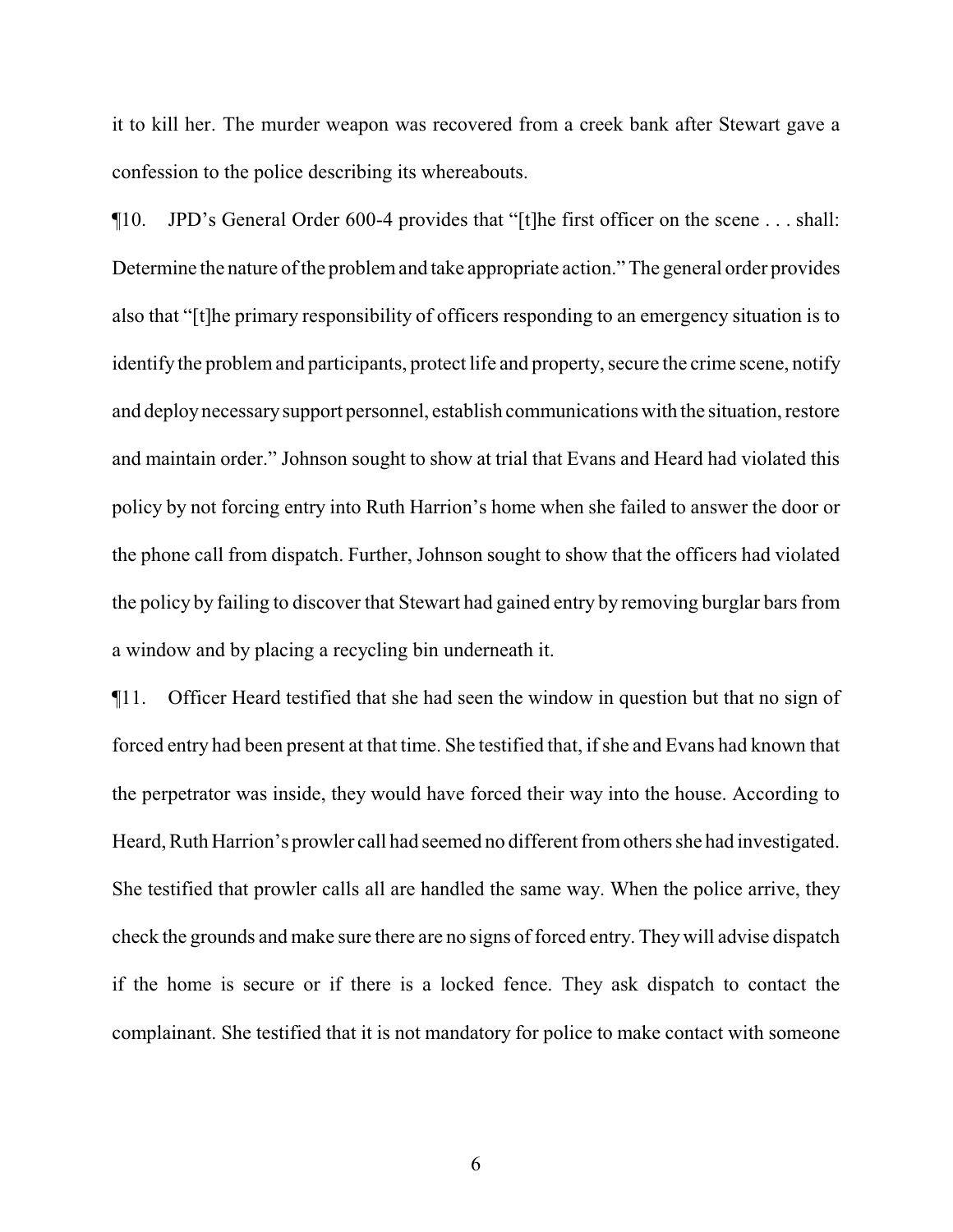who has called to report a prowler and that, commonly, residents do not come to the door when the police arrive.

¶12. Heard testified that, if there had been any sign that someone had broken into Ruth Harrion's home, she and Evans would have forced their way inside. But she said that, without any sign that a prowler is inside, the police cannot force entry into a house in response to a prowler call. She testified that they would have called a supervisor only in response to an actual crime scene, such as a homicide or a rape. Heard testified that if the police cannot get in, they call the fire department to make a forced entry. She reiterated that officers are trained not to go over a fence unless they are chasing someone.

¶13. Johnson presented expert testimony regarding the actions and inactions of the 911 dispatcher and officers. Michael Levine was accepted as an expert witness in the areas of police policy and procedures, police training and supervision, and police department compliance with policies and procedures. Levine testified that he had reviewed the full police file, listened to Stewart's audio statement describing the crime, and visited Ruth Harrion's home. The City objected to Levine's testimony about Stewart's confession, but the trial court overruled the objection. Levine testified that Stewart had said in his confession that he had been inside the house holding Ruth Harrion at gunpoint when the police were walking around outside. He opined to a reasonable degree of professional certainty that Stewart had been inside when the officers were investigating. Therefore, the officers had missed signs that Stewart had breached the premises, such as the recycling bin underneath the window. Levine testified that the officers should have observed the signs of a break-in and forced their way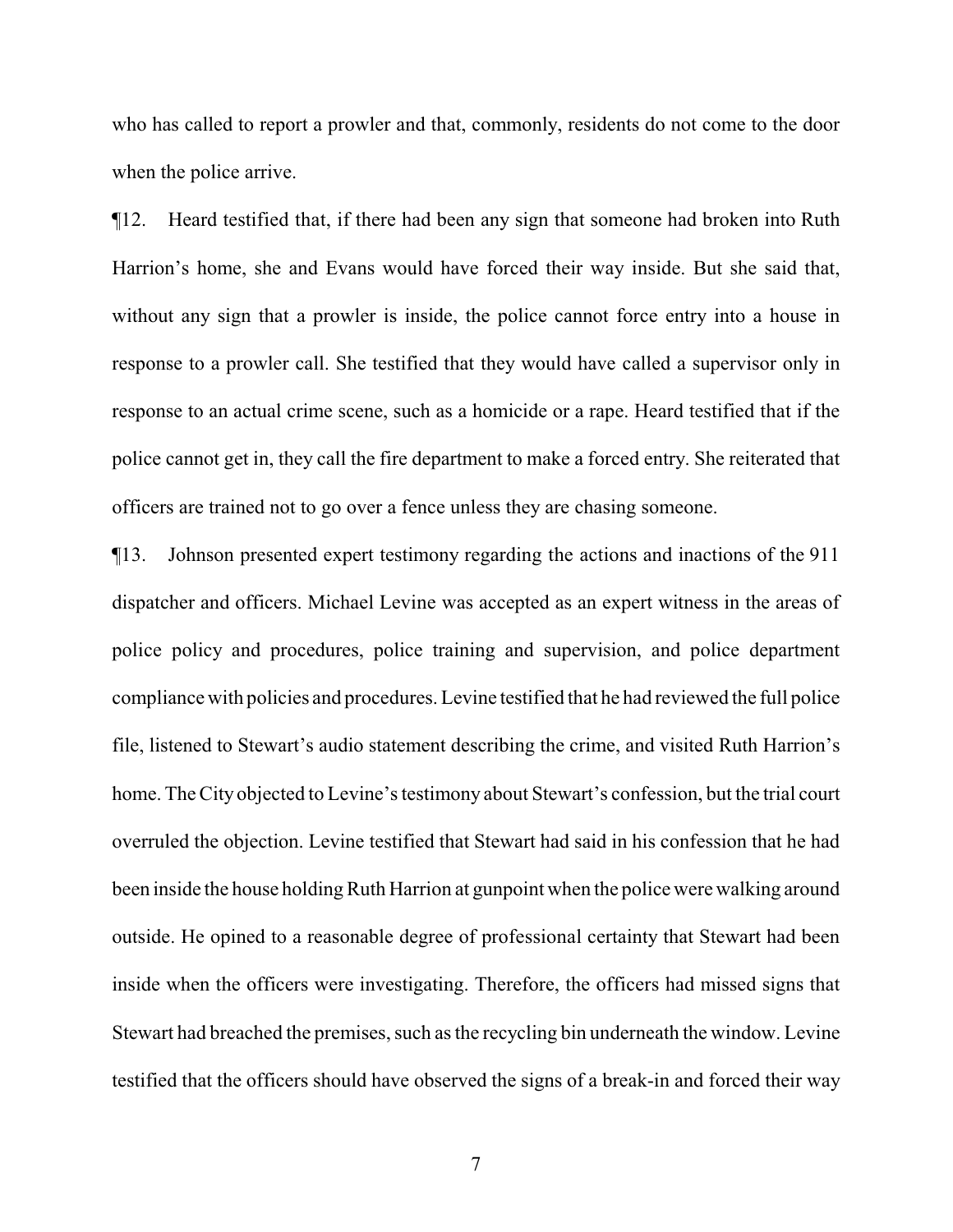inside, which would have saved Ruth Harrion's life. Levine had never heard of a policy preventing officers from jumping a fence. Further, he testified that the officers should not have left the scene without having made contact with Ruth Harrion because she was an elderlywoman who had called to report a prowler. Levine opined that exigent circumstances were present that would have allowed the police to break into the house. He testified that a supervisor should have been monitoring what was going on to make sure the officers made contact with Ruth Harrion before clearing the call. Further, Levine testified that Goldman should have kept Ruth Harrion on the telephone until the officers arrived and that Goldman's failure to adhere to the call-taking policy demonstrated reckless indifference to Ruth Harrion's life. Levine testified to a reasonable degree of professional certainty that Goldman, Evans, and Heard had violated applicable policies and had acted in reckless disregard ofRuth Harrion's life and safety and that their actions evinced a lack of proper training and supervision. Because Ruth Harrion had called the police for help, he testified, Fourth Amendment concerns about the forced entry by police into her home were diminished.

¶14. The trial court accepted Tyrone Lewis, a retired deputy police chief with JPD and a former Hinds County sheriff, as an expert in the field of JPD policies and procedures, general crime scene investigation, and law enforcement training. Lewis had worked for the City of Jackson for thirty years, and he had been involved in drafting police department policies and procedures. Lewis testified that Goldman had not followed department procedures in taking the 911 call by failing to keep Ruth Harrion on the line until police arrived and by not gathering information. He explained that the policy requiring the call taker to gather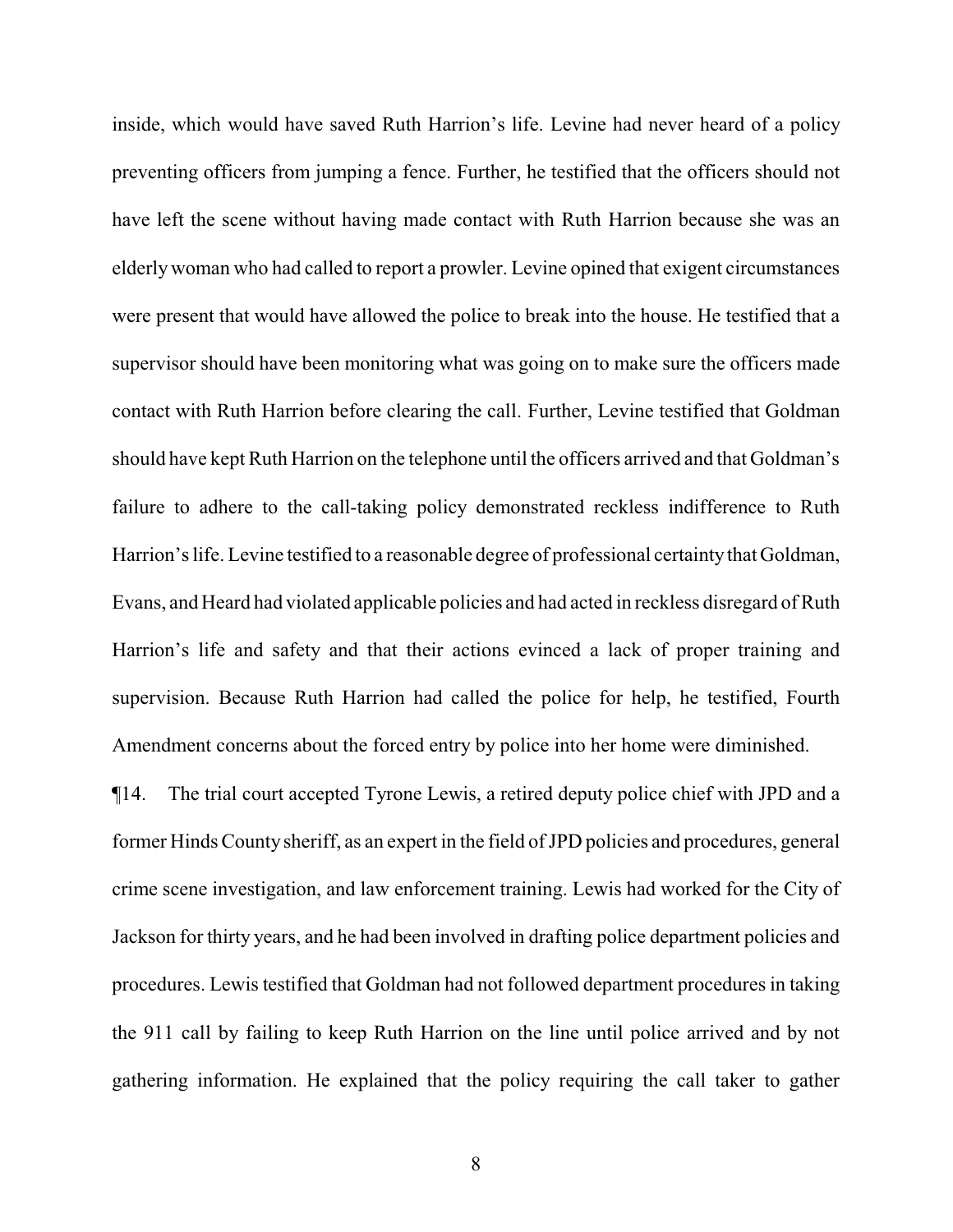information is in place to assure that the police have accurate information when responding to a call. Further, the call taker must try to keep the caller on the line so dispatch can determine whether the prowler has gotten into the house. Lewis testified that, if Goldman had kept Ruth Harrion on the line, the officers would have known the prowler had gotten into the house and could have responded appropriately. Lewis opined that Goldman's failure to follow the policy had resulted in Ruth Harrion's death. He opined that Goldman's actions evinced reckless indifference.

¶15. Lewis testified that the investigating officers had violated General Order 600-4, requiring responding officers to protect life and property, secure the crime scene, deploy necessary personnel, establish communications, and restore order. He testified that the officers violated the policy by failing to determine the nature of the problem and to take appropriate action by securing the scene and notifying a field supervisor. Lewis testified that Heard and Evans should not have cleared the call without making every effort to contact Ruth Harrion, including calling backup and the supervisor. Further, he testified that the officers faced exigent circumstances that would have allowed them to break into Ruth Harrion's home. He identified the exigent circumstances as the opened window, the pushedout burglar bars, and the recycling bin positioned below the window. Lewis knew of no rule or training preventing police officers with JPD from going over a fence. Lewis opined that the officers had not followed their training or applicable policies and procedures, resulting in Ruth Harrion's death. He opined that Evans and Heard had acted with reckless indifference to Ruth Harrion's life.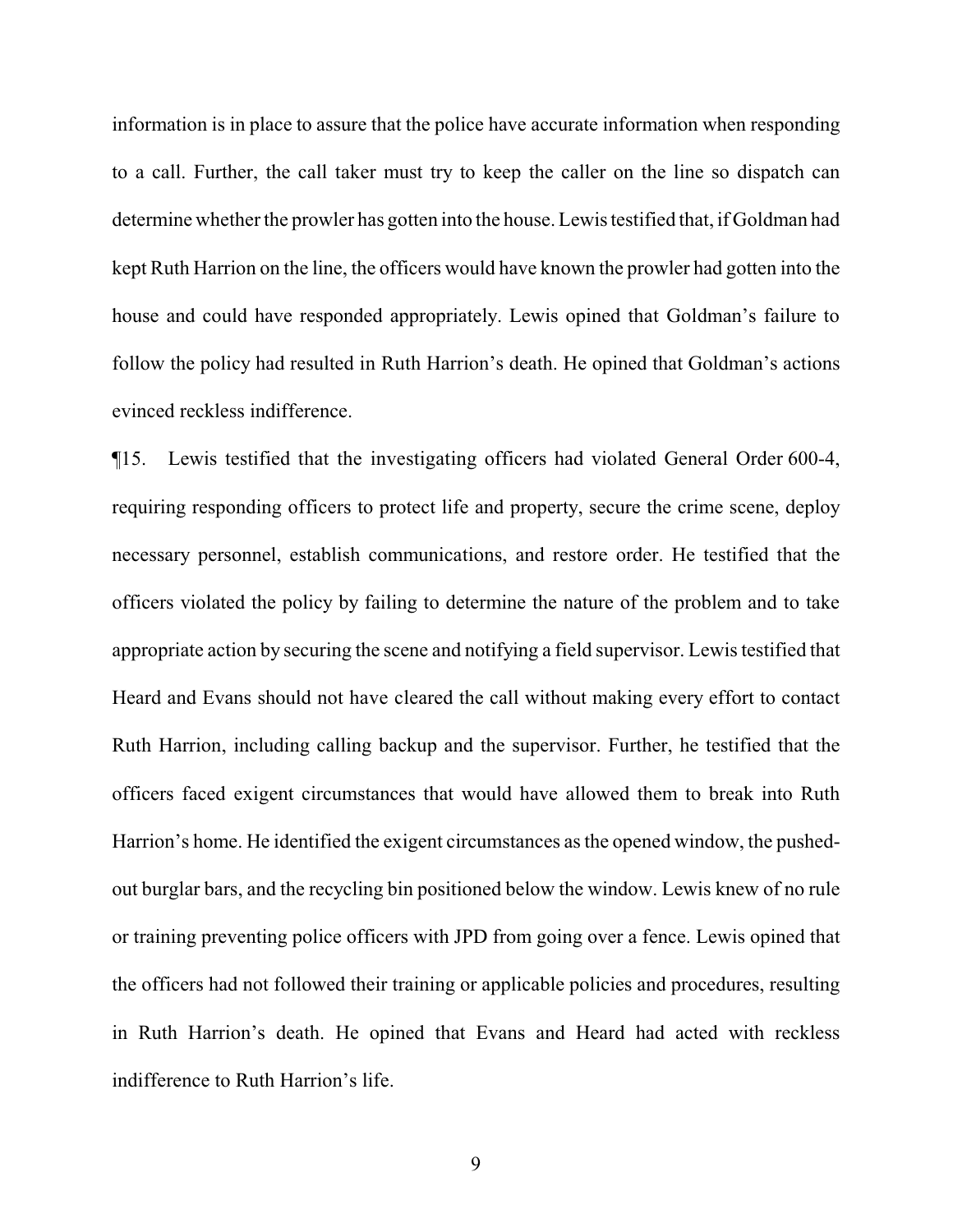¶16. Lieutenant Joseph Wade gave expert testimony on behalf of the City. He was a deputy chief administrator for JPD and had been with the department for twenty-four years. Wade testified that when he was a beat cop he had responded to prowler calls. He explained that a threat to a person presents exigent circumstances that allow the police to enter a home without a warrant. But he testified that exigent circumstances do not exist when someone reports a prowler and then does not come to the door when police arrive. He testified that the police department's policies and procedures give the police discretion in determining how to respond in an investigation. Wade opined that Heard and Evans had not violated any policies in their response to Ruth Harrion's call. But regarding Goldman, Wade testified that a mandatory policy had been in place and that Goldman did not follow it at all. He testified that, after Ruth Harrion's death, the City of Jackson changed its policies and procedures for handling prowler calls so that what happened to Ruth Harrion would not happen to anyone else.

¶17. Corporal Loris Taylor testified for the City. Taylor was an instructor at the police training academy and had spent twenty-six years with JPD. He had been on duty the night of the crime, heard the call dispatched, and heard over the radio about what the officers were doing on the scene. Taylor testified that officers are trained not to enter a locked yard without probable cause due to the risk of attack by a canine or the homeowner defending his or her property. According to Taylor, the officers were not faced with exigent circumstances, and they lacked probable cause to enter Ruth Harrion's home because there were no signs of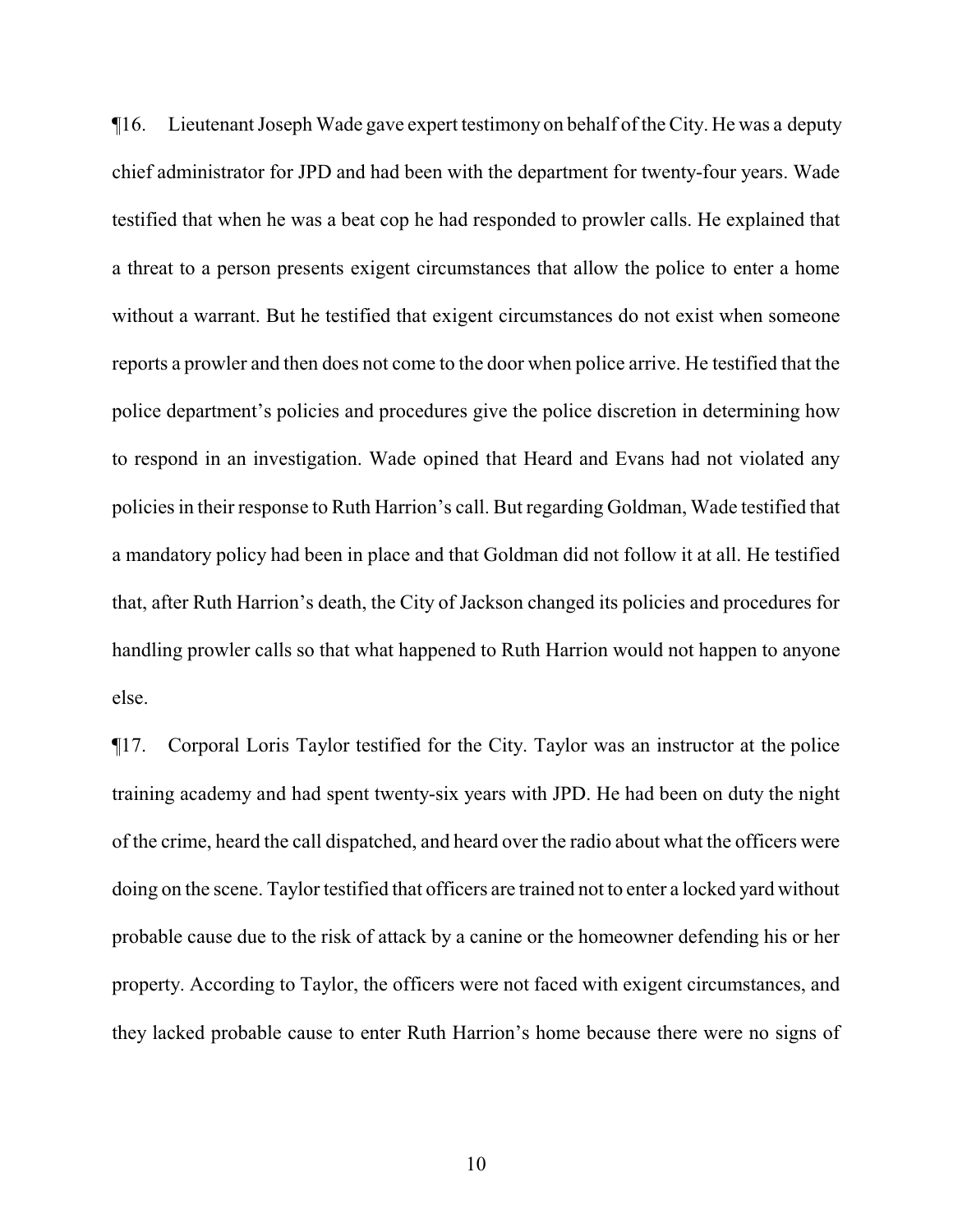forced entry. He opined that there was nothing else that Heard or Evans should have done before clearing the call.

¶18. The City's last expert was Mark Dunston, chief of police for the City of Ocean Springs, Mississippi. Dunston testified that he had thirty-four years' experience in law enforcement. He opined to a reasonable degree of professional certainty that the officers had not acted with reckless disregard or deliberate indifference to Ruth Harrion's rights. Dunston testified that Heard and Evans had investigated properly in compliance with the standards of JPD. Further, he testified that the City of Jackson's fence-crossing policy is consistent with that of other agencies. He testified that Heard and Evans had not been confronted with exigent circumstances that would have given them cause for a forced entry. He testified that persons not responding to the door is common. According to Dunston, if Heard and Evans had missed signs that Stewart had entered the house, then they did an inadequate investigation. However, their inadequate investigation did not rise to the level of reckless disregard or deliberate indifference. Dunston was the sole witness who testified that Goldman had done nothing wrong when she failed to instruct Ruth Harrion to remain on the line and failed to gather information.

¶19. Johnson presented expert testimony about Ruth Harrion's work life expectancy and testimony from Ruth Harrion's children about the impact of her loss on her family, friends, and community. When the City rested its case, it moved for a directed verdict, which was denied by the trial court. The jury awarded \$1 million in damages for Johnson's § 1983

11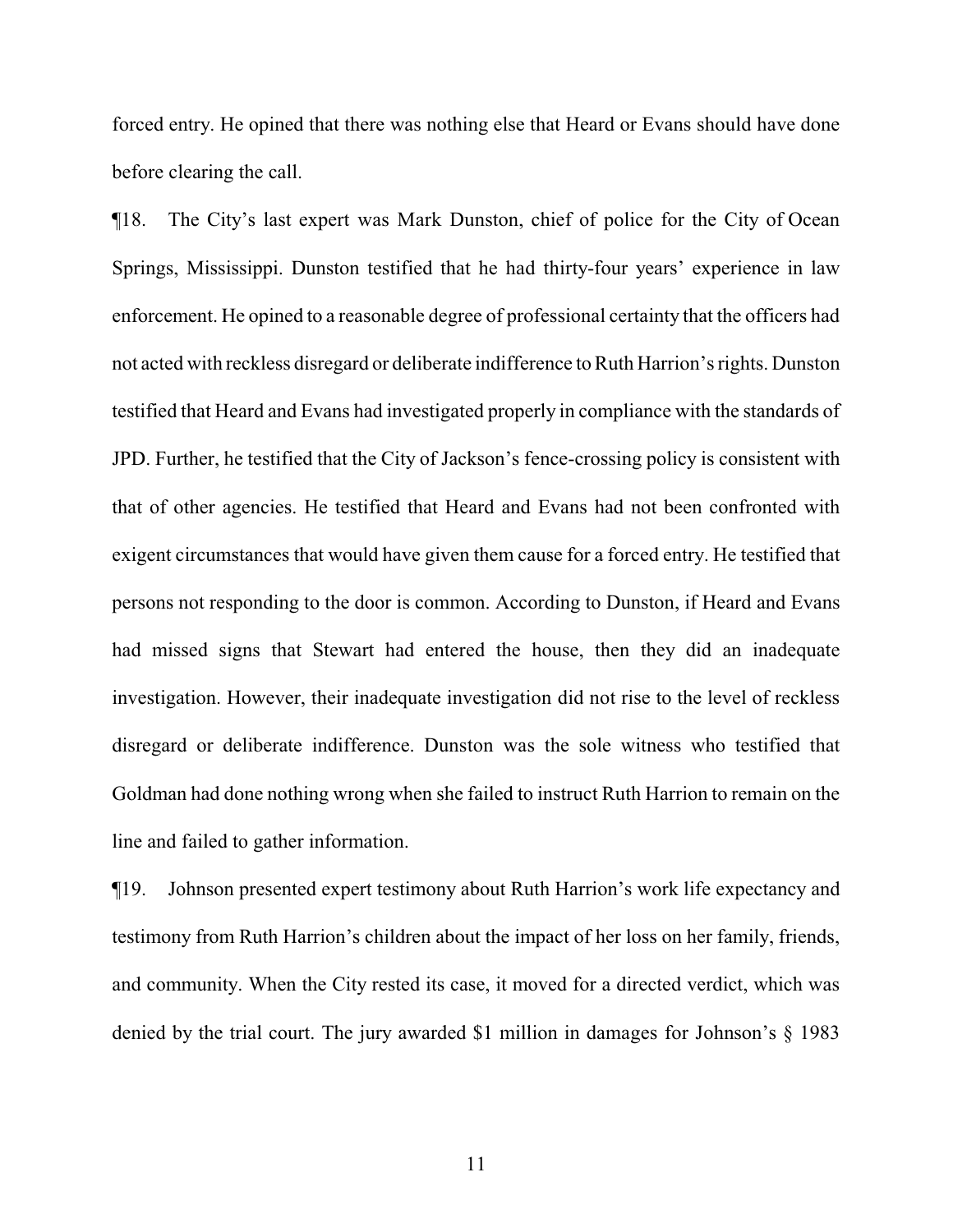claim. The trial court found that the City was not immune from suit under the MTCA, found the City liable for Harrion's death, and awarded damages of \$500,000.

#### **DISCUSSION**

# **I. Whether the trial court erred by denying the City's motion for summary judgment on Johnson's § 1983 claims and MTCA claims.**

¶20. The City filed a motion for summary judgment on all of Johnson's claims, which was denied. This Court denied the City's petition for an interlocutory appeal. In this direct appeal, the City assigns the denial of summary judgment as error. Johnson responds that the City waived this argument by not moving for a directed verdict or a JNOV pursuant to Rule 50 of the Mississippi Rules of Civil Procedure. The City points out that it did move for a directed verdict and argues that nothing prevents this Court's review of both the denial of summary judgment and the denial of its motion for a directed verdict, of which it complains in another assignment of error.

¶21. This Court has not addressed the appealability, after a case has been tried, of a pretrial order denying summary judgment. The Court of Appeals has "held that appeals from the denial of a motion for summary judgment are interlocutory in nature and are rendered moot by a trial on the merits." *Miss. Bureau of Narcotics v. Hunter*, 311 So. 3d 629, 635 (Miss. Ct. App. 2020) (internal quotation mark omitted) (quoting *Franklin Collection Serv. Inc. v. Collins*, 206 So. 3d 1282, 1284 (Miss. Ct. App. 2016)). In its discussion of the issue in *Collins*, the Court of Appeals relied on the analysis by the United States Court of Appeals for the Fifth Circuit: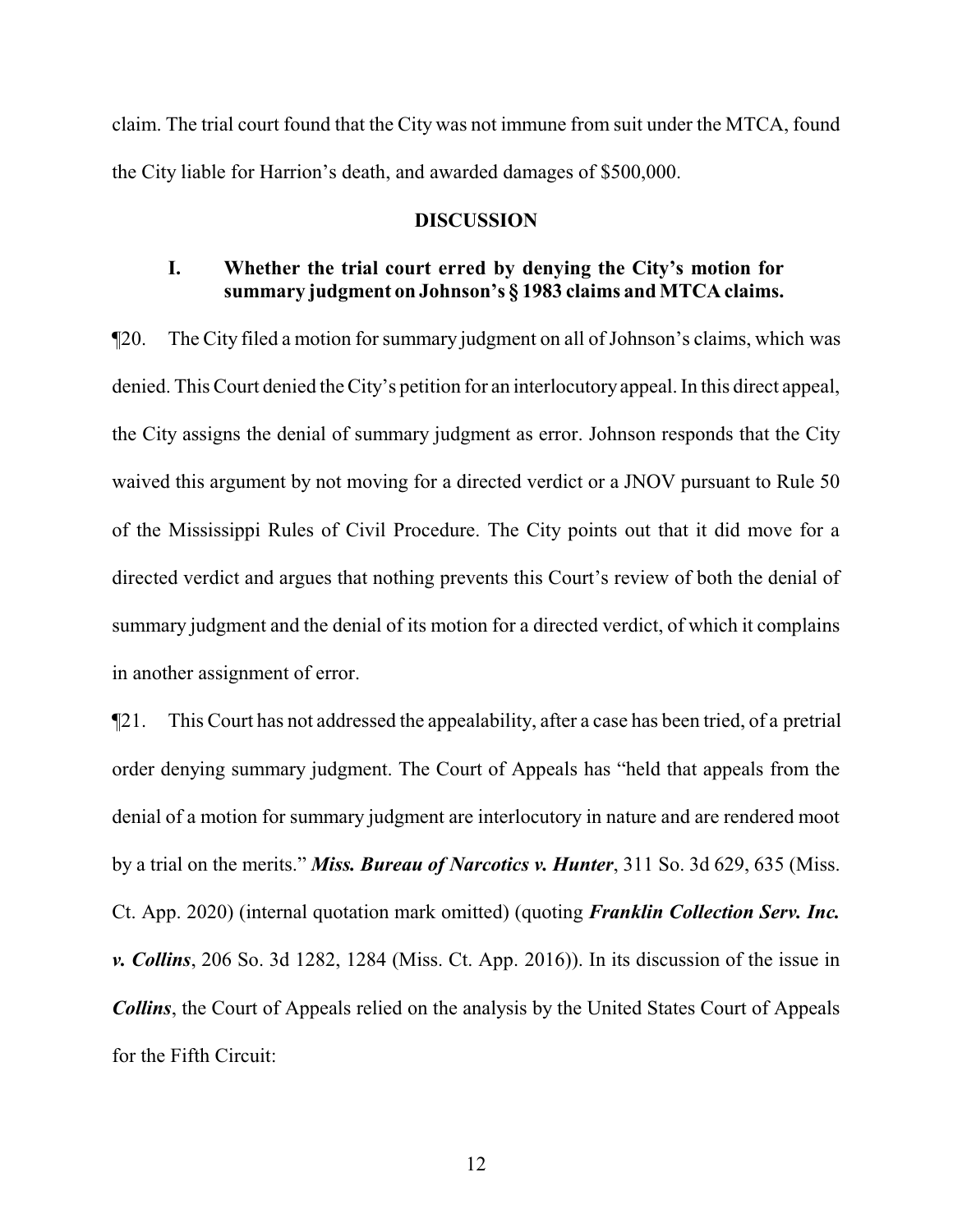[P]rudential concerns argue against reviewing such motions. To review the pretrial denial of a motion for summary judgment, we would have to review two different sets of evidence: the "evidence" before the district court at pretrial when it denied the motion, and the evidence presented at trial. Of course, the "evidence" presented at pretrial may well be different from the evidence presented at trial. It makes no sense whatever to reverse a judgment on the verdict where the trial evidence was sufficient merely because at summary judgment it was not. . . . "The saving of time and expense is the purpose to be attained by a summary judgment in a proper case. When in due course the final trial is had on the merits it becomes the best test of the rights of the movant. If he wins on trial he has his judgment. If he loses on a fair trial it shows that he ought not to have any judgment."

*Collins*, 206 So. 3d at 1284-85 (alterations in original) (quoting *Black v. J.I. Case Co.*, 22 F.3d 568, 572 (5th Cir. 1994)). The Court of Appeals recognized that some federal courts have held that, although once the case has been tried the denial of summary judgment generally is not reviewable on appeal, an exception exists if the pretrial summary judgment ruling involved a pure question of law. *Id.* at 1285 (quoting *Blessey Marine Servs., Inc. v. Jeffboat, LLC*, 771 F.3d 894, 897 (5th Cir. 2014) (refusing to recognize the exception)). In *Collins*, the Court of Appeals found that even if it were to recognize the exception, the exception would not apply because the ruling before it did not involve a pure question of law. *Id.* at 1286.

¶22. For the reasons stated by the Court of Appeals and by the Fifth Circuit, this Court adopts the general rule that, once a case has been tried, a pretrial order denying summary judgment will not be reviewed on appeal. Even if this Court were to embrace an exception for summary judgment rulings adjudicating pure questions of law, this is not such a case. We hold that the City's challenge to the denial of summary judgment is not reviewable on appeal.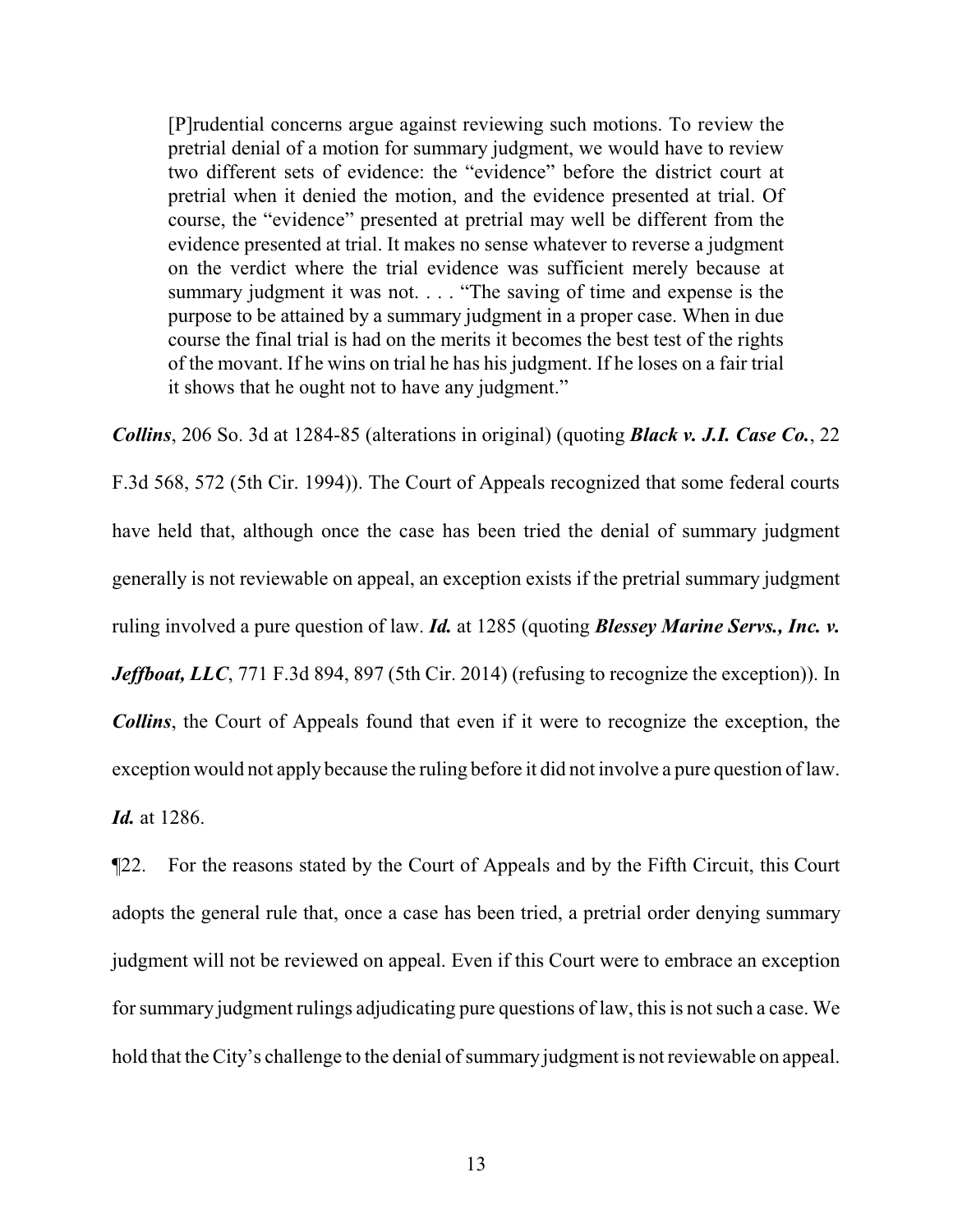We note that the City makes much the same arguments in its assignment of error challenging the denial of a directed verdict, which is addressed below.

# **II. Whether the trial court erred by allowing Johnson's expert to rely on Stewart's statement to the police in formulating his opinion.**

¶23. Before the trial, the City moved *in limine* to exclude Alonzo Stewart's confession. Johnson's counsel said they did not plan to seek admission of the confession. During direct examination of Detective McNeil, Johnson sought to introduce McNeil's police report into evidence. The City objected to the admission of portions of the police report that contained hearsay statements by Stewart. The trial court also addressed whether Stewart was unavailable and whether his statements were admissible as statements against his penal interest under Mississippi Rule of Evidence 804(b)(3). The court found that Stewart could not be compelled to testify against himself but found in addition that the Rule 804(b)(3) hearsay exclusion did not apply to Stewart's confession because his statements were not being offered against Stewart himself. Ultimately, the trial court ruled on the admissibility of Stewart's statements in the police report. Applying the trustworthiness analysis for admission of a police report set forth in *Rebelwood Apartments RP, LP v. English*, 48 So. 3d 483 (Miss. 2010), the trial court admitted the police report, but with Stewart's statements redacted.

¶24. This Court reviews a trial court's ruling admitting or excluding evidence for abuse of discretion. *Murray v. Gray*, 322 So. 3d 451, 457 (Miss. 2021) (citing *Hartel v. Pruett*, 998 So. 2d 979, 984 (Miss. 2008)). "Even though police reports, if offered in evidence to prove the truth of the matter asserted are hearsay and the information within them may be based on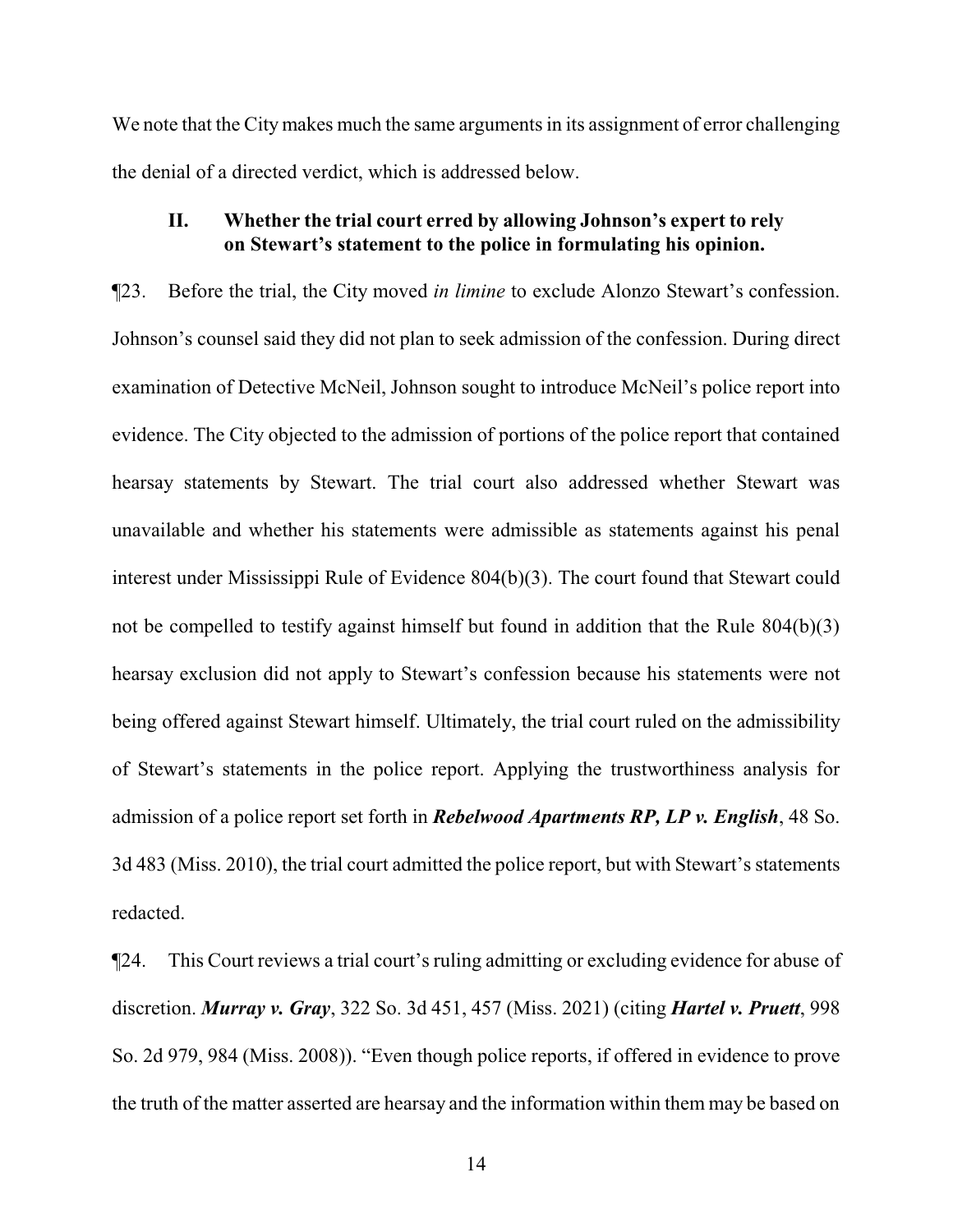hearsay, they may be admissible under the hearsay exception in Rule 803(8)." *Rebelwood*, 48 So. 3d at 491. Under *Rebelwood*, "[a] conclusion in a police report may be admitted if 'based on a factual investigation and [it] satisfies . . . [Rule 803(8)]'s trustworthiness requirement.'" *Id.* at 493 (second alteration in original) (quoting *Fleming v. Floyd*, 969 So. 2d 881, 885 (Miss. Ct. App. 2006), *rev'd on other grounds by Fleming v. Floyd*, 969 So. 2d 868 (Miss. 2007)). *Rebelwood* applied "four factors the Advisory Committee on Evidence Rules proposed for consideration of trustworthiness: '(1) the timeliness of the investigation; (2) the investigator's skill or experience; (3) whether a hearing was held; and (4) possible bias when reports are prepared with a view to possible litigation.'" *Id.* at 493 (quoting *Beech Aircraft Corp. v. Rainey*, 488 U.S. 153, 168 n.11, 109 S. Ct. 439, 102 L. Ed. 2d 445 (1988)). Further, whether statements in a police report were corroborated is another indicator of trustworthiness. *Id.*

¶25. In this case, the trial court found that all of *Rebelwood*'s trustworthiness requirements for Stewart's statements in the police report were met except for corroboration. Although Johnson argued that Stewart's statements in the police report were corroborated because the police found the murder weapon where Stewart had said it was located, the trial court found that Stewart's statements in the police report were not corroborated and, therefore, were not trustworthy. For that reason, the trial court required that Stewart's statements be redacted before admission of the police report.

¶26. Later in the trial, Johnson's expert, Levine, testified to his opinion that, when the police arrived, Stewart had been inside holding Ruth Harrion hostage. Levine testified that

15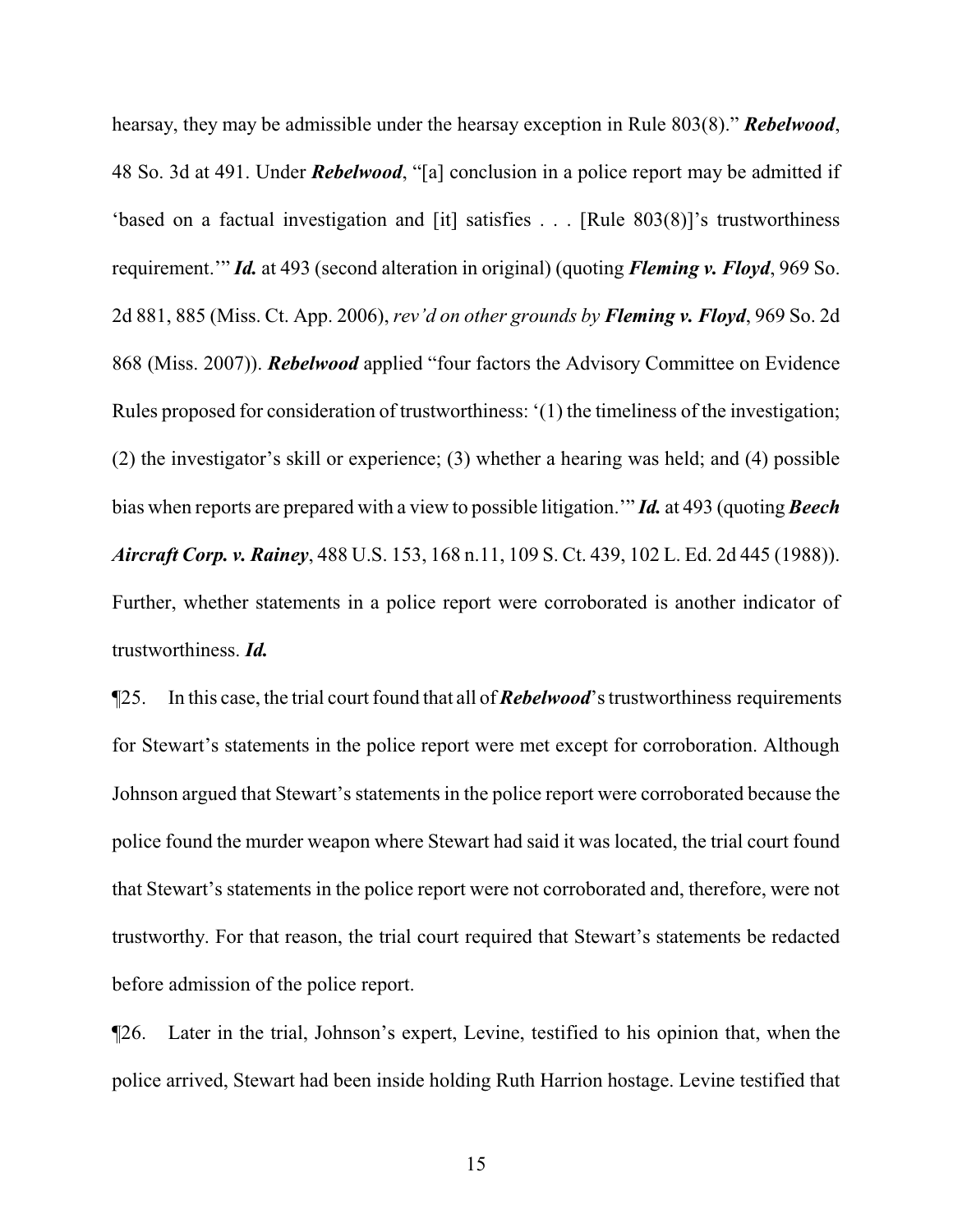he had relied on Stewart's confession in forming his opinion that Stewart had been inside. The City objected to Levine's reliance on Stewart's confession on the ground that the trial court previously had deemed his statements in the police report inadmissible. The trial court overrruled the objection and allowed Levine to testify about his opinion that Stewart had been inside, citing the evidentiary rule that experts are allowed to base their opinions on facts not in evidence. The City challenges the ruling on appeal.

¶27. The City and the separate opinion authored by Chief Justice Randolph argue that, because the trial court previously had excluded portions of the police report that set forth Stewart's statements, the trial court abused its discretion by admitting an expert opinion formed in reliance on Stewart's statements. The Citycontends that Stewart's statements were inadmissible hearsay and, therefore, could not be relied upon by an expert. The City relies on *Rebelwood*. In *Rebelwood*, Tyrone Lewis gave expert testimony that contradicted hearsay statements in a police report. *Id.* at 491-92. The trial court had excluded the police report from evidence without considering its trustworthiness. *Id.* at 491. Therefore, the jury was presented with Lewis's testimony but not with the contradictory facts described in the police report. *Id.* at 492. On review, this Court found that Lewis's testimony had left the jury with a false impression, resulting in prejudice to the opposing party and denying that party a fair opportunity for cross-examination. *Id*. The Court found that the police report was trustworthy and that it should have been admitted. *Id.* at 493.

¶28. The problem with the City's argument is that the ruling it challenges concerns a different rule of evidence than that at issue in *Rebelwood*. In *Rebelwood*, the Court

16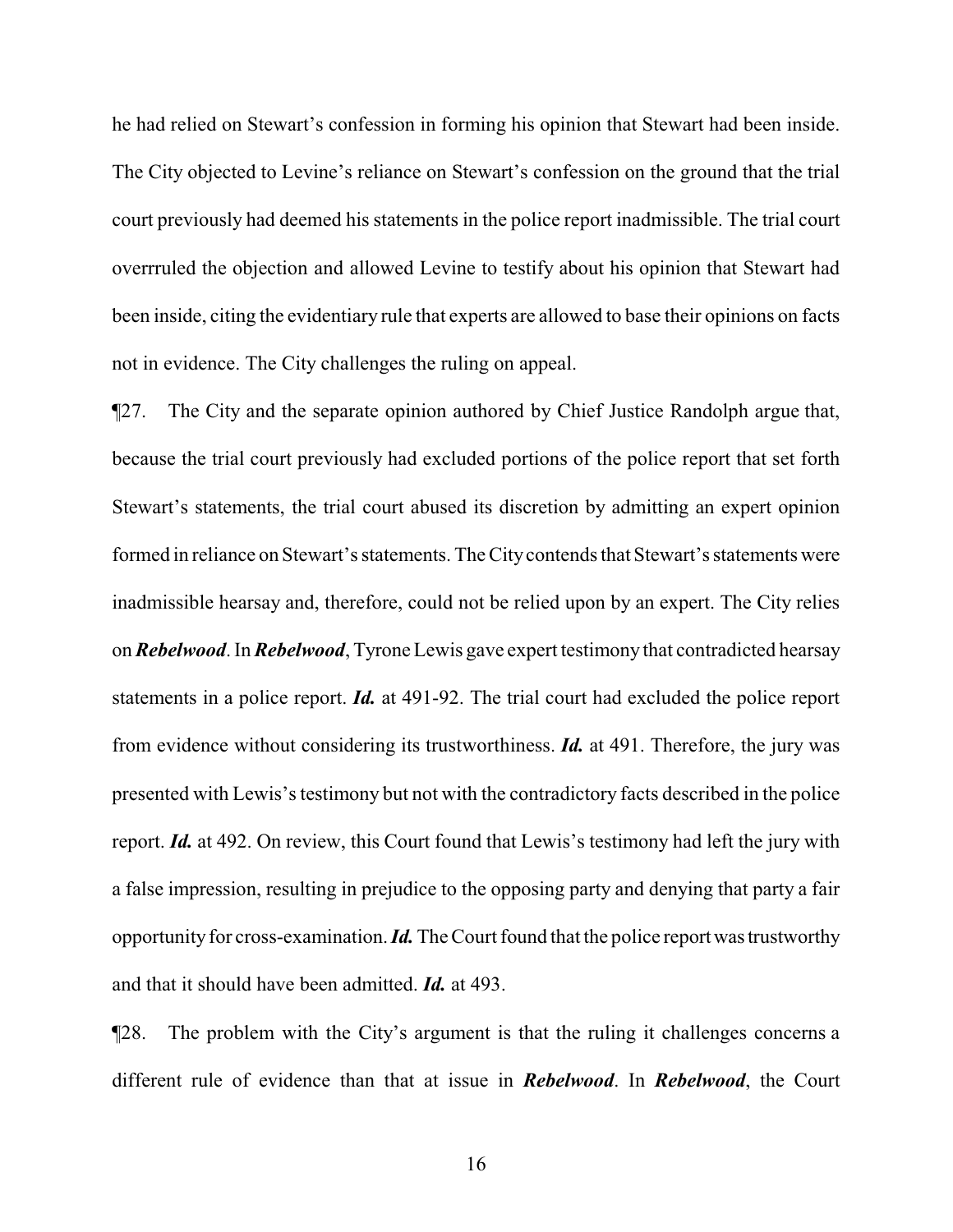considered the admissibility under Rule 803(8) of hearsay statements in a police report. *Id.* at 491. The trial court here applied *Rebelwood* when it ruled on the admissibility of hearsay statements in a police report. But the City does not challenge the trial court's *Rebelwood* ruling on the police report. Instead, it challenges the trial court's later ruling that the expert opinions Levine had formed after reviewing Stewart's statements were admissible under Mississippi Rule of Evidence 703.

¶29. Rule 703 provides that "[a]n expert may base an opinion on facts or data in the case that the expert has been made aware of or personally observed. If experts in the particular field would reasonably rely on those kinds of facts or data in forming an opinion on the subject, they need not be admissible." MRE 703. "When . . . the finder of fact is faced with expert opinion testimony based on facts not within the personal knowledge of the expert, that the undergirding facts are not within the personal knowledge of the expert goes to the overall weight of the expert's opinions." *Brown v. State*, 168 So. 3d 884, 897 (Miss. 2015). Stewart's statements were part of the police report in this case, and Levine's testimonymade clear that he routinely relies on the entire police file when forming expert opinions about police practices. *Rebelwood* addressed the admissibilityof a police report containing hearsay, not the admissibility of the bases for expert testimony under Rule 703. Therefore, the City's argument is inapposite, and it has not shown that the trial court abused its discretion by admitting Levine's testimony under Rule 703. Although the separate opinion makes arguments based on Rule 702, the City did not raise Rule 702 in its arguments before the trial court.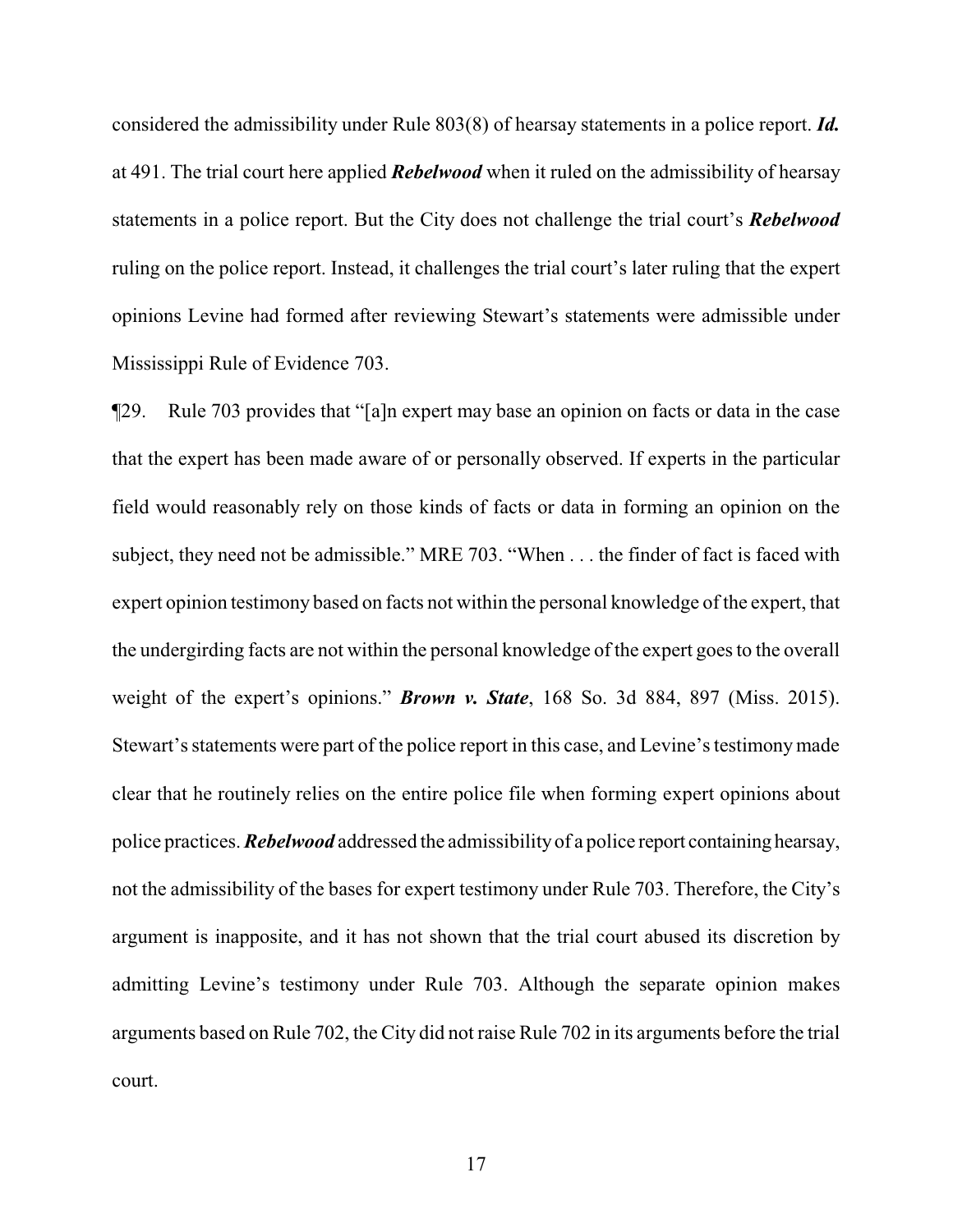¶30. Further, to the extent that the City argues that Levine's testimony was a conduit for otherwise inadmissible hearsay, an argument advanced by Chief Justice Randolph's separate opinion, this Court will affirm the trial court's evidentiary ruling if the trial court reached the correct result, but for the wrong reason. *Smith v. State*, 25 So. 3d 264, 273-74 (Miss. 2009). In *Smith*, this Court held that the trial court had erred by admitting a witness's prior inconsistent statements as substantive evidence under Rule 804(b)(5). *Id.* at 271. But because the witness's statements "were otherwise admissible under our rules of evidence," the Court affirmed, finding that the statements had been admissible under Rule 801(d)(1)(C) as statements of identification by a witness. *Id.* at 272-73. Our practice reflects the general rule. "If the evidence was admissible on any ground, the [trial] court's reliance on other grounds does not affect the defendant's substantial rights." *United States v. Portillo*, 969 F.3d 144, 174 (5th Cir. 2020) (internal quotation marks omitted) (quoting *United States v. Jensen*, 41 F.3d 946, 958 (5th Cir. 1994)).

¶31. In this case, the full police report, including Stewart's statements, was admissible. First, although Johnson did not seek to have Stewart's confession admitted, it was admissible as a statement against penal interest made by an unavailable witness. Stewart had been found mentally incompetent to stand trial. MRE 804(b)(3)(A). Rule 804(a) provides that "A declarant is considered to be unavailable as a witness if the declarant: . . . **(4)** cannot be present or testify at the trial or hearing because of . . . a then-existing . . . mental illness. . . ." Under Rule 804(b)(3)(A), "A statement that: **(A)** a reasonable person in the declarant's position would have made only if the person believed it to be true because, when made, it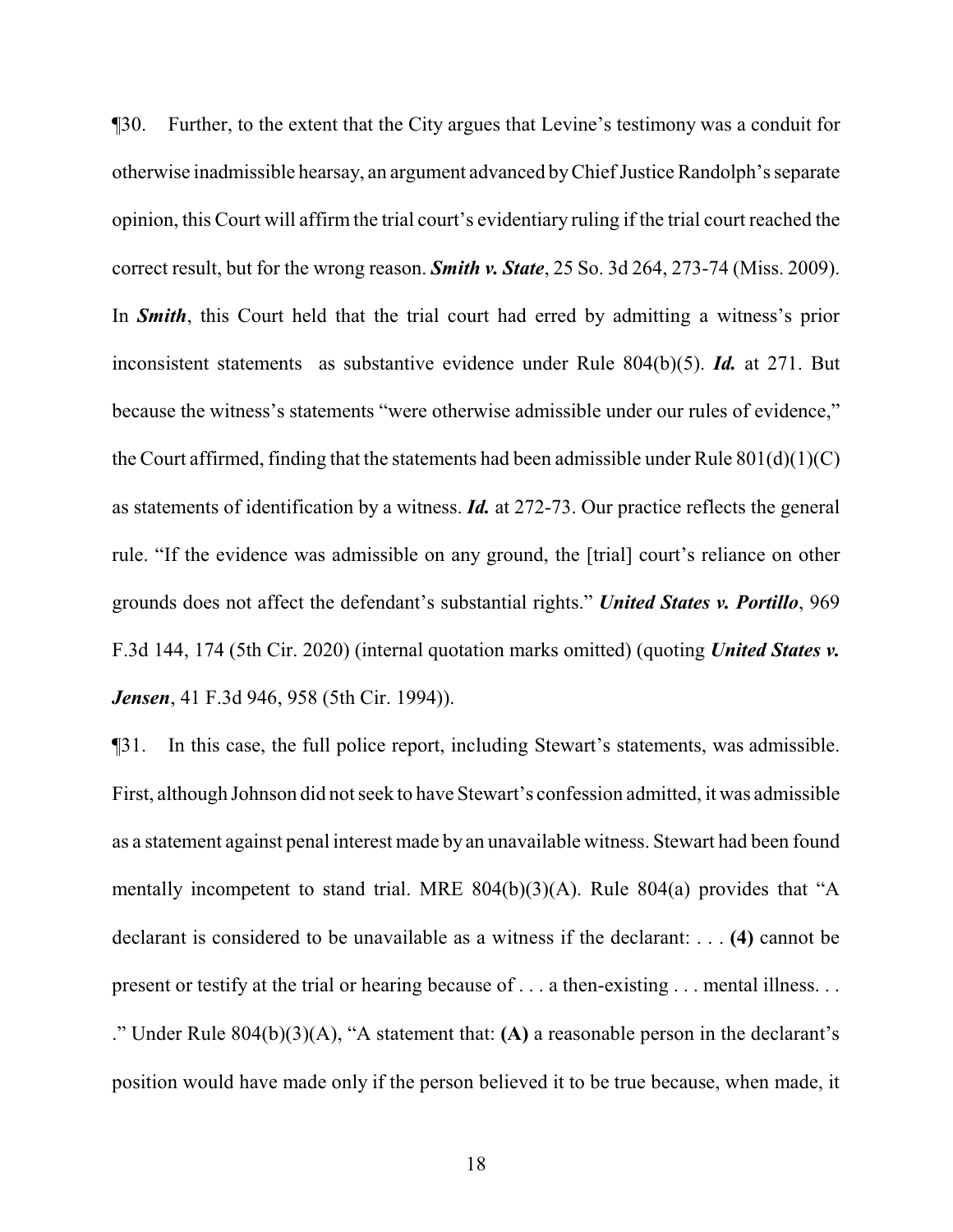was so contrary to the declarant's proprietary or pecuniary interest or had so great a tendency to . . . expose the declarant to civil or criminal liability . . . " is "not excluded by the rule against hearsay." Rule 804(b)(3)(B) imposes a trustworthiness requirement if the statement is offered in a criminal case, which this was not.

¶32. The discussion between the trial court and the parties reveals that the trial court correctly considered Stewart to be unavailable to testify. But the trial court found that the admissibility of statements against penal interest is limited to cases in which the statements are offered against the declarant. That finding was erroneous. What is required is that the statement "tend[s] to expose the declarant to criminal liability[.]" *Lacy v. State*, 700 So. 2d 602, 606 (Miss. 1997) (quoting MRE 804(b)(3)). Stewart'sstatements were admissible under Rule  $804(b)(3)(A)$ .

¶33. Second, the trial court found that the police report met all the indicia of trustworthiness outlined in*Rebelwood* except that Stewart's statements were uncorroborated. Although Johnson argued that Stewart's statements were corroborated because the murder weapon was found where Stewart told the police it would be, the trial court found that corroboration had to consist of other people to whom Stewart had repeated the information. The trial court's narrow ruling on what constitutes corroboration was incorrect. *Rebelwood* approved of physical evidence functioning as corroboration for hearsay statements in a police report.<sup>2</sup> *Rebelwood*, 48 So. 3d at 493. Stewart's statements in the police report were

<sup>&</sup>lt;sup>2</sup> In his separate opinion, Chief Justice Randolph would restrict *Rebelwood*'s holding by mandating that corroboration exists only when the declarant repeated the information to several people. Logically, a statement can be corroborated in a variety of ways as *Rebelwood* cogently recognized by listing the ways in which the statement was corroborated.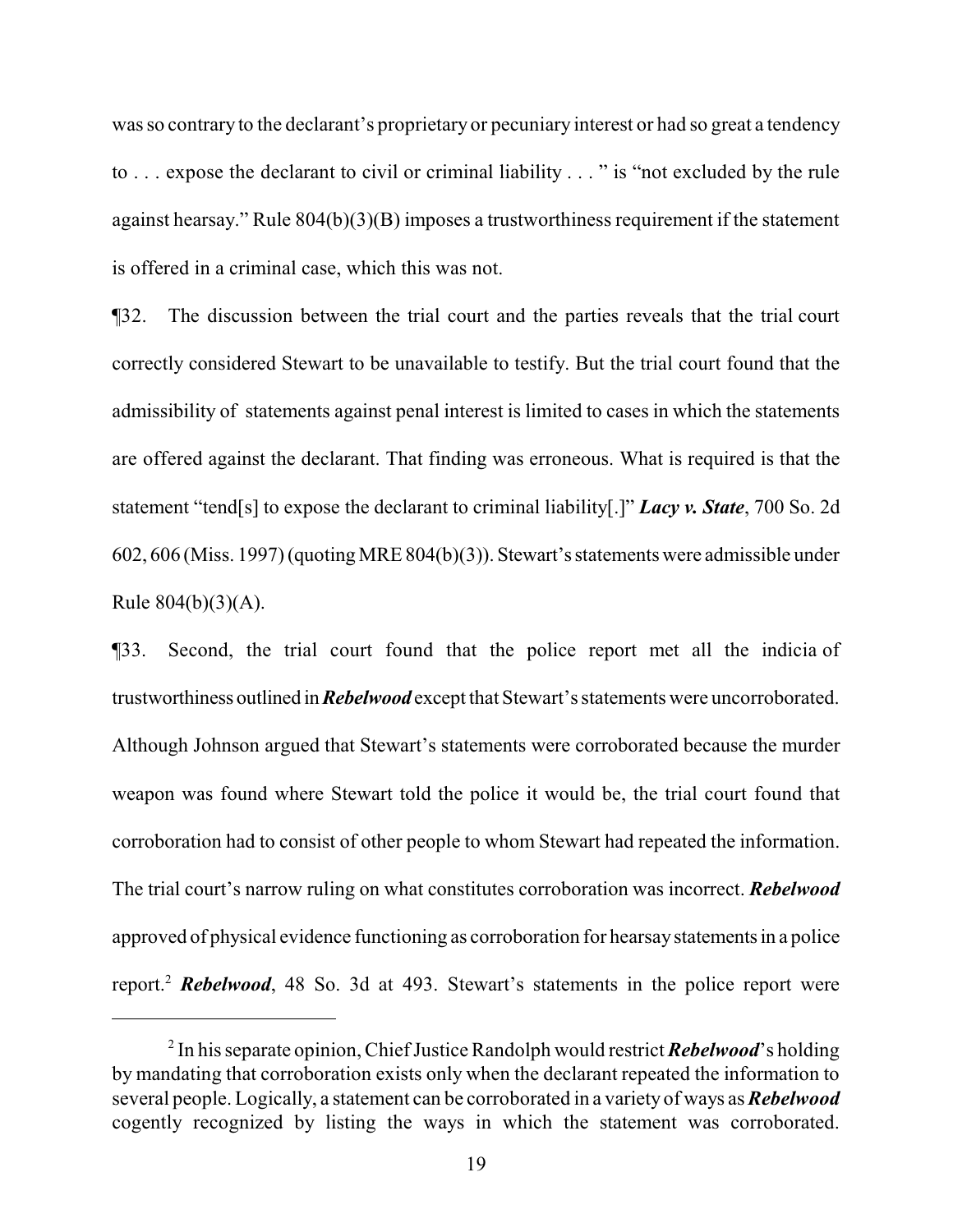corroborated not only by the location of the murder weapon, but also by Stewart's knowledge that the officers had responded to the scene and walked around the outside of the house and the fact that Harrion did not go to the door or answer her telephone when the police arrived. Because Stewart's confession independentlywas admissible and the police report containing his statements was admissible, any and all of the hearsay concerns articulated by the City and by Chief Justice Randolph's separate opinion are unfounded. The credibilty of Levine's opinion testimony was a matter for the jury to weigh.

¶34. Finally, Levine's testimonial opinion that Stewart was inside when the police arrived at Harrion's residence was cumulative of earlier testimony. Officer Heard testified that, after the slaying, she had learned that Stewart had been in the house with Ruth Harrion while she and Evans were investigating outside. <sup>3</sup>Although the City objected to Heard's testimony, it does not appeal the trial court's overruling of its objection. Because the jury already had heard testimony that Stewart had been inside with Harrion while the police were outside, any

*Rebelwood*, 48 So. 3d at 493.

<sup>3</sup> Specifically, Heard testified as follows:

Q. What I was asking you is while this was going on, *you knew the perpetrator was in there with Ms. Harrion?* You know now, right?

A. *I know now.* But I didn't know then.

(Emphasis added.) Shortly thereafter, the trial court ruled on the City's objection to Johnson's again asking Heard about Stewart's having been inside the house during the officers' investigation. In overruling the objection, the trial court recognized that Officer Heard already had testified that she was aware that Stewart had been inside: "[Heard] has admitted at this point that she now knows that he was in there." Because the jury already had heard testimony that Stewart had been inside, Levine's subsequent opinion testimony that Stewart had been inside was cumulative.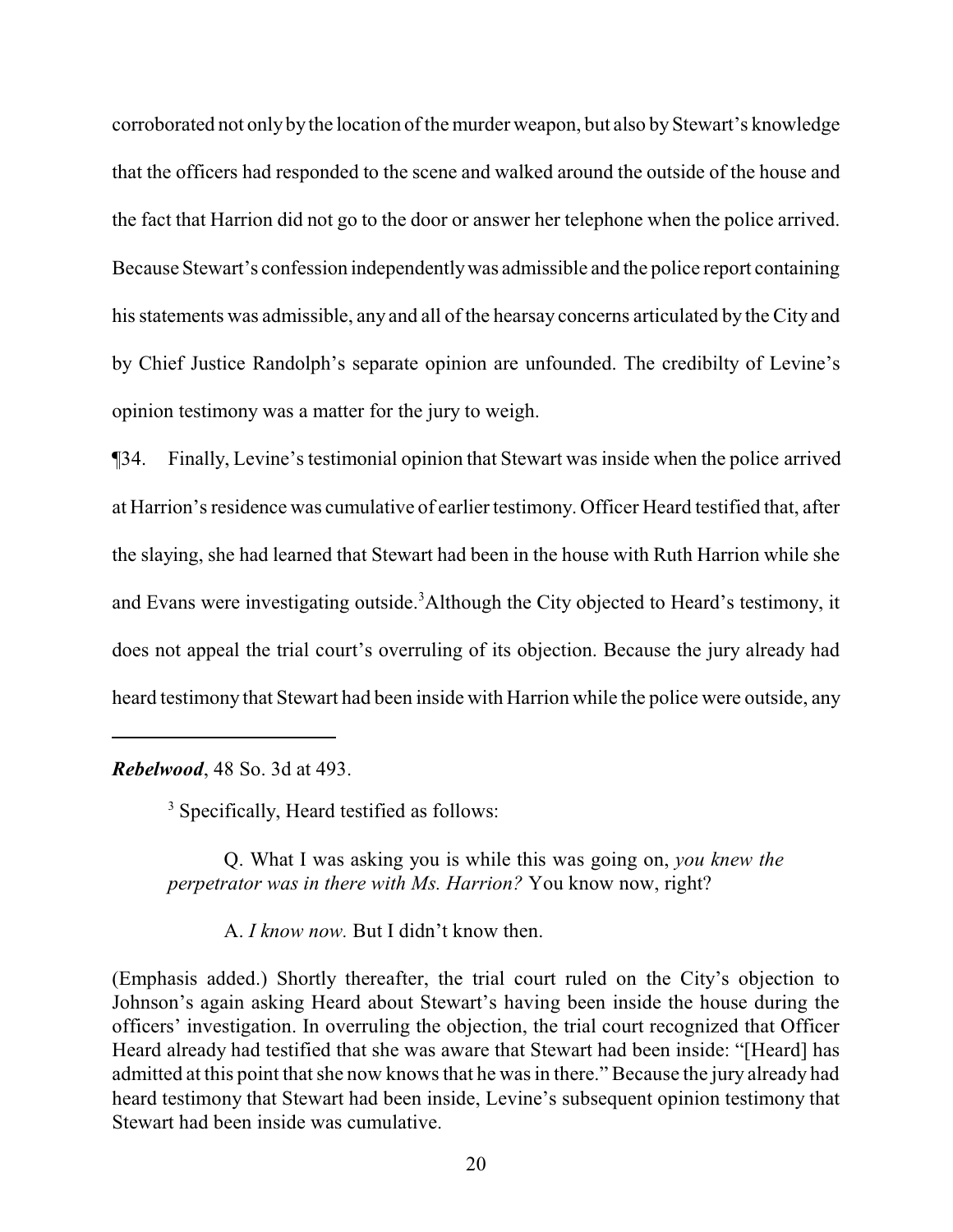error in allowing Levine to testify that Stewart had said he was inside at that time was harmless and not a basis for reversal.

# **III. Whether the trial court erred by denying the City's motion for a directed verdict on Johnson's § 1983 claims.**

¶35. After both parties had rested, the Citymoved for a directed verdict, which was denied. The City did not file a motion for JNOV or for a new trial. On appeal, the City argues that it was entitled to a directed verdict on Johnson's § 1983 claim. "A motion for directed verdict challenges the legal sufficiency of the evidence." *Univ. of Miss. Med. Ctr. v. Lanier*, 97 So. 3d 1197, 1200 (Miss. 2012) (citing *McGee v. River Region Med. Ctr.*, 59 So. 3d 575, 578 (Miss. 2011)). "[W]hen the defendant moves for a directed verdict at the close of all the evidence, the court must consider the plaintiff's evidence along with any uncontradicted evidence put on by the defendant, all in the light most favorable to the plaintiff." *Upton v. Magnolia Elec. Power Ass'n*, 511 So. 2d 939, 943 (Miss. 1987) (citing *Baker Serv. Tools, Inc. v. Buckley*, 500 So. 2d 970, 972 (Miss. 1986)). If reasonable minds could differ on the verdict when the evidence is so viewed, the motion should be denied. *Id.* This Court applies *de novo* review to the trial court's denial of a motion for a directed verdict. *Lanier*, 97 So. 3d at 1200 (citing *McGee*, 59 So. 3d at 578). "In essence, judgments as a matter of law present both the trial court and appellate court with the same question—whether the evidence, as applied to the elements of a party's case, is either so indisputable, or so deficient, that the necessity of a trier of fact has been obviated." *Miss. State Fed'n of Colored Women's Club Hous. for Elderly in Clinton, Inc. v. L.R.*, 62 So. 3d 351, 359-60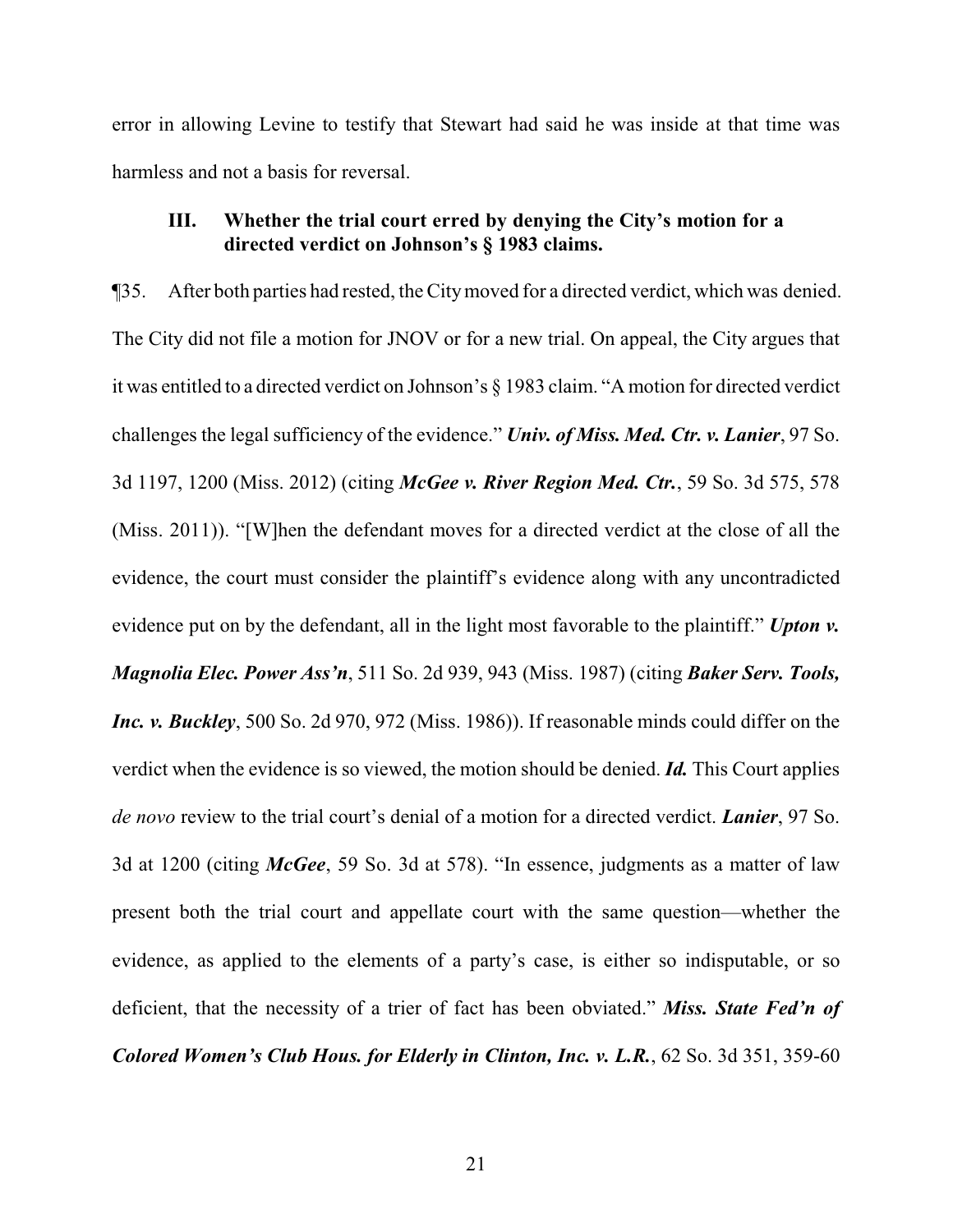(Miss. 2010) (internal quotation marks omitted) (quoting *United Am. Ins. Co. v. Merrill*, 978

So. 2d 613, 624 (Miss. 2007)).

¶36. Johnson brought claims pursuant to 42 U.S.C. § 1983. Section 1983 provides, in pertinent part,

Every person who, under color of any statute, ordinance, regulation, custom, or usage, of any State or Territory or the District of Columbia, subjects, or causes to be subjected, any citizen of the United States or other person within the jurisdiction thereof to the deprivation of any rights, privileges, or immunities secured by the Constitution and laws, shall be liable to the party injured in an action at law, suit in equity, or other proper proceeding for redress . . . .

42 U.S.C. § 1983. Section 1983 does not create substantive rights; rather, it provides redress for a violation of a constitutional right or a right created by federal law. *Gonzaga Univ. v. Doe*, 536 U.S. 273, 285, 122 S. Ct. 2268, 153 L. Ed. 2d 309 (2002). Municipalities are among those "persons" who may be held liable for violating civil rights under § 1983. *Monell v. Dep't of Soc. Servs. of New York*, 436 U.S. 658, 690, 98 S. Ct. 2018, 56 L. Ed.

2d 611 (1978).

¶37. Because individual actors Goldman, Evans, and Heard had been dismissed from the lawsuit, Johnson proceeded to trial against the City alone. Importantly, a viable § 1983 claim against a municipality does not proceed upon a theory that the municipality is vicariously liable for the acts of its employees. *Id.* at 691 (holding that "a municipality cannot be held liable under § 1983 on a *respondeat superior* theory."). Accordingly, Johnson had to show that the City itself violated her constitutional rights. "[I]t is when execution of a government's policy or custom, whether made by its lawmakers or by those whose edicts or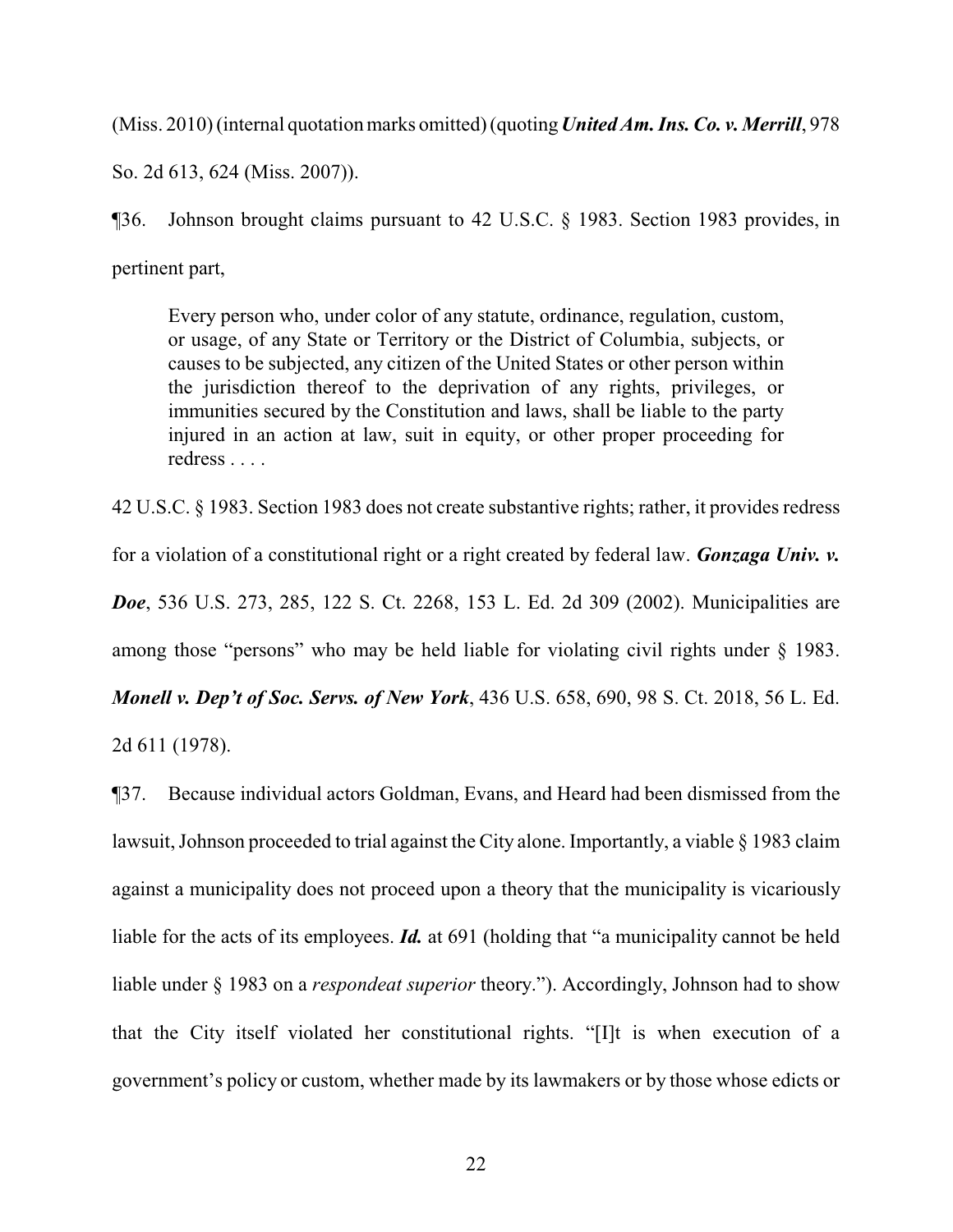acts may fairly be said to represent official policy, inflicts the injury that the government as an entity is responsible under § 1983." *Id.* at 694. For liability to attach, a municipality's "official policy" must be the "moving force of the constitutional violation . . . ." *Id.*

¶38. The United States Court of Appeals for the Fifth Circuit has identified three elements of a § 1983 claim against a municipality. *Shumpert v. City of Tupelo*, 905 F.3d 310, 316 (5th Cir. 2018). "To establish municipal liability pursuant to § 1983, a plaintiff must demonstrate three elements: 'a policymaker; an official policy; and a violation of constitutional rights whose "moving force" is the policy or custom.'" *Id.* (quoting *Piotrowski v. City of Houston*, 237 F.3d 567, 578 (5th Cir. 2001)). Additionally, either the official policy itself must be unconstitutional or it must "have been adopted 'with deliberate indifference to the known or obvious fact that such constitutional violations would result.'" *Id.* (quoting *Johnson v. Deep E. Tex. Reg'l Narcotics Trafficking Task Force*, 379 F.3d 293, 309 (5th Cir. 2004)). An official policy can be a written policy, or it might be "an unwritten but 'widespread practice

that is so common and well-settled as to constitute a custom that fairly represents municipal policy.'" *Gomez v. Galman*, 18 F.4th 769, 777 (5th Cir. 2021) (quoting *Alvarez v. City of Brownsville*, 904 F.3d 382, 390 (5th Cir. 2018)).

¶39. Johnson proceeded under several theories of municipal liability. First, she sought to show that Ruth Harrion's constitutional rights were violated because a policymaker at the City of Jackson had failed to adhere to the City's policies and procedures. On appeal, she advances the argument that Goldman was a policymaker for the City and that Goldman's failure to adhere to the written call center policies by not instructing Ruth Harrion to remain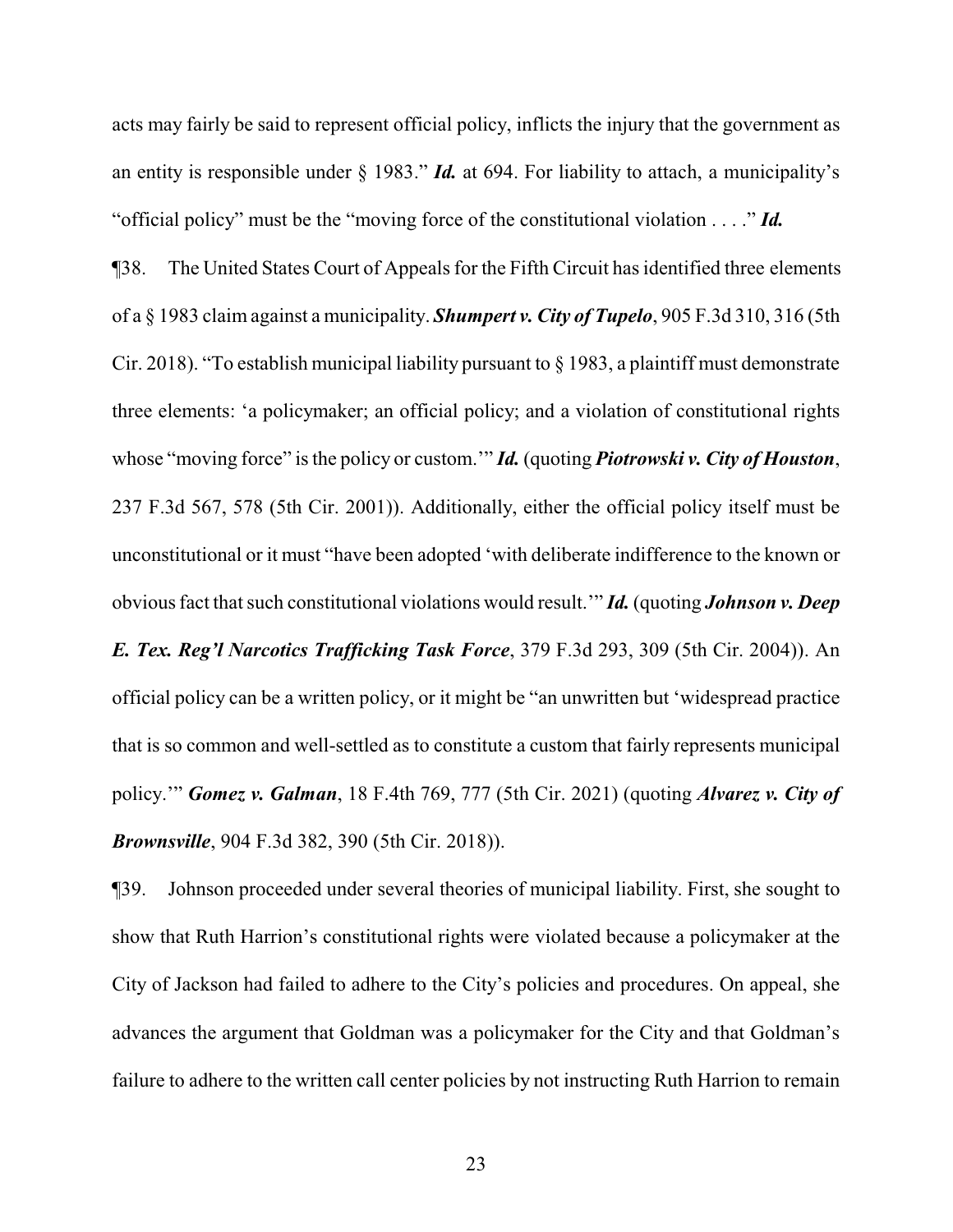on the telephone until the police arrived and by not asking her about the prowler's location amounted to a departure from policy by a policymaker, essentiallymaking and implementing new municipal policythat violated Ruth Harrion's constitutionalrights. Next, Johnson argues that the City failed to train Goldman, Heard, and Evans properly. To establish municipal liability based upon the failure to train, a claimant must show that "(1) the municipality's training policyor procedure was inadequate; (2) the inadequate training policywas a 'moving force' in causing violation of plaintiff's rights; and (3) the municipality was deliberately indifferent in adopting its training policy." **Shumpert**, 905 F.3d at 317 (citing *Sanders-Burns v. City of Plano*, 594 F.3d 366, 381 (5th Cir. 2010)). Alternatively, Johnson argues that the City ratified the unconstitutional conduct of its employees when the Civil Service Commission reinstated Goldman, Heard, and Evans after they were fired following Ruth Harrion's death. *See Brammer-Hoelter v. Twin Peaks Charter Acad.*, 602 F.3d 1175, 1189 (10th Cir. 2010) ("Municipal liability may be also be based on the decisions of employees with final policymaking authority or the ratification by such final policymakers of the decisions—and the basis for them—of subordinates to whom authority was delegated subject to these policymakers' review and approval.").

¶40. It was undisputed that Goldman, Evans, and Heard were acting under color of state law at all relevant times. The City argues that it was entitled to a directed verdict because Johnson failed to demonstrate the City deprived Ruth Harrion of a federal right. At trial, Johnson argued that the City's policies deprived Ruth Harrion of her due process rights under the Fourteenth Amendment to the United States Constitution to liberty and freedom from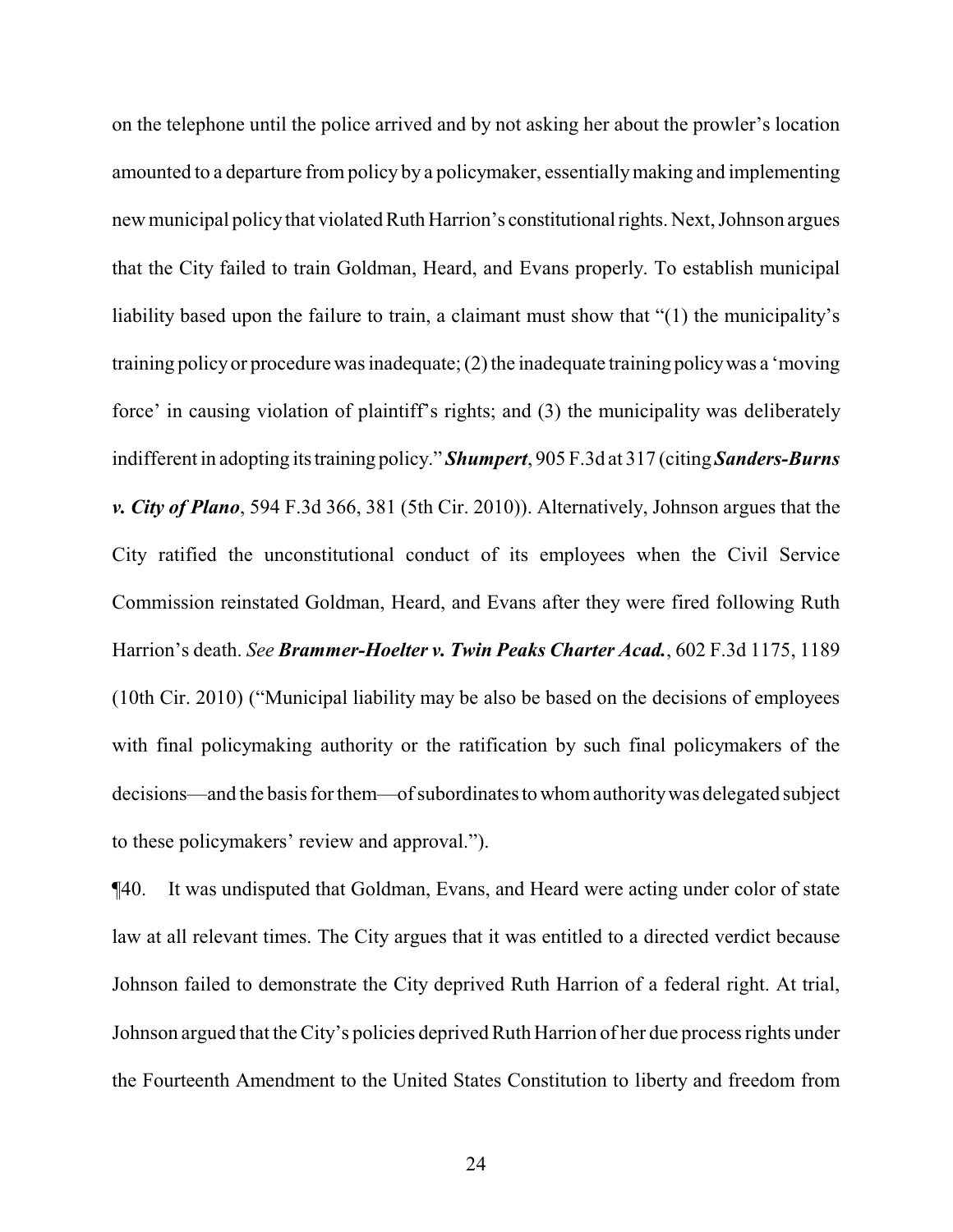bodily harm. <sup>4</sup> But as the City avers, the United States Supreme Court has held that "nothing in the language of the Due Process Clause itself requires the State to protect the life, liberty, and property of its citizens against invasion by private actors." *DeShaney v. Winnebago Cnty. Dep't of Soc. Servs.*, 489 U.S. 189, 195, 109 S. Ct. 998, 103 L. Ed. 2d 249 (1989). The Due Process Clause does not guarantee that states provide their citizens "certain minimal levels of safety and security." *Id.* While the State itself is not permitted to deprive its citizens of life, liberty, or property without due process, the Due Process Clause does not obligate states to ensure that those interests are protected fromharmby private actors. *Id.* "Its purpose was to protect the people from the State, not to ensure that the State protected them from each other." *Id.* at 196.

¶41. Therefore, "the Due Process Clauses [of the Fifth and Fourteenth Amendments] generally confer no affirmative right to governmental aid, even where such aid may be necessary to secure life, liberty, or property interests of which the government itself may not deprive the individual." *Id.* at 196. In *DeShaney*, social workers received complaints that a father was abusing his child; but after an investigation they decided not to remove the child from his custody. *Id.* at 192-93. A subsequent beating by the father rendered the child comatose, and the mother filed a § 1983 suit alleging that the state had violated the child's due process right to liberty by failing to intervene to protect him from harm by his father. *Id.* at 193. The Court held "that a State's failure to protect an individual against private violence simply does not constitute a violation of the Due Process Clause." *Id.* at 197.

<sup>&</sup>lt;sup>4</sup> Johnson did not claim that Ruth Harrion's right to equal protection of the laws had been violated.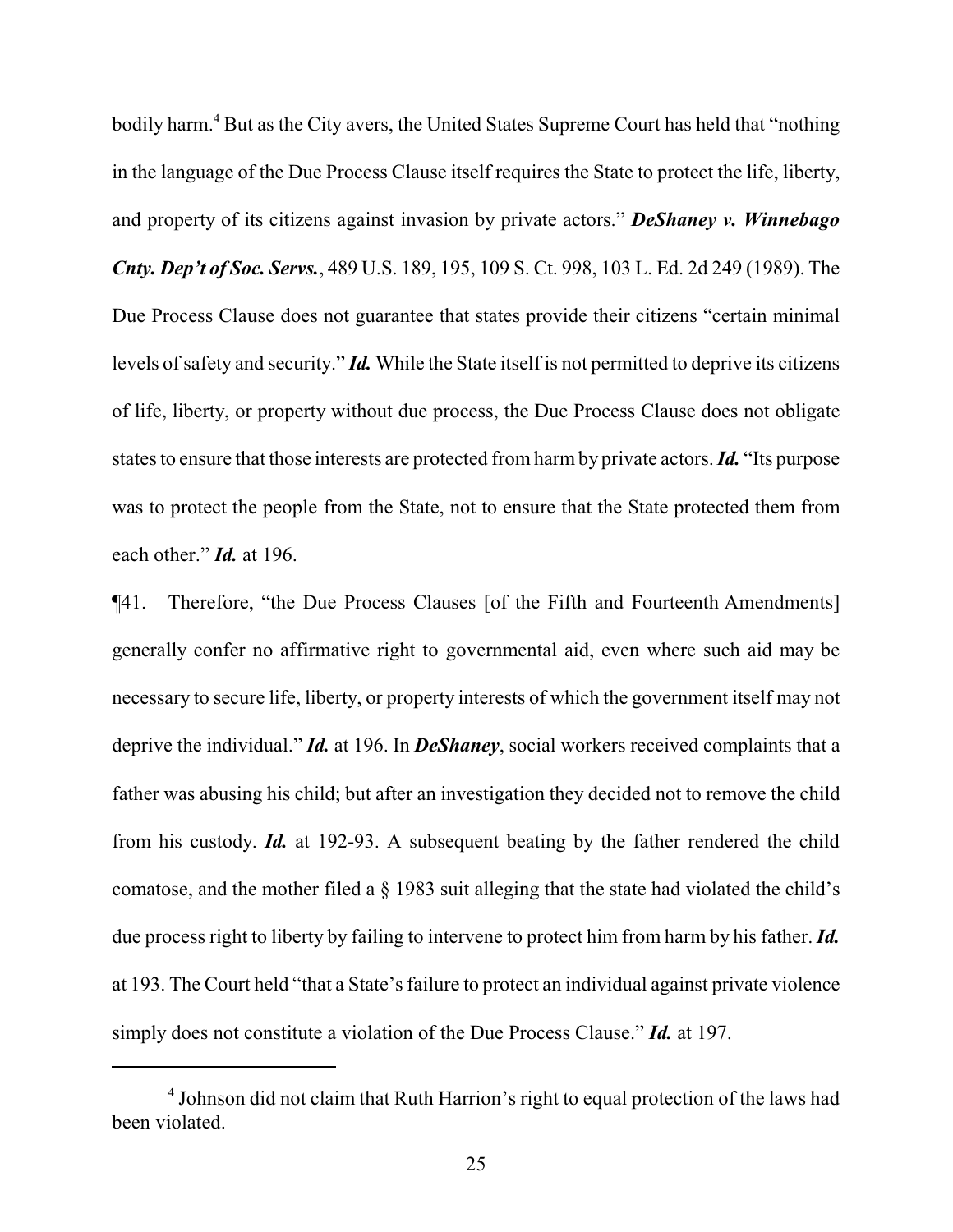¶42. Johnson's claim is similar to that found insufficient in *DeShaney*. She argues that Goldman's failure to handle Ruth Harrion's 911 call according to the City's call center procedures and the officers' failure to conduct an adequate investigation of the call deprived Ruth Harrion of her right to liberty and freedom from violence because the City, had it performed properly, could have prevented Ruth Harrion's death. Considering the evidence in the light most favorable to Johnson, *DeShaney* establishes that the City's failure to protect Ruth Harrion from suffering a violent death at the hands of a prowler did not deprive her of a due process right because there is no due process right to state protection from private violence.

¶43. *DeShaney* recognized an exception to the rule for cases in which the state has a special relationship with the individual crime victim. *Id.* at 197-98. At the hearing on the City's motion for a directed verdict, Johnson touched on this exception by arguing that the City had created a special relationship with Ruth Harrion when Goldman told her she was sending the police to her home. Johnson argued that Ruth Harrion relied on Goldman's promise to send the police to her detriment by waiting for the police and not taking other measures such as calling her children. But Ruth Harrion's situation does not fit the special relationship exception, which is reserved for persons who were in state custody against their will, such as mental health patients and prisoners. *DeShaney*, 489 U.S. at 198-200.

¶44. Johnson's argument is a better fit with the state-created danger exception. Courts have recognized that exception based on language in *DeShaney* that "[w]hile the State may have been aware of the dangers that Joshua faced in the free world, it played no part in their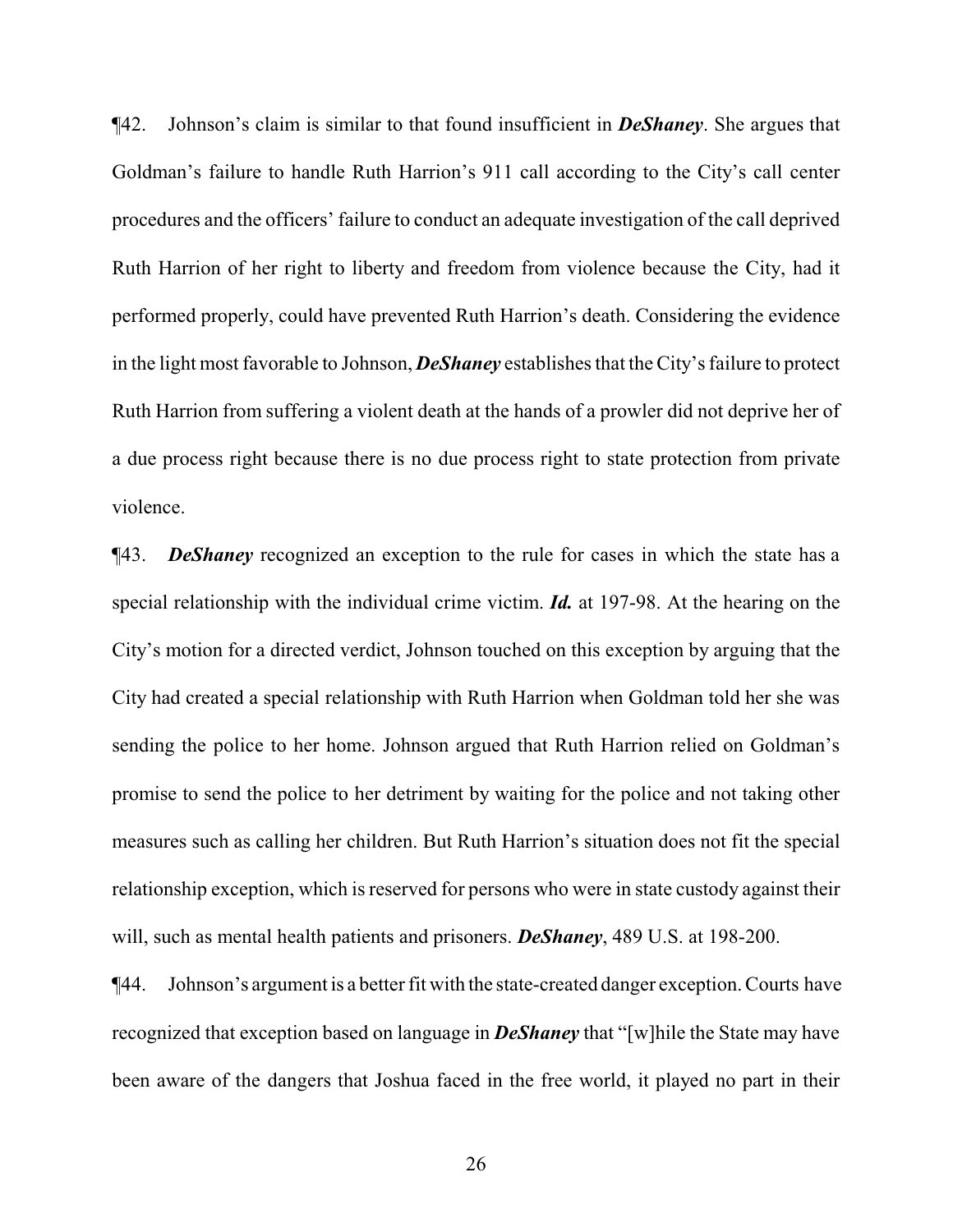creation, nor did it do anything to render him any more vulnerable to them." *White v. City of Philadelphia*, 118 F. Supp. 2d 564, 568 (E.D. Penn. 2000) (alteration in original) (quoting *DeShaney*, 489 U.S. at 201). The United States Court of Appeals for the Fifth Circuit has not recognized the state-created danger theory. *Shumpert*, 905 F.3d at 324 n.60. But although the Fifth Circuit explicitly has declined to recognize that theory, it has set forth its elements. *Doe ex rel. Magee v. Covington Cnty. Sch. Dist. ex rel. Keys*, 675 F.3d 849, 865 (5th Cir. 2012). "[T]he state-created danger theory requires 'a plaintiff [to] show [1] the defendants used their authority to create a dangerous environment for the plaintiff and [2] that the defendants acted with deliberate indifference to the plight of the plaintiff.'" *Id.* (second, third, and fourth alterations in original) (quoting *Scanlan v. Texas A&M Univ.*, 343 F.3d 533, 537-38 (5th Cir. 2003)).

¶45. Johnson did not rely explicitly on a state-created danger theory at the directed verdict hearing. In fact, on appeal she does not address the City's *DeShaney* argument at all. To the extent that Johnson's argument at the directed verdict hearing invoked a state-created danger theory, the argument should have failed. This Court has located no case in which another court has found that the failure of a call dispatcher or the police to respond properly to a 911 call, resulting in the caller's death, has been deemed a violation of the caller's due process rights. In *White*, a case with facts parallel to this one, neighbors heard screams coming from inside an apartment and called the police. *White*, 118 F. Supp. 2d at 567. When the police arrived, they knocked on the apartment door, but no one answered. *Id.* They refused to make a forced entry into the apartment. *Id.* But, unbeknownst to the officers, the victim was being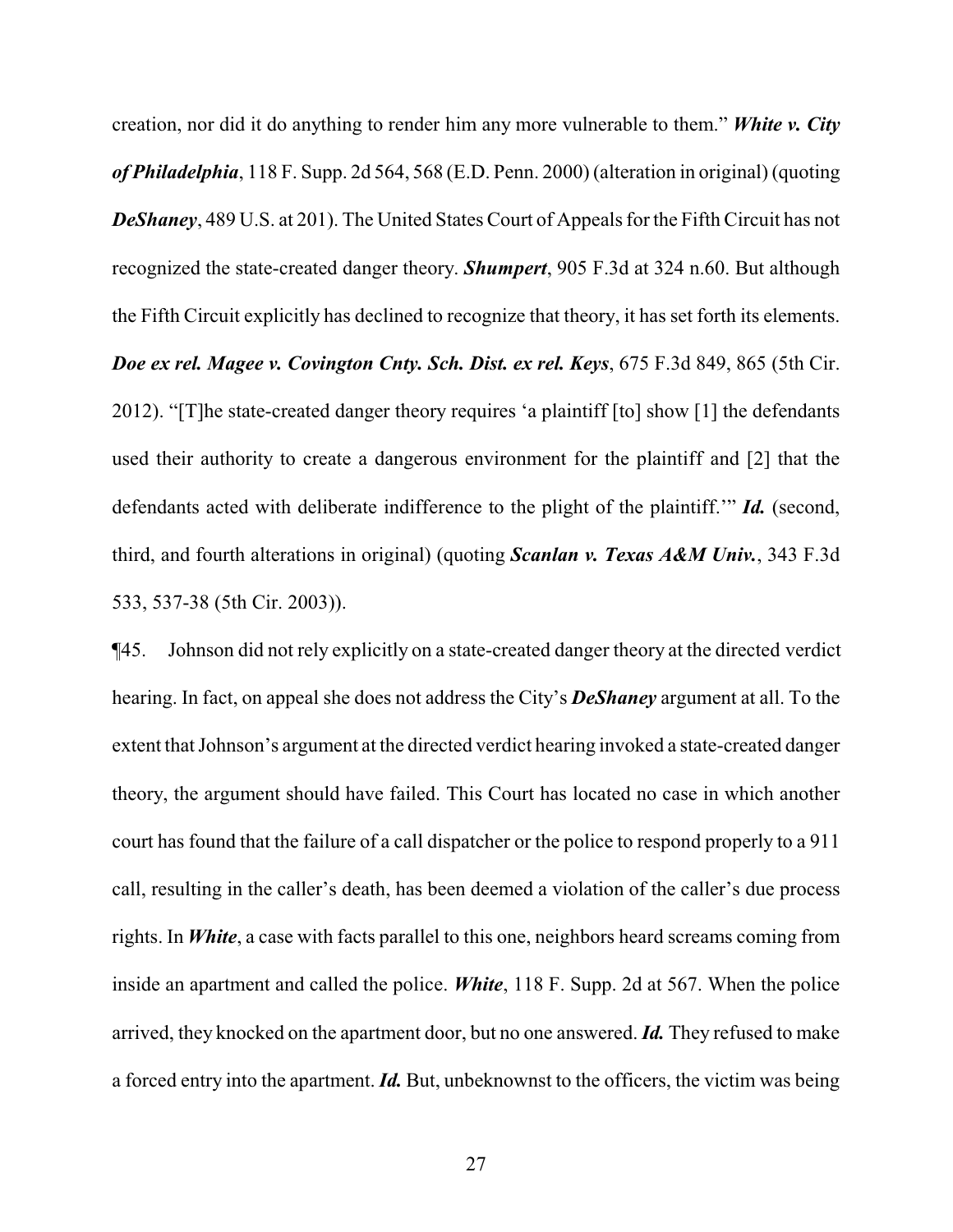held hostage inside her apartment by a man who killed her after the police had left the scene.

*Id.*

¶46. *White* found that the § 1983 claim brought by the victim's parents did not allege facts sufficient to establish a state-created danger. *Id.* at 568-69. In particular, the district court found that the officers had not created an opportunity for the crime to occur that would not have existed without their actions. *Id.* at 571. As in this case, the plaintiffs argued that, if the officers had intervened, the victim's death could have been prevented. *Id.* The district court rejected that argument because the officers' actions had not placed the victim in any greater danger than she already faced from the murderer. *Id*. In contrast, the district court cited *Kneipp v. Tedder*, 95 F.3d 1199, 1210 (3d Cir. 1996), in which police officers were found to have created a danger by separating an intoxicated woman from aid by her husband, resulting in her wandering off alone, falling, and suffering hypothermia. The district court found that, unlike in *Kneipp*, the officers responding to the 911 call "did not exert any control over [the murder victim's] environment or any source of private assistance." *White*, 118 F. Supp. 2d at 572. "Rather, the Officers 'simply let the events unfold as they stood idly by [].'" *Id.* (alteration in original) (quoting *Est. of Burke v. Mahoney City*, 40 F. Supp. 2d 274, 282 (E.D. Penn. 1999). Because the officers had done nothing to place the murder victim in jeopardy, but rather had failed to protect her from private violence, the state-created danger exception to *DeShaney* did not apply. *Id.*

¶47. The United States Court of Appeals for the Fifth Circuit dealt with a similar fact pattern in *Beltran v. City of El Paso*, 367 F.3d 299 (5th Cir. 2004). In *Beltran*, Sonye

28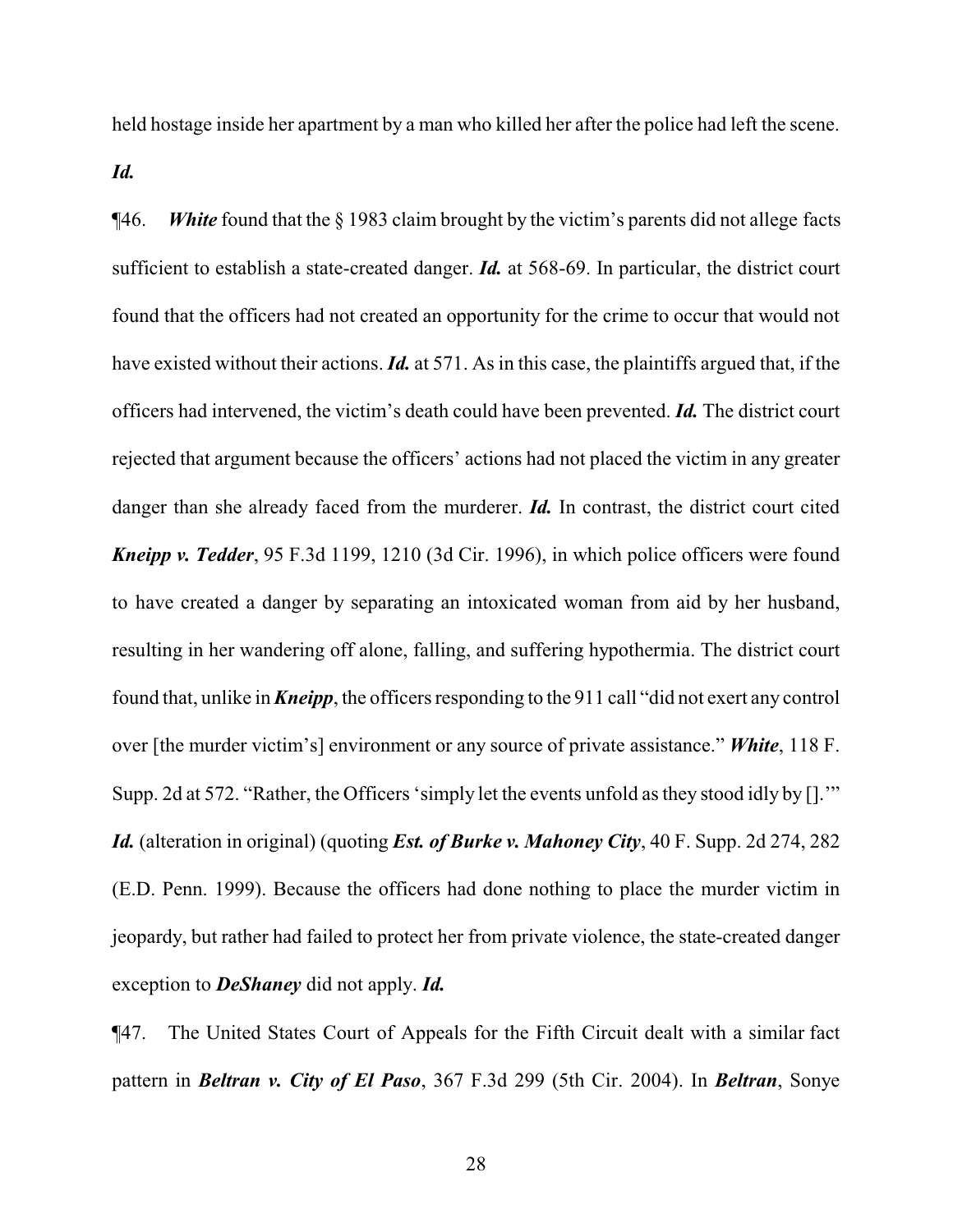Herrera had called 911 and reported that her father was drunk and possibly violent, that she was hiding in the bathroom, that she was afraid for her life, and that she thought her father had left the premises. *Id.* at 301-02. Previously, Herrera's father had been charged with abusing her physically, but she did not tell the 911 operator about any physical abuse. *Id.* at 301. The 911 operator gathered information about the father's car and possible destination, and then told Herrera that the police would be dispatched to the house. *Id.* at 302. Further, the 911 operator told Herrera that if she thought her father was still in the house, she should remain locked in the bathroom. *Id.* Because the 911 operator coded the call as a priority four call, the police did not respond immediately. *Id.* It turned out that the father had not left the house after all, and he shot and killed Herrera and her mother. *Id.*

¶48. Herrera's grandmother, Manuela Beltran, brought a § 1983 action against the City of El Paso, alleging violations of the Equal Protection Clause and the Due Process Clause. *Id.* Beltran argued that the City had violated Herrera's due process rights by "falsely promis[ing] police services that [Herrera] relied on to her detriment." *Id.* at 307. First, Beltran argued that the City had created a special relationship with Herrera by telling her to stay in the bathroom and that the police were on the way. *Id.* But that argument failed because the Supreme Court has limited special relationships to "incarceration, institutionalization, or other similar restraint of personal liberty." *Id.* (internal quotation marks omitted) (quoting *DeShaney*, 489 U.S. at 200). By instructing her to stay in the bathroom, the city had not affirmatively placed Herrera in custody. *Id.*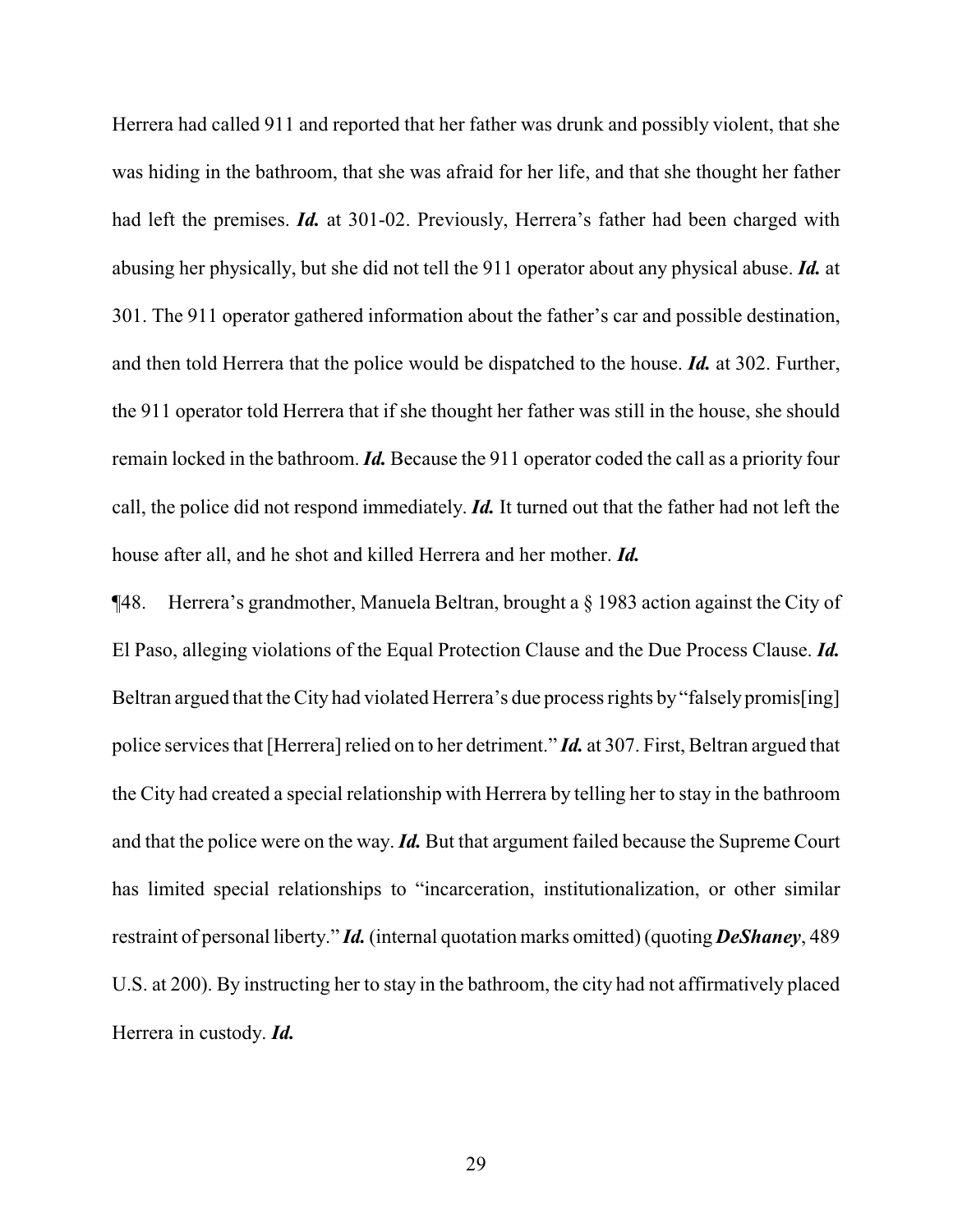¶49. The Fifth Circuit likewise rejected a state-created danger argument. First, the Court recognized that it had not adopted the state-created danger theory. *Id.* Second, it found that even if that theorywere applicable, Beltran had failed to show that the 911 operator had acted with deliberate indifference to Herrera's situation by instructing her to stay in the bathroom and that the police were on the way. *Id.* at 308. The facts in this case are weaker than those in *Beltran* because Goldman did not instruct Ruth Harrion to stay in the house and await the arrival of the police. Rather, Goldman told her that the police were on the way. Goldman's assurance that the police were on the way did not amplify the danger Ruth Harrion faced from the prowler. The City did not use its authority to create a dangerous environment for Ruth Harrion. *Doe*, 675 F.3d at 865. Therefore, even if Johnson clearly were asserting a state-created danger argument, the argument would fail because the City did not increase the danger to Harrion in any way that has been recognized as a civil rights violation.

¶50. *DeShaney* held that there is no due process right to state protection from private violence. *DeShaney*, 489 U.S. at 197. Johnson failed to show a violation of Ruth Harrion's constitutional rights. Therefore, the City was entitled to a directed verdict on Johnson's § 1983 claim. The primary thrust of Johnson's proof at trial was not that a City policymaker had enacted some policy or policies, the moving force of which had violated Ruth Harrion's liberty right, but rather that, if City employees had followed and not violated the City's written policies, Ruth Harrion would not have suffered a violent death at the hands of Alonzo Stewart. We address next Johnson's state law tort claims based on violations of written policies by the City's employees.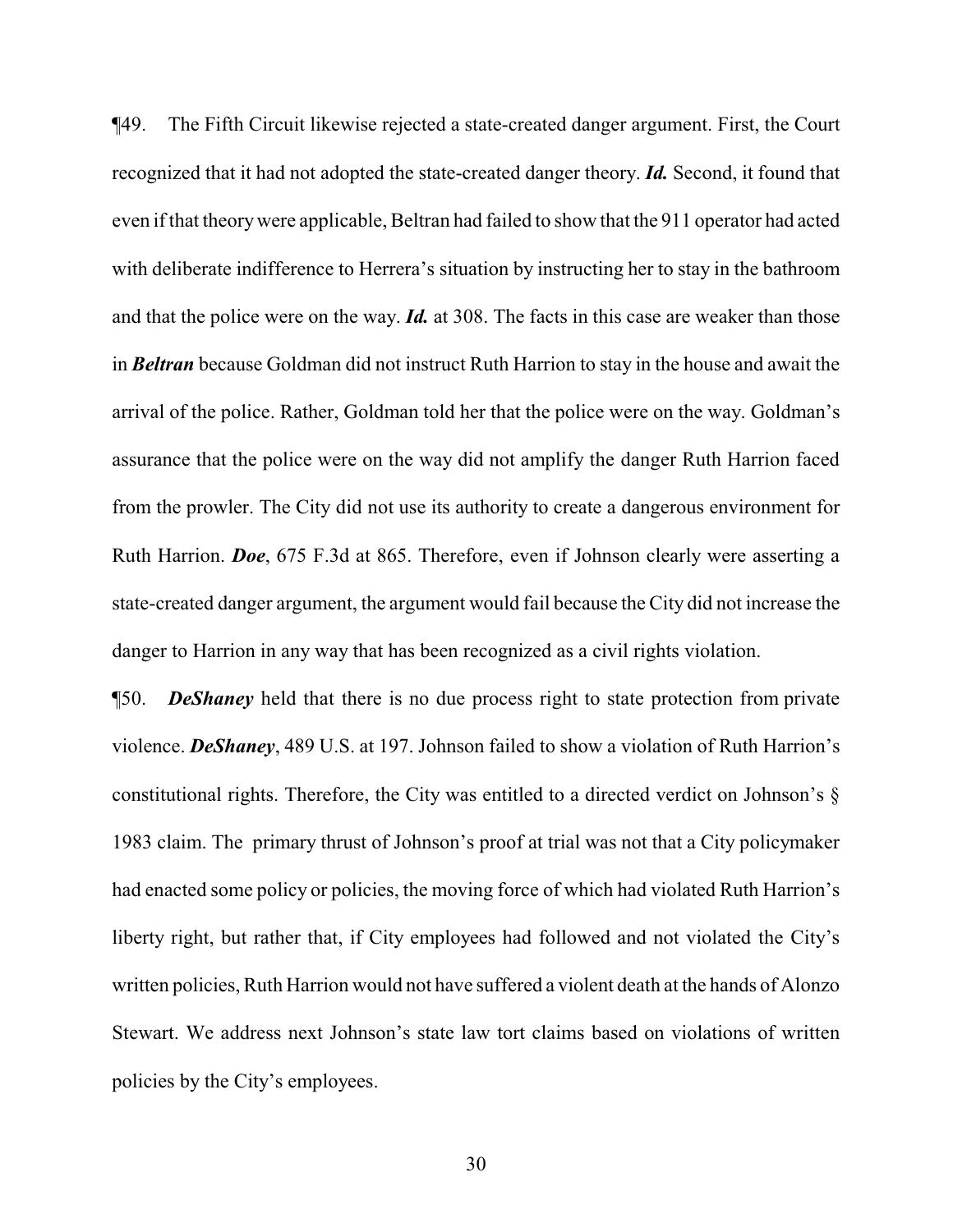# **IV. Whether the trial court erred by finding the City liable under the MTCA.**

¶51. Under the MTCA, "[a] governmental entityand its employees acting within the course and scope of their employment or duties shall not be liable for any claim" that

[a]ris[es] out of any act or omission of an employee of a governmental entity engaged in the performance or execution of duties or activities relating to police or fire protection unless the employee acted in reckless disregard of the safety and well-being of any person not engaged in criminal activity at the time of injury . . . .

Miss. Code. Ann. § 11-46-9(1)(c) (Rev. 2019). The trial court found that Officers Evans and Heard and call dispatcher Goldman had acted with reckless disregard of Harrion's safety and well being and found the City responsible for their actions under the theory of *respondeat superior*. Moreover, the trial court found that the City was not entitled to discretionary function immunity. Under Section 11-46-9- $(1)(d)$ , the City cannot be liable for claims "[b]ased on the exercise or performance or the failure to exercise or perform a discretionary function or duty on the part of a governmental entity or employee thereof, whether or not the discretion be abused . . . ." Miss. Code Ann.  $\S 11-46-9(1)(d)$  (Rev. 2019).

¶52. The standard of review this Court applies to the trial court's decision after a bench trial under the MTCA is well settled. *City of Jackson v. Powell*, 917 So. 2d 59, 68 (Miss. 2005). "The proper application of the MTCA is a question of law, which we review de novo." *City of Jackson v. Sandifer*, 107 So. 3d 978, 983 (Miss. 2013) (citing *Powell*, 917 So. 2d at 68). We "will not disturb a circuit court's [fact] findings after a bench trial unless 'they are manifestly wrong, clearly erroneous, or an erroneous legal standard was applied.'" *Id.* (quoting *Powell*, 917 So. 2d at 68). The circuit court's findings of fact "are safe on appeal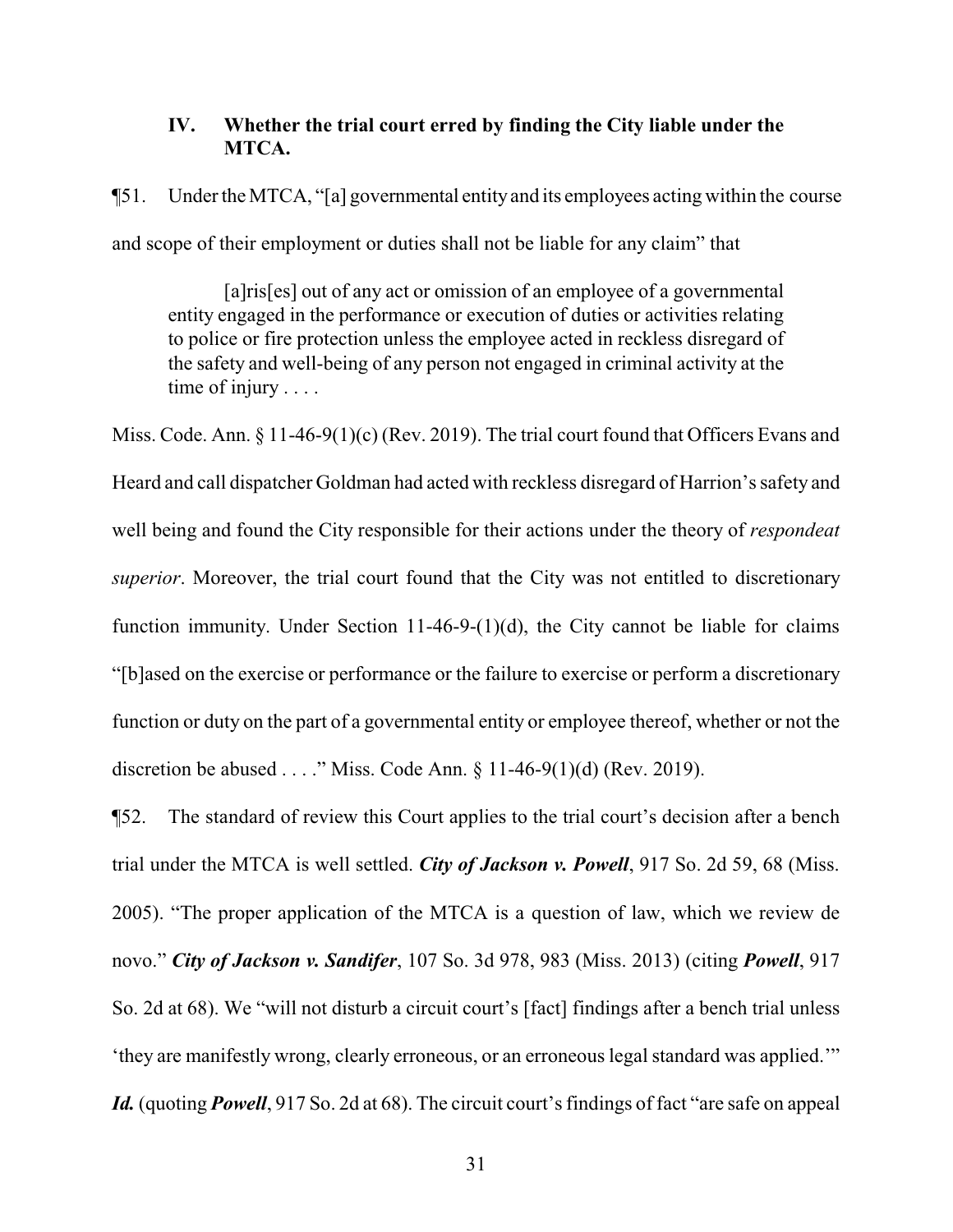where they are supported by substantial, credible, and reasonable evidence." *City of Jackson v. Law*, 65 So. 3d 821, 827 (Miss. 2011) (internal quotation mark omitted) (quoting *City of Ellisville v. Richardson*, 913 So. 2d 973, 977 (Miss. 2005)). Moreover, the circuit court, in its role as the fact-finder, has "the sole authority" for assessing witness credibility. *City of Jackson v. Brister*, 838 So. 2d 274, 279 (Miss. 2003) (citing *Yarbrough v. Camphor*, 645 So. 2d 867, 869 (Miss. 1994)).

¶53. Based on the actions of Goldman, we hold find that the trial court did not err by finding the City liable for Ruth Harrion's death. To determine whether an activity is a discretionary function, Mississippi employs the two-part public policy function test. *Wilcher v. Lincoln Cnty. Bd. of Supervisors*, 243 So. 3d 177, 187 (Miss. 2018). First the Court determines "whether the activity in question involved an element of choice or judgment." *Id.* (internal quotation mark omitted) (quoting *Miss. Transp. Comm'n v. Montgomery*, 80 So. 3d 789 (Miss. 2012), *overruled by Brantley v. City of Horn Lake*, 152 So. 3d 1106 (Miss. 2014), *overruled by Wilcher*, 243 So. 3d at 185)). If it does, then the Court must decide whether that choice or judgment involved social, economic, or political-policy considerations. *Id.* If both elements are met, then the governmental entity is protected by discretionary function immunity. *Id.*

¶54. Goldman's conduct in responding to Ruth Harrion's call did not involve an element of choice or judgment. The City's Public Safety Communications Operating Procedures Manual set forth mandatory directives for Goldman to follow in response to Harrion's call. One applicable directive provided that "the caller will be kept on the line whenever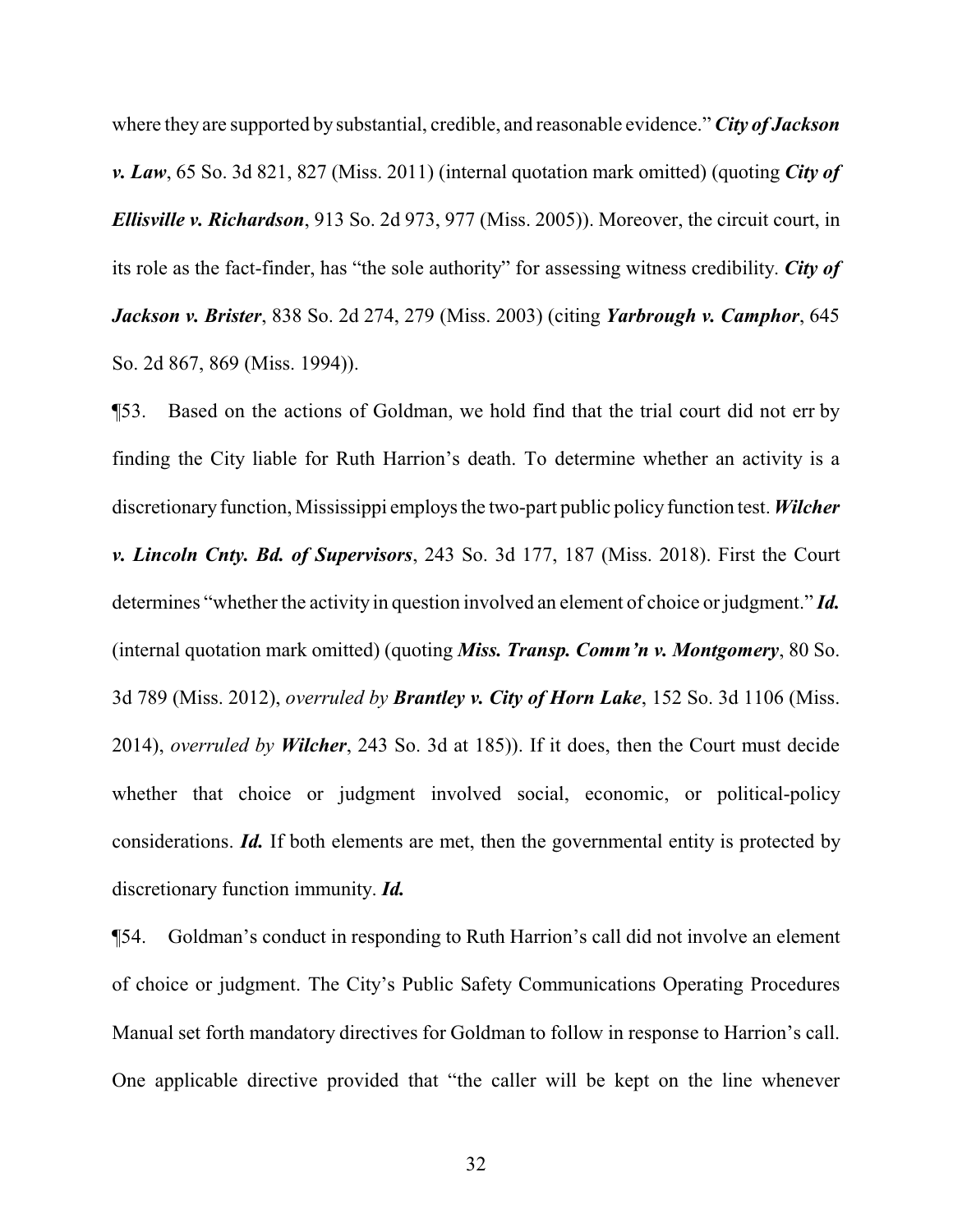possible." Another provided that "the call-taker/dispatcher shall determine whether the prowler was seen or heard, as well as his last known location. If possible, the caller should remain on the telephone, out of direct view, providing updated information until an officer arrives at the scene."

¶55. Goldman testified that those policies and procedures applied to how she was supposed to handle Ruth Harrion's call and that they did not involve choice or discretion. Yet Goldman did not attempt to keep Ruth Harrion on the telephone until the police arrived. Nor did Goldman attempt to ascertain the location of the prowler or whether the prowler had been seen or heard. Those omissions by Goldman contravened the City's mandatory written policies. Goldman agreed that she had failed to follow the mandatorypolicies.Lewis, Levine, and even the City's expert, Wade, all agreed that the policies that Goldman had failed to follow were mandatory and nondiscretionary. The City did not enjoy discretionary function immunity for the acts of Goldman.

¶56. We turn to the City's argument that the trial court manifestly erred by finding that Goldman had acted with reckless disregard for Ruth Harrion's safety and well being. Reckless disregard is "more than mere negligence, but less than an intentional act." *City of Jackson v. Lewis*, 153 So. 3d 689, 693 (Miss. 2014) (internal quotation marks omitted) (quoting *Law*, 65 So. 3d at 826)."Reckless disregard usually is accompanied by a conscious indifference to consequences, amounting almost to a willingness that harm should follow." *Miss. Dep't of Pub. Safety v. Durn*, 861 So. 2d 990, 995 (Miss. 2003) (internal quotation marks omitted) (quoting *Maye v. Pearl River Cnty.*, 758 So. 2d 391, 394 (Miss. 1999)).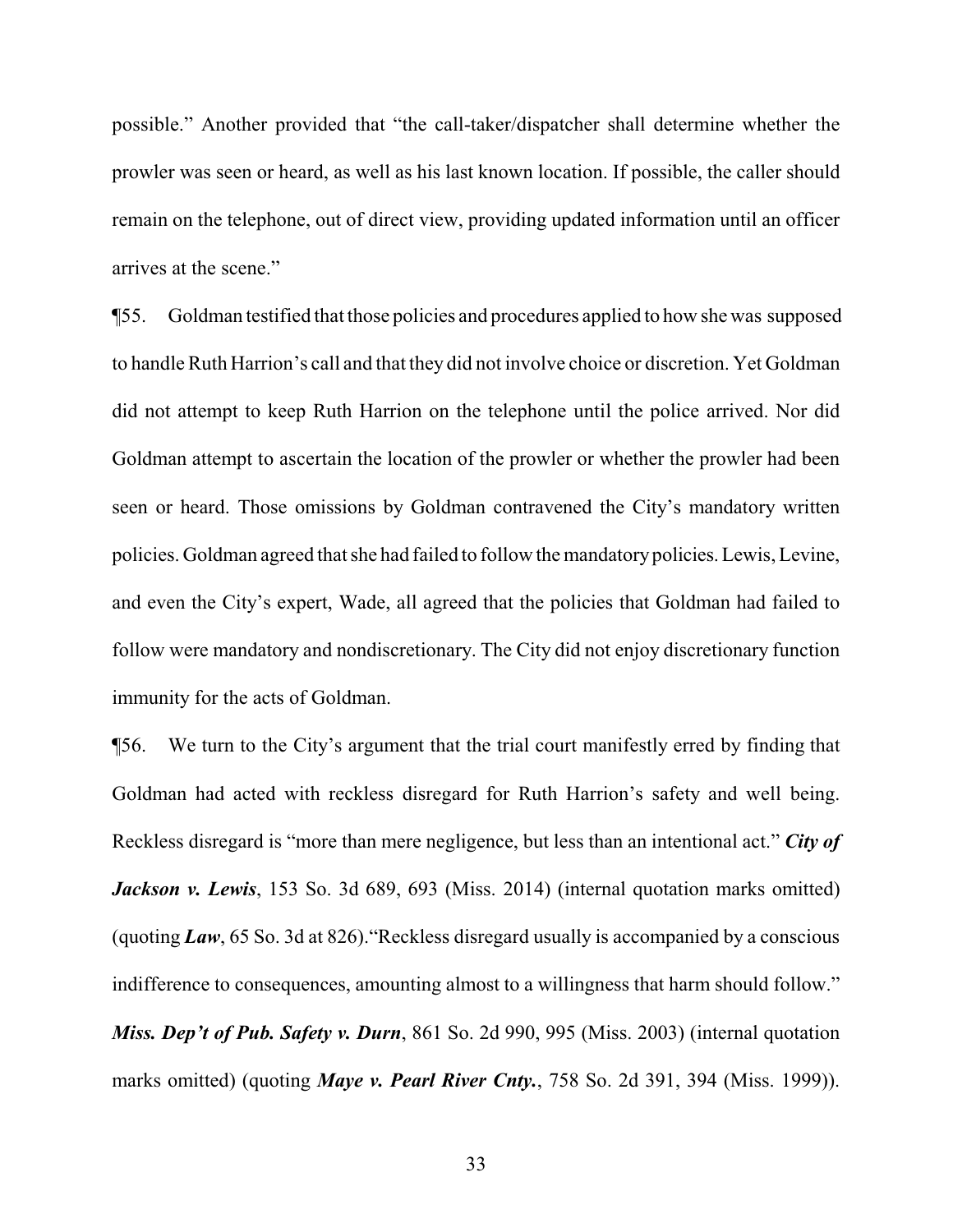Reckless disregard is present "when the 'conduct involved evinced not only some appreciation of the unreasonable risk involved, but also a deliberate disregard of that risk and the high probability of harm involved.'" *Id.* (quoting *Maldonado v. Kelly*, 768 So. 2d 906, 910-11 (Miss. 2000)).

¶57. An officer's failure to follow official policydoes not automaticallyconstitute reckless disregard. *Miss. Dep't of Wildlife, Fisheries, & Parks v. Webb*, 248 So. 3d 772, 779 (Miss. 2018). Instead, when considering whether an officer acted in reckless disregard, this Court evaluates the totality of the circumstances and assesses the officer's actions objectively, focusing on all the factors that faced the officer. *Phillips v. Miss. Dep't of Pub. Safety*, 978 So. 2d 656, 661 (Miss. 2008). "Although reasonable minds might differ on the conclusion of whether or not the officer in question acted in reckless disregard, it is beyond this Court's power to disturb the findings of the trial judge if supported by substantial evidence." *Lewis*, 153 So. 3d at 693 (quoting *Richardson*, 913 So. 2d at 978).

¶58. The City argues that Goldman's actions did not constitute reckless disregard because she determined the caller's identity, her location, and the nature of the emergency. Further, she dispatched the call as a priority one call, the highest priority, and the officers were dispatched in two minutes. The City relies on *Davis v. City of Clarksdale*, 18 So. 3d 246, 247-48 (Miss. 2009), in which a 911 operator received a hangup call, returned the call but got no answer, and then dispatched an officer to investigate. The officer looked around the building but did not see anything unusual and left the scene. *Id.* at 248. Less than half an hour later, officers in a patrol car spotted broken glass and, upon investigating, discovered the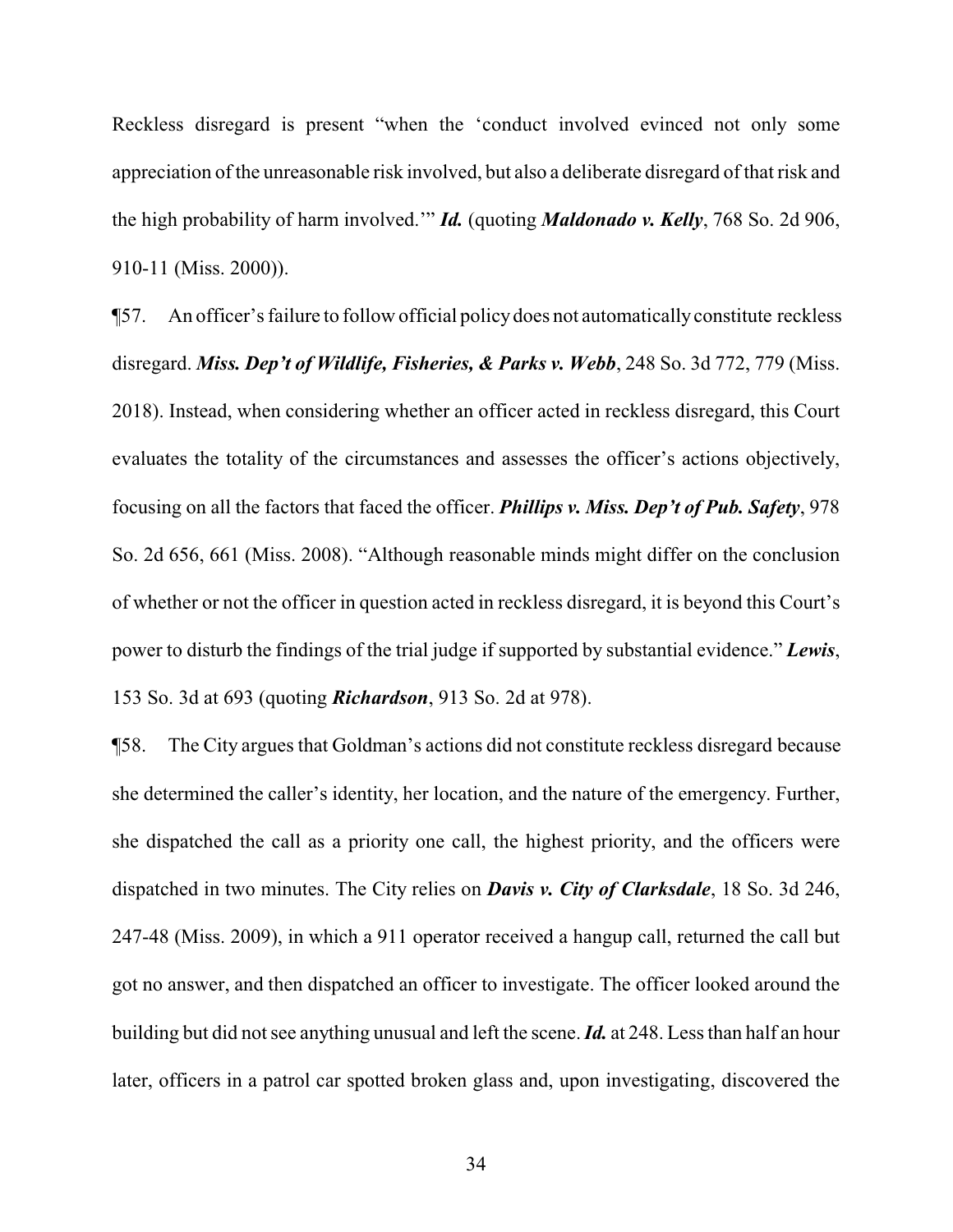murdered caller inside the building. *Id.* This Court found that the officer's investigation constituted at most simple negligence. *Id.* at 250.

¶59. But *Davis* did not address the actions of the 911 operator. Johnson showed that Goldman's failure to ask Ruth Harrion to remain on the telephone violated written procedures. Goldman provided no reason for her deviation fromthe procedures. She testified that the procedures were in place to save people's lives. Tyrone Lewis testified that, if Goldman had kept Ruth Harrion on the line, the officers would have known that the prowler had gotten into the house and could have broken in and saved Ruth Harrion. He testified that Goldman's actions evinced reckless indifference and that her failure to follow the call center policies had resulted in Ruth Harrion's death. Levine testified also that Goldman's failure to keep Ruth Harrion on the line showed reckless indifference to her life. Considered objectively, Goldman's failure to follow basic mandatory written policies applicable to her position that she knew were in place for the purpose of enabling the police to respond accurately to emergent situations in order to save lives, with no explanation whatsoever for her deviation from those policies, evinced reckless disregard. Therefore, the trial court did not manifestly err in its finding of reckless disregard.

¶60. The Citymakes a one-sentence argument, unsupported byauthority, thatthe trial court manifestly erred by finding that Johnson showed proximate cause attributable to Goldman's handling of the 911 call. "Failure to cite any authority in support of claims of error precludes this Court from considering the specific claim on appeal." *Tupelo Redev. Agency v. Gray Corp.*, 972 So. 2d 495, 514 (Miss. 2007) (citing *Grey v. Grey*, 638 So. 2d 488, 491 (Miss.

35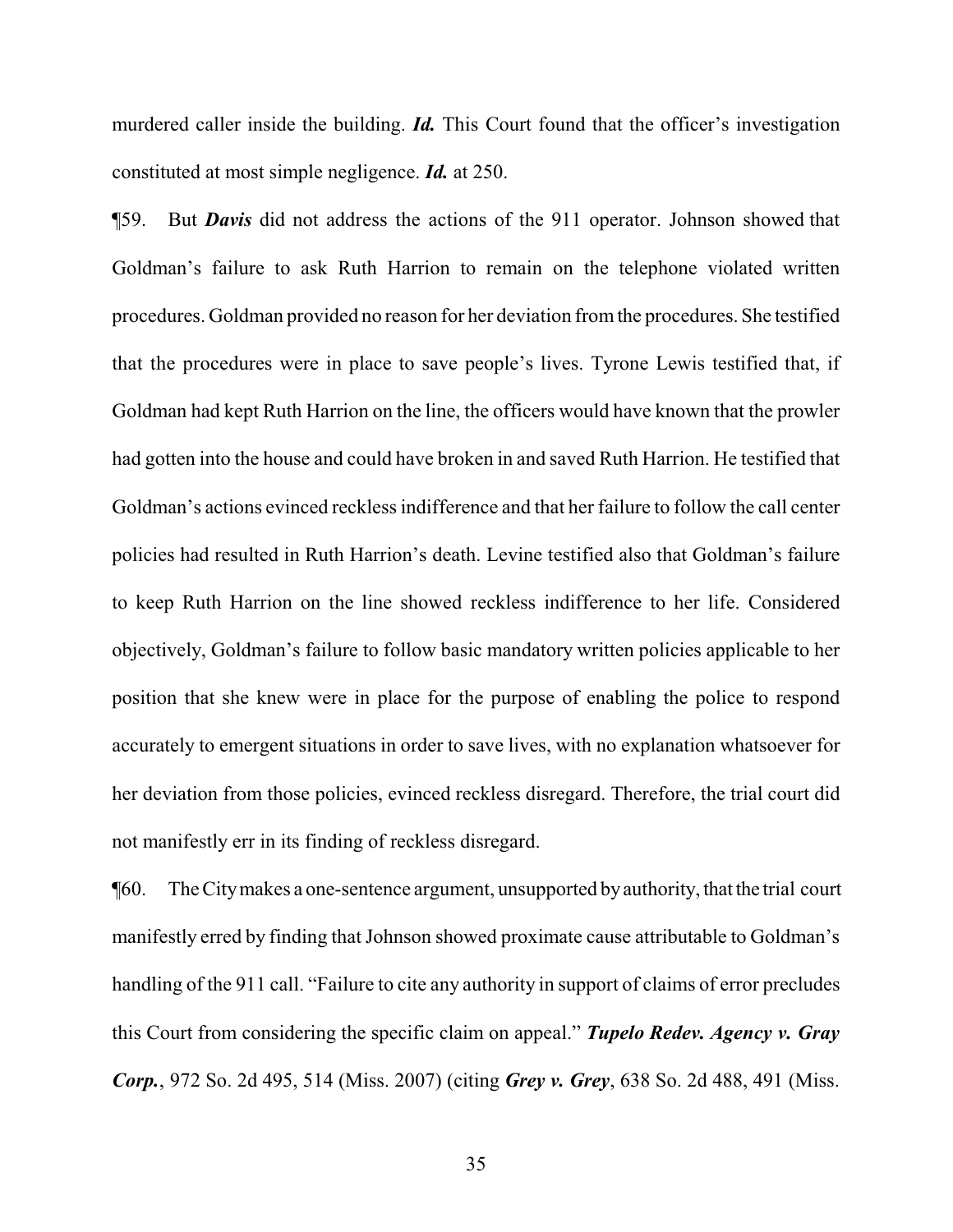1994)). Notwithstanding the procedural bar, the issue is without merit. Johnson presented evidence that Stewart broke into Ruth Harrion's home moments after the 911 call was disconnected. Johnson's experts testified that, but for Goldman's failure to keep Ruth Harrion on the line, the police lacked information that Stewart had gained access to her home, information that would have provided the officers probable cause for their forcible entry. Officer Heard testified that, if she had known the prowler was inside, she would have forced entry. Because the trial court's findings were supported by substantial evidence, the trial court did not manifestly err by finding that the City's actions proximately caused Ruth Harrion's death. *Law*, 65 So. 3d at 827.

¶61. Finally, the City advances arguments that the officers' investigation was a discretionary function and that their investigation did not constitute reckless disregard. But finding the City immune from suit for the officers' actions would not absolve it of liability for the actions of Goldman, for which it clearly was not immune. We affirm the trial court's finding that the City was liable for Ruth Harrion's death under the MTCA.

#### **CONCLUSION**

¶62. We reverse and render the jury verdict holding the City liable under § 1983. We affirm the trial court's judgment finding the City liable under the MTCA.

### ¶63. **AFFIRMED IN PART; REVERSED AND RENDERED IN PART.**

**KING, P.J., COLEMAN, MAXWELL, BEAM, CHAMBERLIN AND ISHEE, JJ., CONCUR. RANDOLPH, C.J., SPECIALLY CONCURS WITH SEPARATE WRITTEN OPINION JOINED IN PART BY MAXWELL, CHAMBERLIN, ISHEE AND GRIFFIS, JJ. GRIFFIS, J., SPECIALLY CONCURS WITH SEPARATE WRITTEN OPINION.**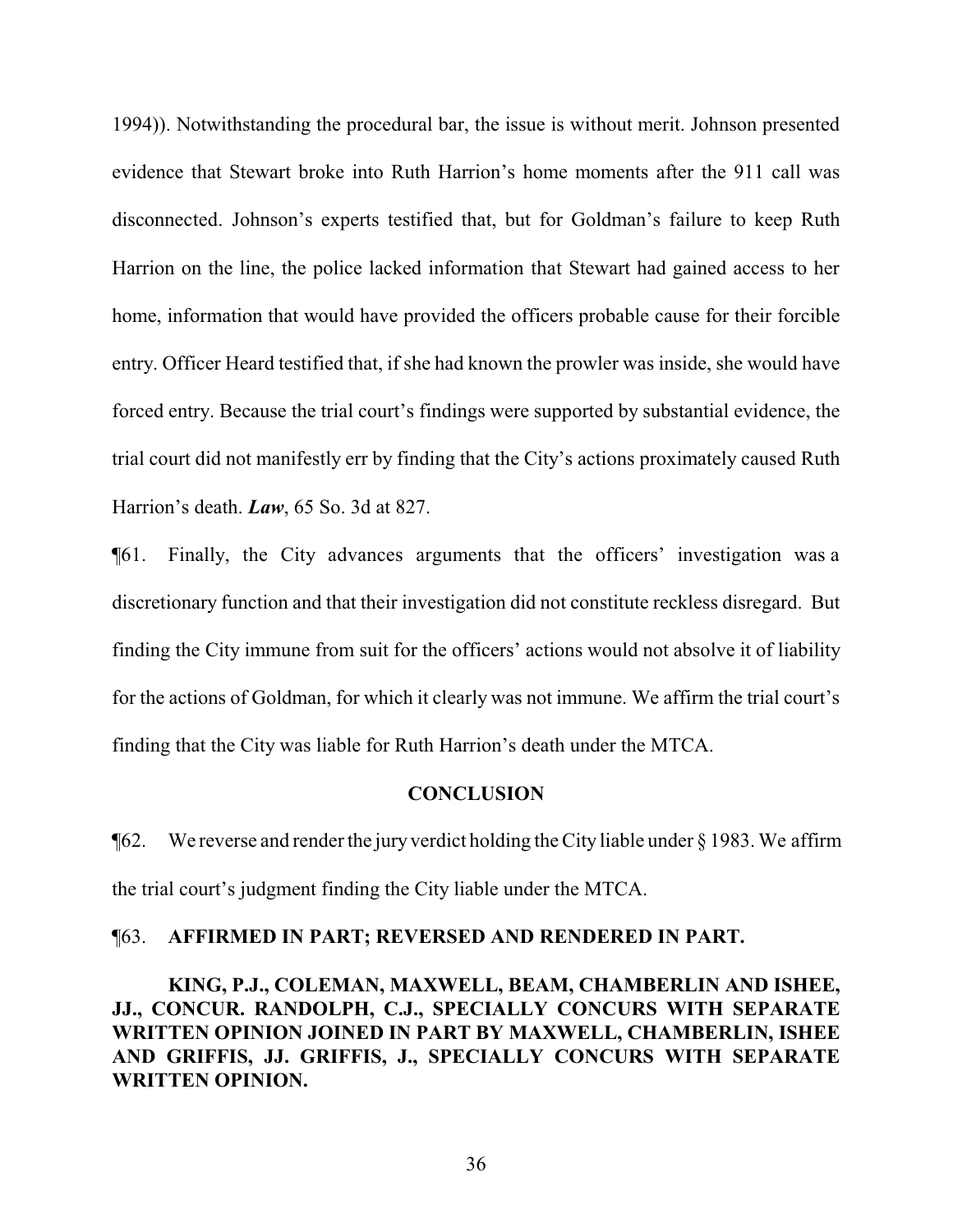#### **RANDOLPH, CHIEF JUSTICE, SPECIALLY CONCURRING:**

¶64. I concur with entry of judgment in the Mississippi Tort Claims Act case against the City of Jackson. I also agree with Presiding Justice Kitchens that the trial court committed reversible error in entry of judgment for the Plaintiffs in their § 1983 action. I write separately to address a reversible error that preceded the trial court's failure to direct a verdict for the City in the § 1983 action.

¶65. The trial court erred when it permitted the Plaintiff's witness Levine to parrot previously excluded evidence over the City's objection. The trial court found that an officer's synopsis of the murderer Stewart's interview was hearsay and failed to meet a Mississippi Rule of Evidence 803(8)(B) exception. The trial judge determined the synopsis was not "corroborat[ed] just because somebody else was present when this statement was made" as the statements at issue in *Rebelwood Apartments RP, LP v. English*, 48 So. 3d 483 (Miss. 2010), were separately corroborated. Levine testified that he relied on the incoherent and rambling statement of a deranged murderer, a person he described as not having a "sound mind" and "was not . . . acting in a normal way". Yet during the trial Levine was allowed to parrot portions of the excluded out of court statement verbatim. In allowing portions of the excluded statement to be repeated before the fact-finders, the court, and the jury, the trial court failed to fulfill its gatekeeping responsibilities. *See* Miss. R. Evid. 101- 105, 403, 702, 703 and 705.

¶66. Article VII of the Mississippi Rules of Evidence sets forth the conditions that must be met for a witness to qualify as an expert. *See* Miss. R. Evid. 701-706. The trial judge acts

37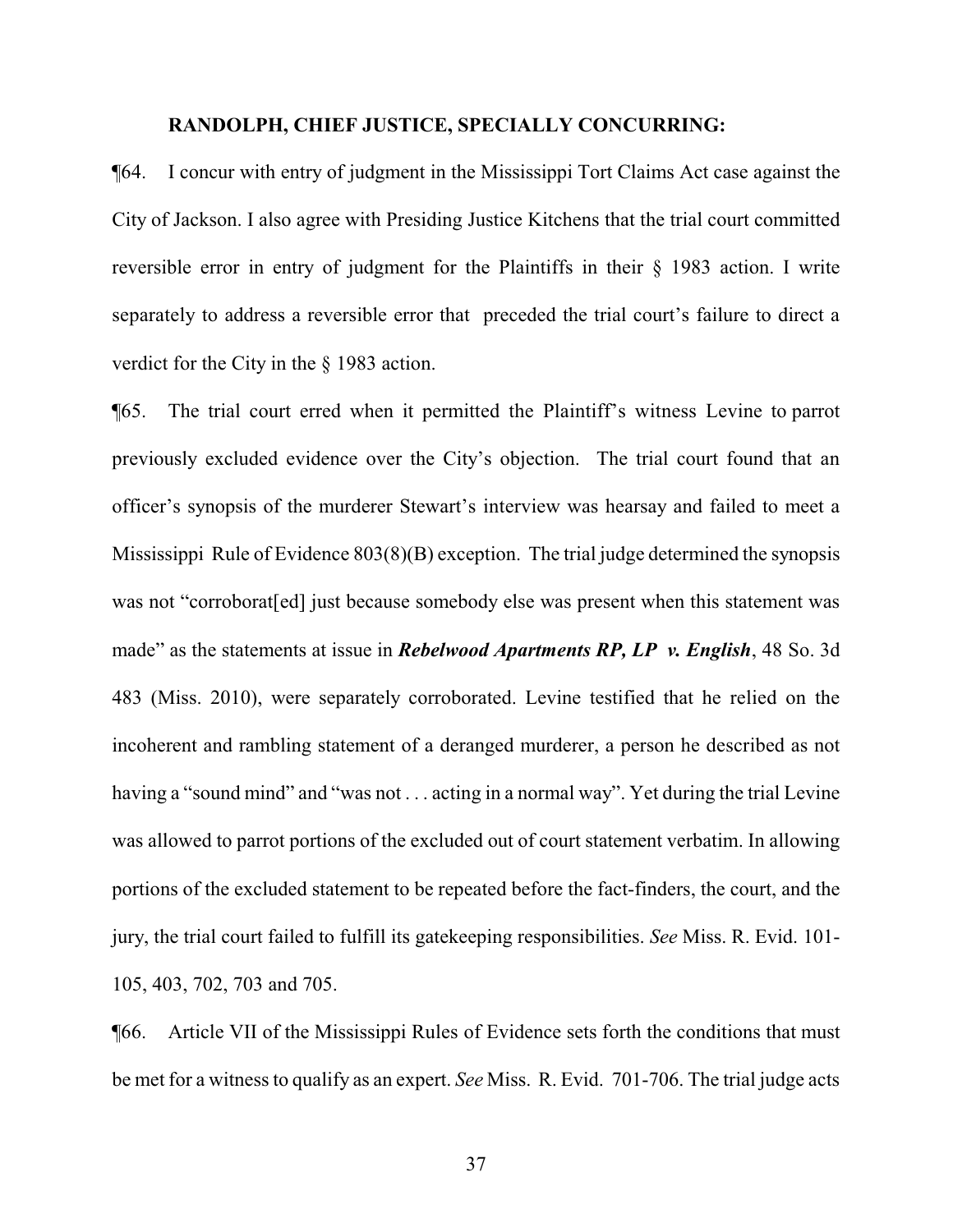as a gatekeeper to ensure these conditions are met. Article VII rules were not designed as a conduit for the entry of unreliable and/or untrustworthy statements, which a trial court previouslydeemed were inadmissible. An intrinsically untrustworthyor unreliable statement does not become a sufficient fact or permissible data as contemplated by Rule 702. See Miss. R. Evid. 701, 702, 703, 705. Facts or data must have a modicum of truth and reliability before reliable principles and methods can be applied. *See* Miss. R. Evid. 702. Nary a rule of evidence elevates an unreliable and/or untrustworthy statement to the status of fact or data to be relied upon, as contemplated by Rule 703. *See* Miss. R. Evid. 703.

# **FACTUAL AND PROCEDURAL HISTORY**

¶67. During the course ofthe police investigation, Stewart provided a rambling, incoherent statement regarding the assault and murder of Harrion.<sup>5</sup> Stewart was separately adjudicated to be mentally incompetent to face criminal charges in a trial for Harrion's murder.

¶68. Before trial, the City moved in limine to exclude an entry in the police report, a synopsis of an interview of Stewart as hearsay. Plaintiff's counsel stated it had no intention to use Stewart's the unsworn statement.

MR. DAVIS: We object -- in a bench trial we can object spontaneously and let the Judge rule. Basically the primary concern we have is this intended use of the statement, unsworn statement of the ---

MR. SWEET, III: Assailant, we're not putting it in.

MR. DAVIS: You're not putting it in?

<sup>&</sup>lt;sup>5</sup>Levine acknowledged that Stewart gave a non-transcribed interview to investigators that contained multiple inconsistencies. According to arguments before the Court, the taped interview included, "[Harrion] flew out the window like Superman after he shot her in the head."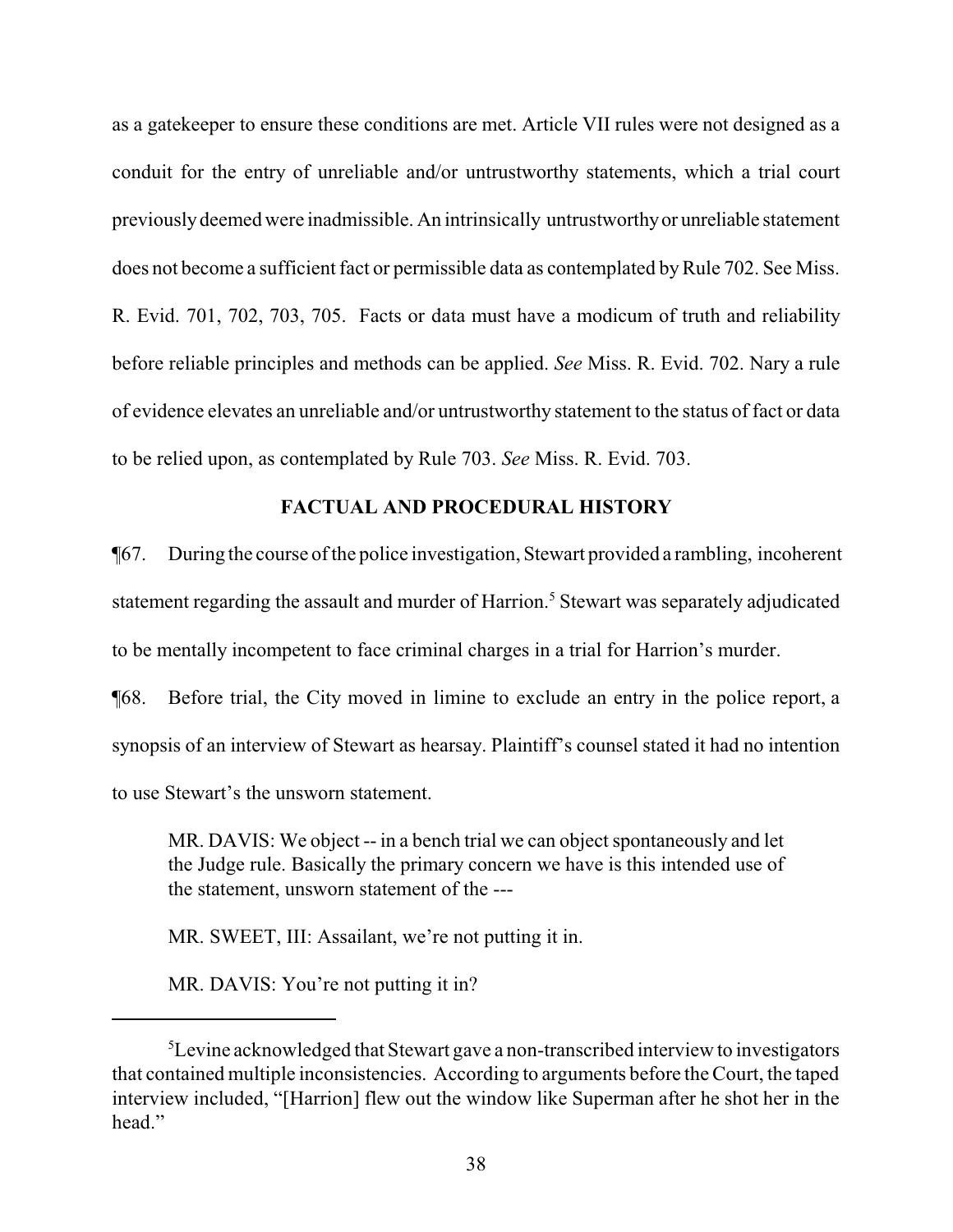MR. SWEET, III: No. Why would I put it in?

¶69. Once the trial began, Plaintiffs sought to introduce the entire police report, which included an officer's synopsis of the previously excluded interview of Stewart. The City objected again. The police report was properly admitted into evidence after the officer's synopsis of the interview was redacted. The City continued its objections when Levine testified from a portion of the officer's synopsis.

MR. DAVIS: Our concern is that this is a backdoor opportunity to get in that already-excluded testimony. And it can easily be redacted. But he needs to understand that he can't discuss anything he obtained from that statement of Alonzo Stewart.

THE COURT: I've considered you-all's argument. I'm going to allow him to testify as it relates to his report. I don't know what he will say. But I'm -- you know, if that's what comes out then you all have your expert to refute it, okay.

¶70. Subsequently, direct testimony was solicited from Levine regarding the officer's synopsis. Levine testified he relied on the police report synopsis and what he picked up from listening to the tape. He was then allowed to repeat and quote portions of the excluded testimony to the court and to the jury. Levine proceeded to offer an opinion<sup>6</sup> based on the previously excluded proffer.

Q. Tell the ladies and gentlemen of the jury how you reached that opinion that he was in the house while the -- are outside the house.

A. I heard the man's statement, his confession. And that told me beyond a reasonable certainty that he was in the house molesting, sexually molesting,

<sup>6</sup>The trial court also erroneously allowed Plaintiff's other expert, Tyrone Lewis, to rely on the excluded notes to formulate his opinion. However, since the City's statement of the issues complains of an expert singularly and focuses its argument on Levine, we shall do likewise.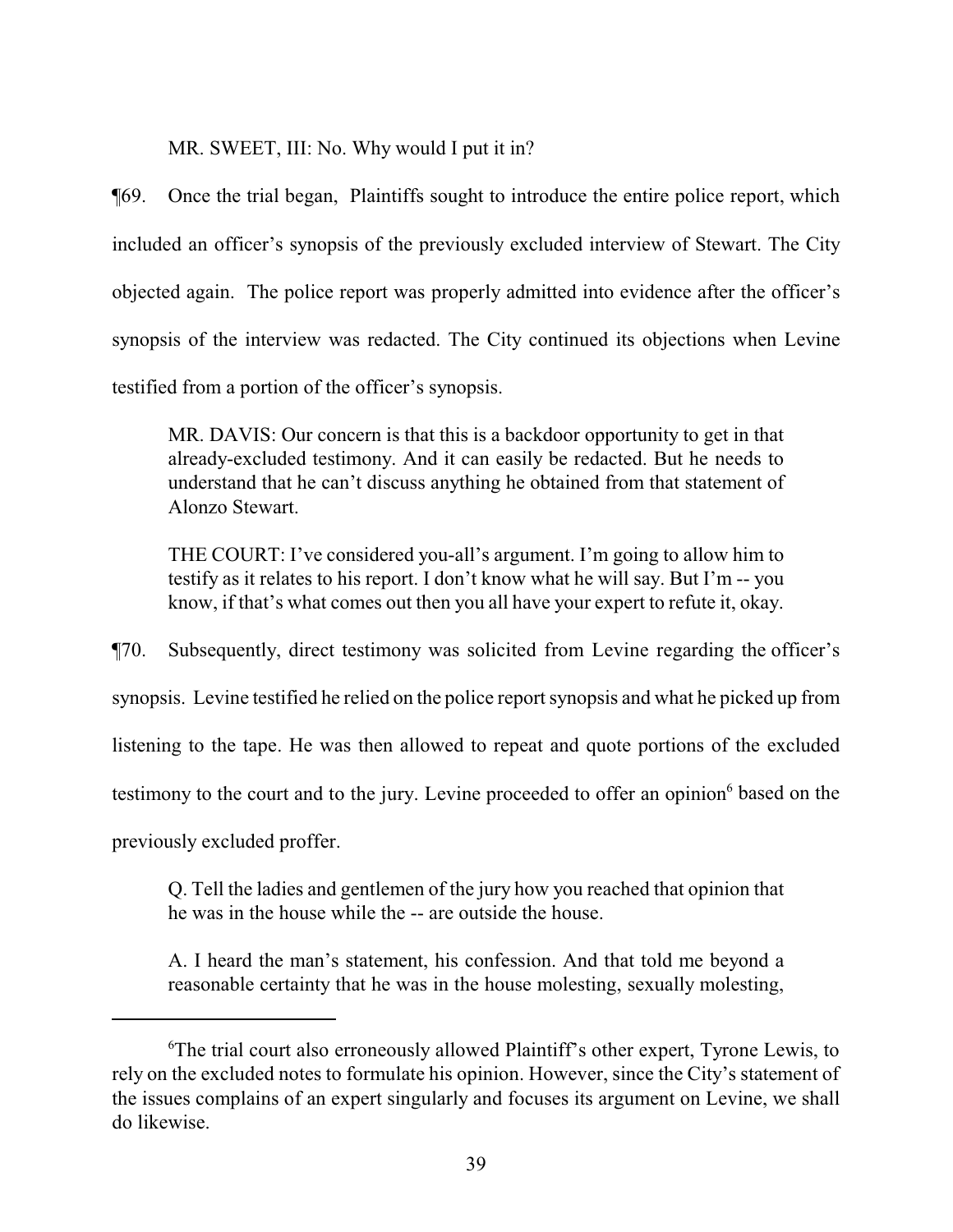assaulting; and, at the same time, watching the police moving around outside the house.

Q. Do you have an opinion as to a reasonable degree of professional certainty that he was in the house, that he obtained a weapon from Ms. Harrion?

A. Yes.

Q. Tell the ladies and gentlemen of the jury what your opinion is.

A. Yes, sir. Because since that time, I was also in the house and I saw the bullet hole where she tried to shoot the man.

#### **STANDARD OF REVIEW**

¶71. This Court reviews the admission or exclusion of evidence under an abuse of discretion standard of review. *Hartel v. Pruett*, 998 So. 2d 979, 984 (Miss. 2008). "Abuse of discretion is found when the reviewing court has a 'definite and firm conviction' that the court below committed a clear error of judgment and the conclusion it reached upon a weighing of the relevant factors." *McCord v. Healthcare Recoveries, Inc.*, 960 So. 2d 399,405 (Miss. 2007) (internal quotation marks omitted) (quoting *Ill. Cent. R.R. v. McDaniel*, 951 So. 2d 523, 526 (Miss. 2006).

# **STATEMENT OF THE ISSUES**

¶72. The City's brief reads, "**the trial court erred in allowing Plaintiff's expert to render an opinion based upon inflammatory, prejudicial, and unreliable inadmissible hearsay testimony**." (Emphasis added.)

#### **DISCUSSION**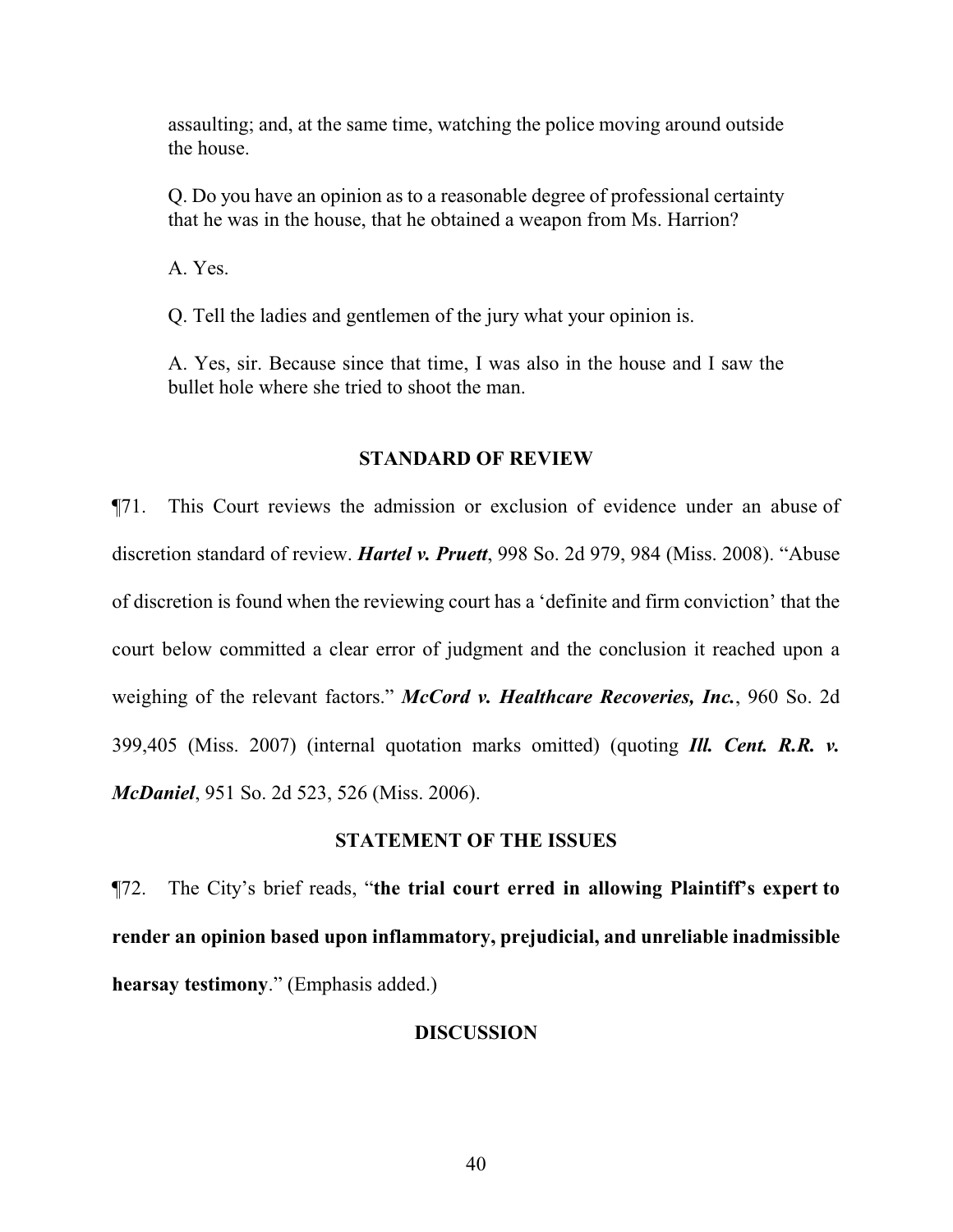¶73. The trial court failed its gatekeeping responsibility when the Plaintiff's expert was permitted to inject previously excluded hearsay evidence into the proceeding. The trial court erred when it accepted Plaintiff's argument that Rule 703 opened the door for an expert to rely and testify about previously excluded hearsay evidence.

# **I. The trial court erred by accepting Plaintiff's arguments that Rules 702 and 703 permitted Levine to quote parts of Stewart's interview, despite having previously excluded Stewart's interview.**

¶74. Mississippi Rule of Evidence 702 provides that

A witness who is qualified as an expert by knowledge, skill, experience, training, or education may testify in the form of an opinion or otherwise if:

(a) the expert's scientific, technical, or other specialized knowledge will help the trier of fact to understand the evidence or to determine a fact in issue;

(b) the testimony is based on sufficient facts or data;

(c) the testimony is the product of *reliable* principles and methods; and

(d) the expert has *reliably* applied the principles and methods to the facts of the case.

Miss. R. Evid. 702 (emphasis added). A synopsis of Stewart's interview did not contain scientific, technical, or specialized knowledge possessed only by experts. It does not take expertise in these defined categories for any witness, expert or otherwise, to repeat inadmissible hearsay evidence. This Court has held that "[u]nder the modified **Daubert**<sup>7</sup> standard, the trial court must first determine whether expert testimony is *relevant* and,

<sup>7</sup>*Daubert v. Merrell Dow Pharmaceuticals, Inc.*, 509 U.S. 579, 113 S. Ct. 2786, 125 L. Ed. 2d 469 (1993).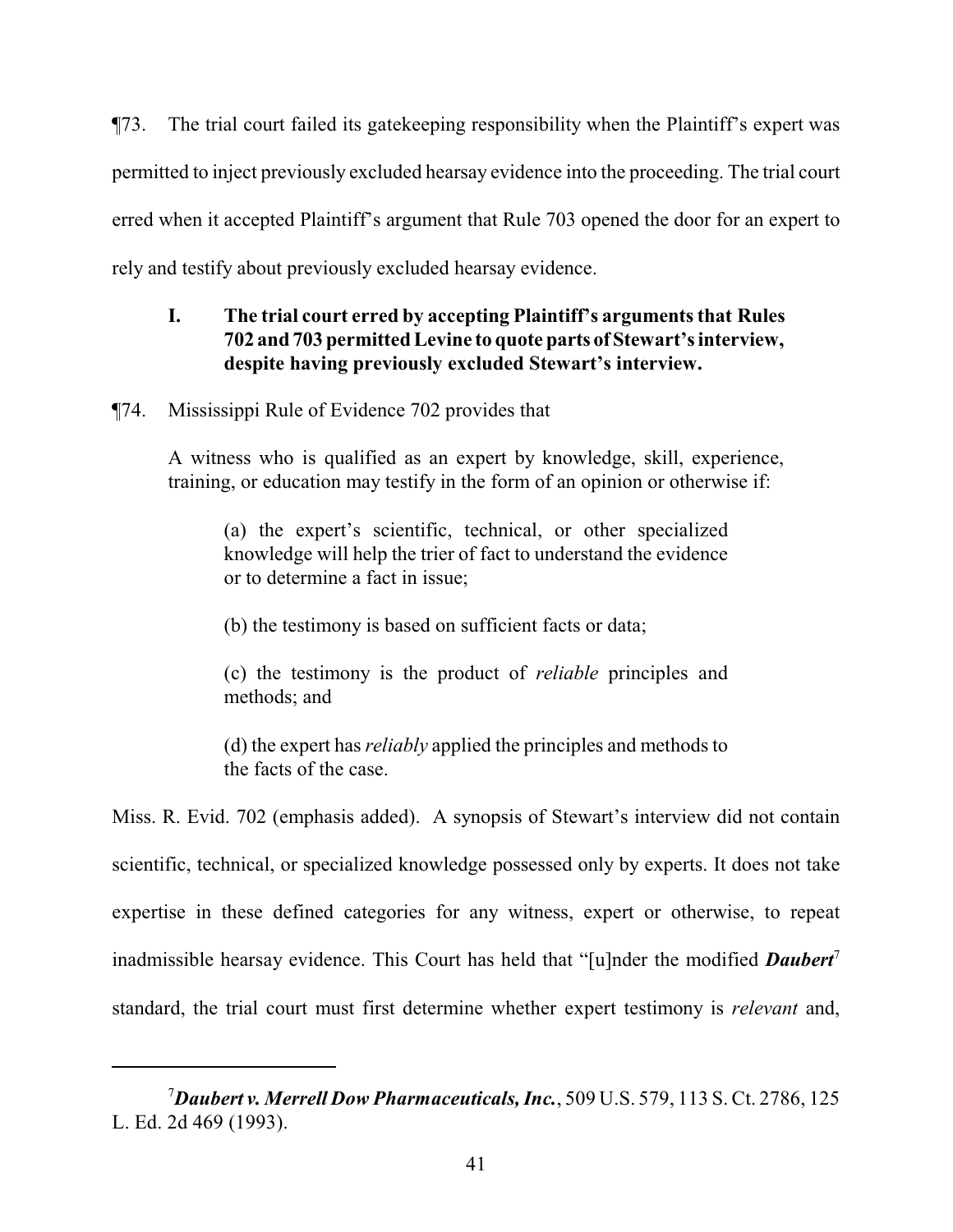second, whether the proffered testimony is *reliable*." *Gulf S. Pipeline Co., LP v. Pitre*, 35 So. 3d 494, 498 (Miss. 2010) (internal quotation marks omitted). Merely speculative expert opinions based on hearsay should not be admitted. *See Edmonds v. State*, 955 So. 2d 787, 792 (Miss. 2007) ("a court should not give . . . an expert carte blanche to proffer any opinion he chooses"); *Tunica Cnty. v. Matthews*, 926 So. 2d 209, 214 (Miss. 2006) ("[T]he trial court is vested with a gate-keeping responsibility to prevent the admission of expert testimony based on guess or conjecture. " (citing *Miss. Transp. Comm'n v. McLemore*, 863 So. 2d 31, 41 (Miss. 2003))). In the case *sub judice*, the court had already determined that the rote testimony presented to the jury by Levine was uncorroborated and failed its trustworthiness analysis of the hearsay exception Rule 803(8)(B). *See* Miss. R. Evid. 803(8).<sup>8</sup> The trial court found the majority of the report was trustworthy, but the synopsis of the

**(A)** it sets out:

<sup>8</sup> **(8) Public Records.** A record or statement of a public office if:

 <sup>(</sup>i) the office's activities;

 <sup>(</sup>ii) a matter observed while under a legal duty to report, but not including, in a criminal case, a matter observed by law enforcement personnel; or

 <sup>(</sup>iii) in a civil case or against the prosecution in a criminal case, factual findings from a legally authorized investigation; and

 **<sup>(</sup>B)** the opponent does not show that the source of information or other circumstances indicate a lack of trustworthiness.

Miss. R. Evid. 803(8).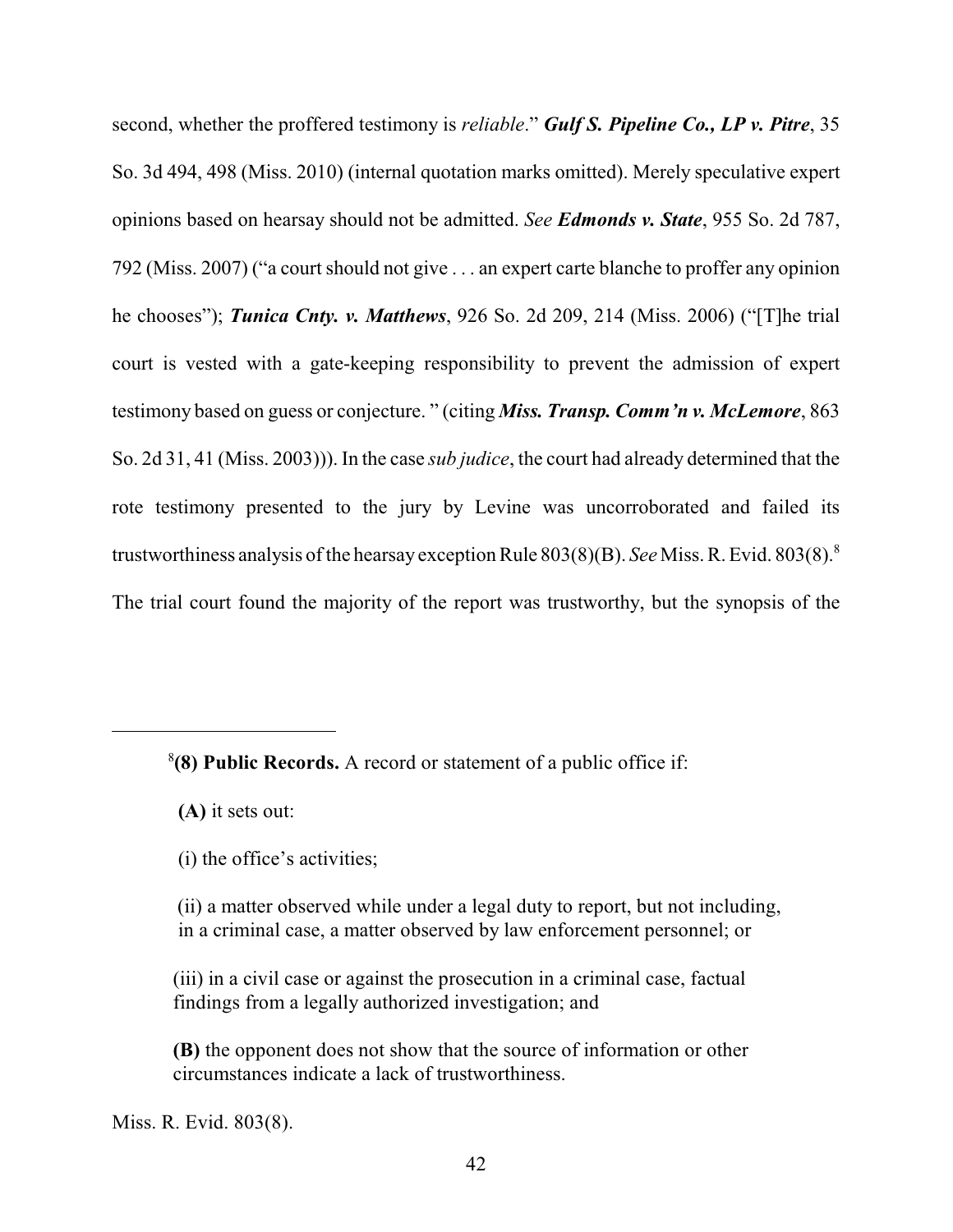interview was hearsay within hearsay. *See* Miss. R. Evid. 805.<sup>9</sup> Unlike *Rebelwood* , in which the declarant told numerous individuals aside of police, the interview of Stewart capsulated by the officer was not independently corroborated. *Rebelwood Apartments*, 48 So. 3d at 492. As there was no independent corroboration, the trial judge was correct to require redaction of portions of the police report.

¶75. This Court in *Watts v. Radiator Specialty Co.*, 990 So. 2d 143 (Miss. 2008), found an expert's testimony to be scientifically unreliable. The Court cautioned that juries place greater weight on the testimony of an expert witness than that of a lay witness. *Id.* at 147. The Court found that the claimed studies the expert relied upon to reach his conclusions were not reliable. *Id.* Thus, the Court excluded the expert's testimony. *Id.*

¶76. Likewise, in *Edmonds v. State*, the court excluded the expert's opinion because it was not based upon reliable methods and procedures. *Edmonds*, 955 So. 2d 787, 792 (Miss. 2007). The court noted, "you cannot look at a bullet wound and tell whether it was made by a person pulling the trigger or two persons pulling the trigger simultaneously." *Id.* The court held that the expert's testimony was mere impermissible speculation. *Id.* Nor can one look at a bullet hole in the wall and opine who fired the gun or know that the victim was being molested and assaulted while police were present, as Levine opined. *See* supra ¶ 66; *Edmonds*, 955 So. 2d at 792.

¶77. In *Pitre*, the Court held that since the expert's opinion lacked reliability when examined through the lens of Rule 702, it should have been excluded. *Pitre*, 35 So. 3d at 500.

<sup>&</sup>lt;sup>9</sup> "Hearsay within hearsay is not excluded by the rule against hearsay if each part of the combined statements conforms with an exception to the rule." Miss. R. Evid. 805.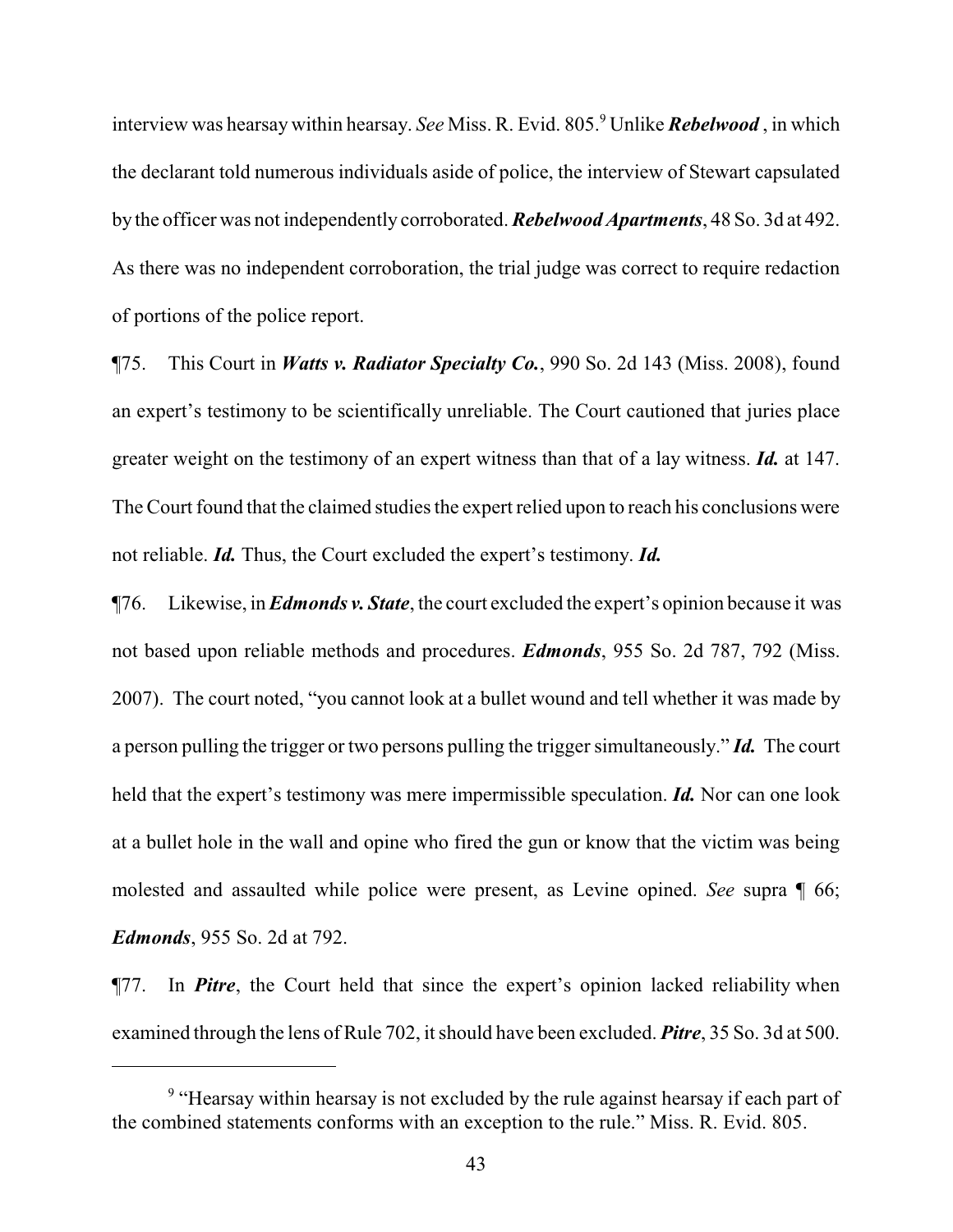Levine's opinion that Stewart was in the house was based on an "uncorroborated" statement, which failed a Rule 803(8)(b) trustworthiness test. A witness who is qualified as an expert by knowledge, skill, experience, training, or education may testify in the form of an opinion or otherwise if . . . the testimony is a product of reliable principles and methods. Miss. R. Evid. 702. To this day, the accuracy, reliability, or truthfulness of the officer's synopsis of Stewart's interview is unknown. Stewart's rambling, incoherent confession, which included a claim that after he shot the victim "she flew out of the window like Superman," was not an established fact and contained no scientific data on which an expert could rely. Introduction of out-of-court statements of a person who has been judicially adjudicated to lack mental competency also presents reliability and trustworthiness concerns.

¶78. A trial court cannot perform its gatekeeping duties without first determining whether a witness is qualified as an expert, before considering Rule 703, which is directed specifically to experts. *See supra ¶* 72*.* The rules are unequivocally intertwined. A trial court must look to the reliability or lack thereof of proposed testimony of an expert. The rules support that exact notion. "The testimony [must be] the product of*reliable* principles and methods," and facts that [an] expert "in the particular field would reasonably rely." *See* Miss. R. Evid. 702, 703 (emphasis added).

¶79. The Plaintiffs abused Rule 703. Rule 703 states that

an expert may base an opinion on facts or data in the case that the expert has been made aware of or personally observed. If experts in the particular field would reasonably rely on those kinds of facts or data in forming an opinion on the subject, they need not be admissible.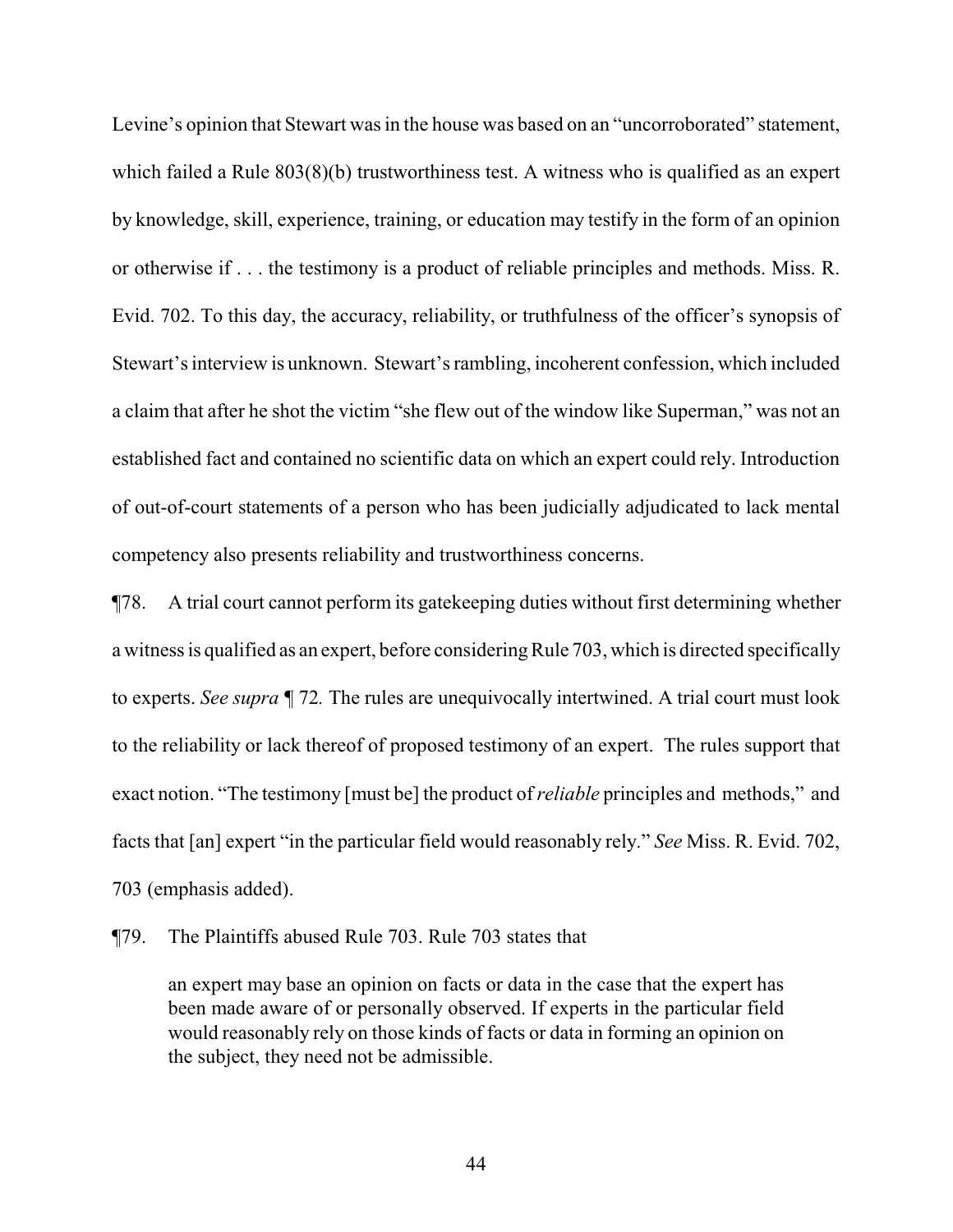Miss. R. Evid. 703. However, when a court has previously excluded specific evidence as inadmissible, Rule 703 does not transform inadmissible evidence into admissible evidence. Rule 103(e) prevents a jury from hearing inadmissible evidence.<sup>10</sup> The intended use of Rule 703 allows scientists to rely on Newton's law of gravity or Einstein's theory of relativity, without requiring their admission first. Expert witnesses are not conduits for parroting otherwise inadmissible testimony before a tribunal. *Darnell v. Darnell*, 167 So. 3d 195, 208 (Miss. 2014). Condoning what occurred in this case makes a mockery not only of Rule 703, but it also operates to defeat the purpose of the rules of evidence. *See* Miss. R. Evid. 102.<sup>11</sup> Rule 703 allows an expert to rely on evidence that has not been admitted to formulate an opinion, but it does not in turn bestow a right to quote previously excluded evidence verbatim. Inadmissible hearsay evidence is not resurrected as admissible evidence, just because a witness claims to rely on it. *Richardson ex rel. Richardson v. DeRouen*, 920 So. 2d 1044, 1049 (Miss. Ct. App. 2006).

#### **II. The trial judge failed to properly apply Rule 403.**

¶80. To the extent practicable, the court must seek to conduct a jury trial by protecting a jury from considering inadmissible testimony. *See* Miss. R. Evid. 103(e). The court must

<sup>10</sup> "**(e) Preventing the Jury from Hearing Inadmissible Evidence.** To the extent practicable, the court must conduct a jury trial so that inadmissible evidence is not suggested to the jury by any means." Miss. R. Evid. 103(e).

<sup>&</sup>lt;sup>11</sup> "These rules shall be construed so as to administer every proceeding fairly, eliminate unjustifiable expense and delay, and promote the development of evidence law, to the end of ascertaining the truth and securing a just determination." Miss. R. Evid. 102.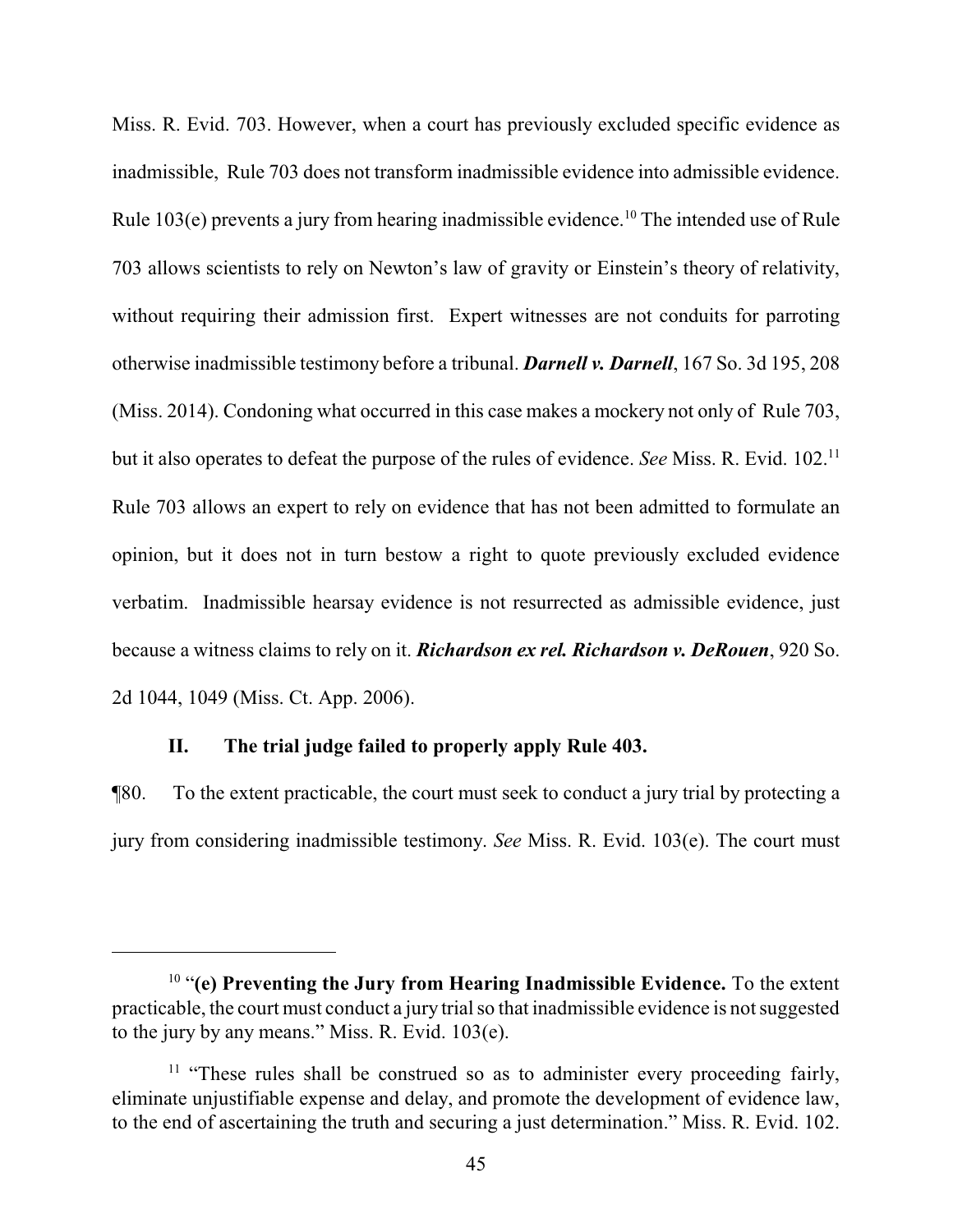decide, *inter alia*, whether evidence is admissible. Miss. R. Evid. 104(a). Mississippi Rule of Evidence 403 reads:

The court may exclude relevant evidence if its probative value is substantially outweighed by a danger of one or more of the following: unfair prejudice, confusing the issues, misleading the jury, undue delay, wasting time, or needlessly presenting cumulative evidence.

In determining whether testimony is to be prejudicial, "the test, pursuant to Rule 403, is whether the probative value of the evidence is substantially outweighed by the danger of unfair prejudice." *Utz v. Running & Rolling Trucking, Inc.*, 32 So. 3d 450, 458 (Miss. 2010). Allowing one witness to rely and another not only to rely but also to repeat an untrustworthy and unreliable out-of -court statement prejudiced the City. Levine's utterance of Stewart's words was hardly harmless, as it affected substantial rights of the City. *See* Miss. R. Evid. 103. The trial court abused its discretion by allowing a substantively more prejudicial than probative statement to be admitted and permitting a party to elude the purpose of the rules of evidence.

¶81. Levine's testimony was an essential element of Plaintiff's § 1983 case, i.e., whether exigent circumstances were present when the JPD officers were at the premises. Levine's rote testimony of the excluded statement was the only testimony presented to the jury which placed Stewart inside Harrion's house when the police officers first investigated the call.

¶82. After the jury had heard the inadmissible evidence, Levine conceded that the statement he relied on was inconsistent and irrational. Levine also conceded there was no other evidence putting Stewart inside the house, sans Stewart's interview.

46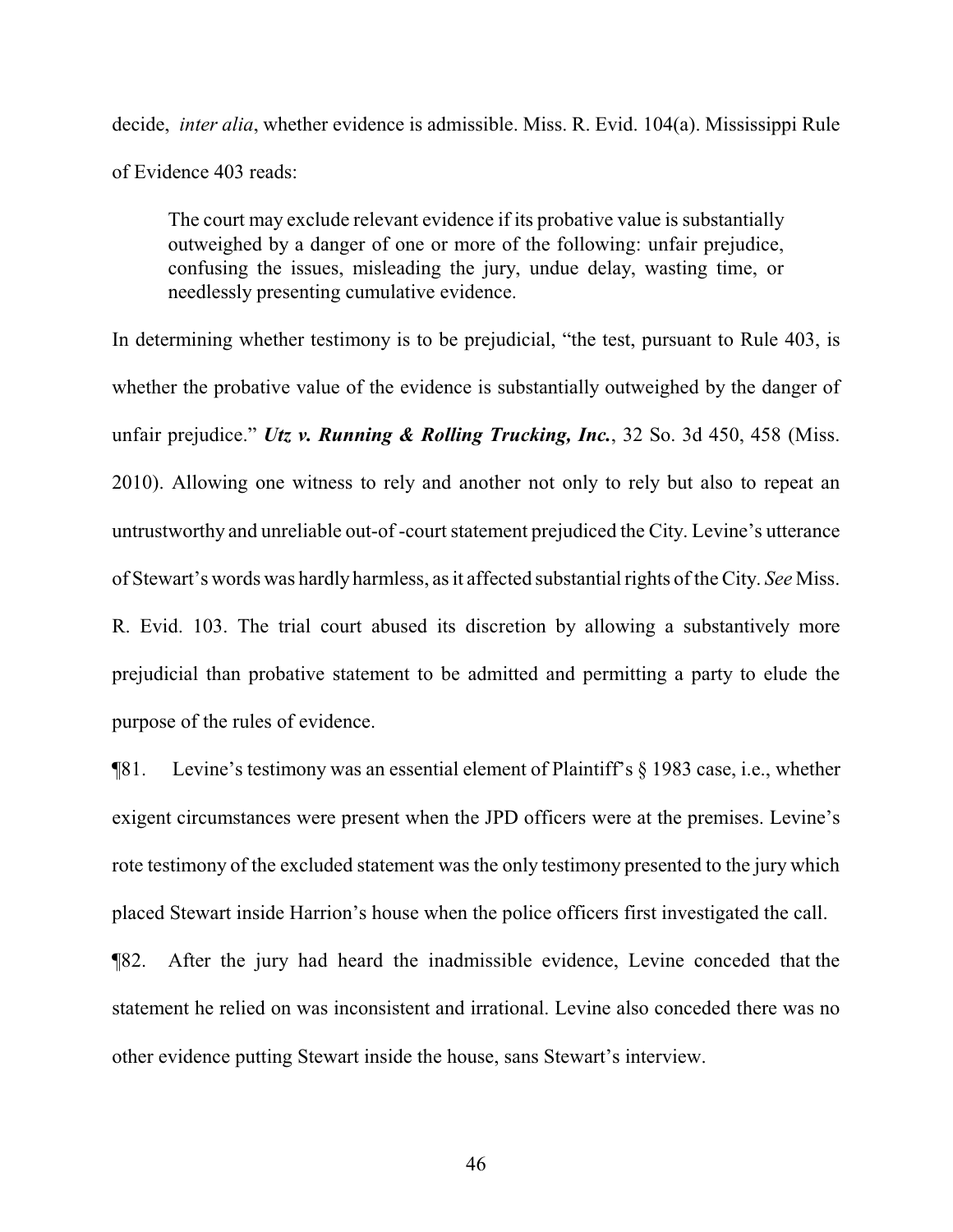¶83. The majority opines that Levine's testimony that Stewart was inside when the police arrived was cumulative of Officer Heard's testimony.<sup>12</sup> Both Levine and Heard's testimony was based on excluded evidence and/or was mere speculation and conjecture. *See* Miss. R. Evid. 701, 702, 703, and 705. Such error requires reversal of the jury verdict and judgment, aside from not granting the City's motion for directed verdict.

# **MAXWELL, CHAMBERLIN, ISHEE AND GRIFFIS, JJ., JOIN THIS OPINION IN PART.**

#### **GRIFFIS, JUSTICE, SPECIALLY CONCURRING:**

¶84. I disagree with the trial court's finding that the City of Jackson acted with reckless disregard and is liable for Ruth Harrion's death under the Mississippi Tort Claims Act.

¶85. Nevertheless, I recognize that this Court's standard of review on appeal requires this Court to affirm. *See City of Jackson v. Lewis*, 153 So. 3d 689, 693 (Miss. 2014) ("Although reasonable minds might differ on the conclusion of whether or not the officer in question acted in reckless disregard, it is beyond this Court's power to disturb the findings of the trial judge if supported by substantial evidence." (internal quotation marks omitted) (quoting *City of Ellisville v. Richardson*, 913 So. 2d 973, 978 (Miss. 2005))).

¶86. Mississippi Code Section 11-46-9 (Rev. 2019) (emphasis added) states in pertinent part:

<sup>&</sup>lt;sup>12</sup> Officer Heard's testimony was equivocal. Officer Heard first testified that she "did not know" whether Stewart was in the house. After Plaintiff's counsel reframed the question, she testified that she "knew now" that Stewart was in the house. That speculative response was dependent upon the excluded synopsis of another officer, a fact not in evidence. *See* Miss. R. Evid. 701. However, since the City failed to raise this issue on appeal, we shall do likewise.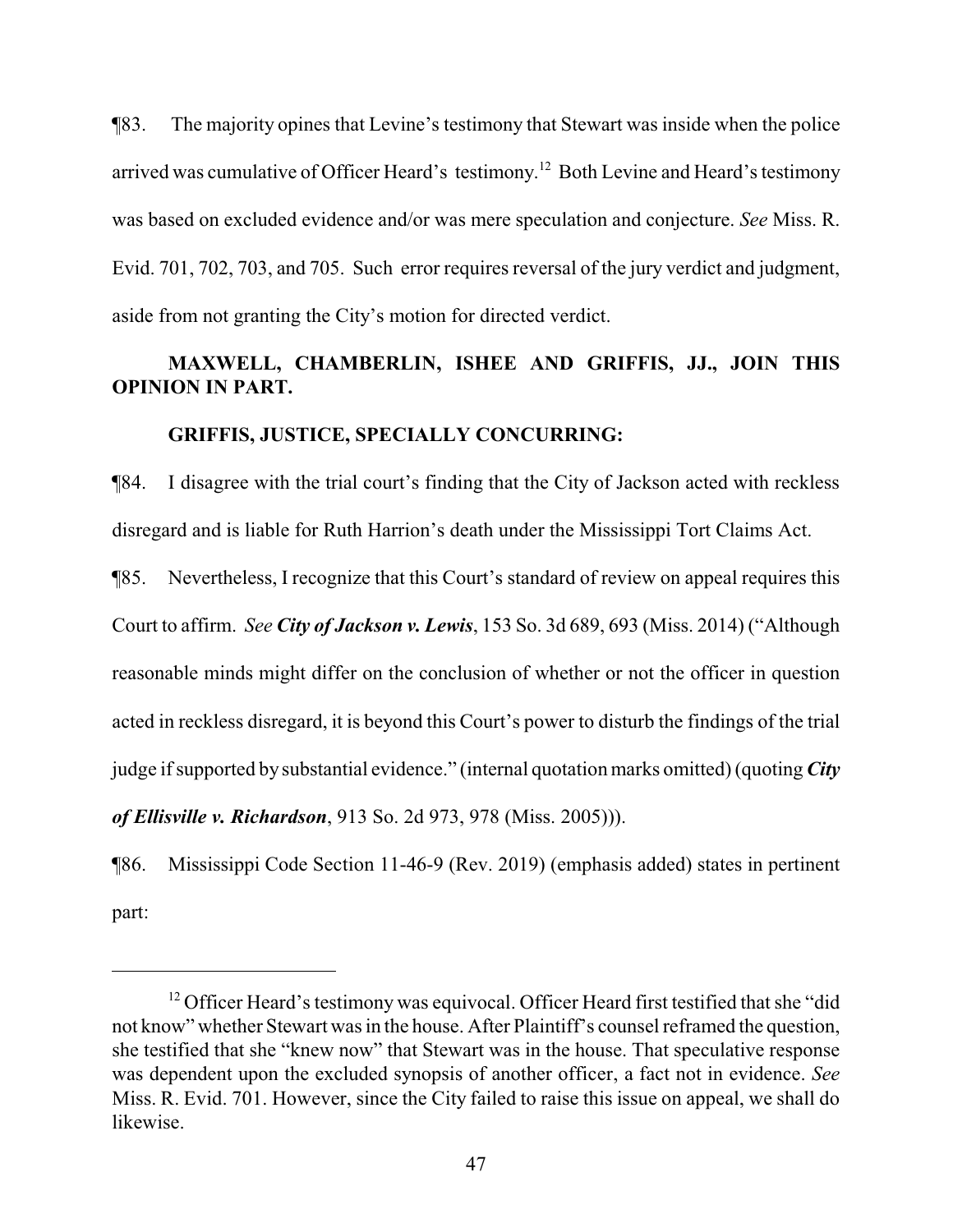(1) A governmental entity and its employees acting within the course and scope of their employment or duties shall not be liable for any claim:

. . . .

(c) Arising out of any act or omission of an employee of a governmental entity engaged in the performance or execution of duties or activities relating to police or fire protection *unless the employee acted in reckless disregard of the safety and well-being of any person not engaged in criminal activity at the time of injury*[.]

In *City of Jackson v. Lipsey*, this Court agreed "that reckless disregard would encompass

gross negligence[,]" but it held that "reckless disregard is a higher standard than gross

negligence by which to judge the conduct of officers." *City of Jackson v. Lipsey*, 834 So.

2d 687, 691 (Miss. 2003) (quoting *Turner v. City of Ruleville*, 735 So. 2d 226, 229-30 (Miss.

1999)). The Court explained,

"Disregard" of the safety of others is at least negligence if not gross negligence. Because "reckless" precedes "disregard," the standard is elevated. As quoted above from Black's Law Dictionary, "reckless," according to the circumstances, "may mean desperately heedless, wanton or willful, or it may mean only careless, inattentive or negligence." In the context of the statute, reckless must connote "wanton or willful," because immunity lies for negligence. And this Court has held that "wanton" and "reckless disregard" are just a step below specific intent.

*Id.* at 691-92 (citations omitted) (quoting *Turner*, 735 So. 2d at 229-30).

¶87. "'[R]eckless disregard' embraceswillful orwanton conductwhich requires knowingly and intentionally doing a thing or wrongful act." *Turner*, 735 So. 2d at 230 (quoting *Raney v. Jennings*, 248 Miss. 140, 158 So. 2d 715, 718 (1963)). Reckless disregard "is usually 'accompanied by a conscious indifference to consequences, amounting almost to a willingness that harm should follow.'" *City of Jackson v. Presley*, 40 So. 3d 520, 523 (Miss.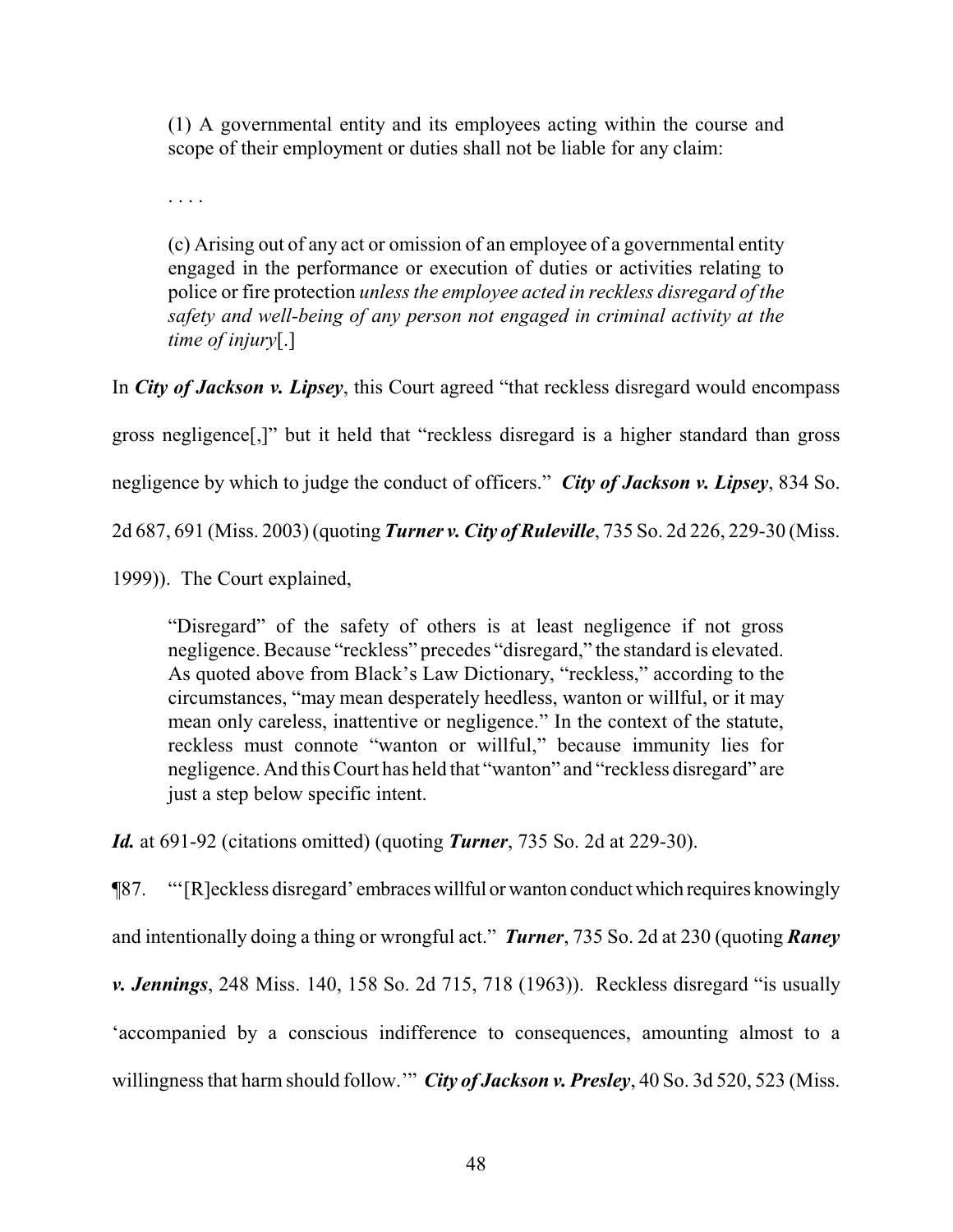2010) (quoting *Maldonado v. Kelly*, 768 So. 2d 906, 910 (Miss. 2000)). Reckless disregard exists "when the 'conduct involved evinced not only some appreciation of the unreasonable risk involved, but also a deliberate disregard of that risk and the high probability of harm involved.'" *Miss. Dep't of Pub. Safety v. Durn*, 861 So. 2d 990, 995 (Miss. 2003) (quoting *Maldonado*, 768 So. 2d at 910-11).

¶88. Here, the record reflects that Debra Goldman's conduct evinced "some appreciation of the unreasonable risk involved." *Id.* (quoting *Maldonado*, 768 So. 2d at 910-11). Indeed, Goldman acknowledged that the City's public safety communications operating procedures were in place to save people's lives, and she testified that because Harrion reported a felony in progress, she dispatched the call as a "priority one" call, the highest priority.

¶89. But the record does not reflect that Goldman "deliberate[ly] disregard[ed] . . . th[e] risk and the high probability of harm involved." *Id.* (quoting *Maldonado*, 768 So. 2d at 910- 11). Goldman testified that when the call came in, she "typed the call up real quick and sent it to the dispatcher." The record reflects that the call was dispatched five minutes after the call came in, and officers arrived on the scene six minutes later. Goldman further testified that she was concerned about Harrion's welfare, which was why she dispatched the call as a priority one call. She explained that prowler calls are typically considered priority two calls, but because Harrion reported a felony in progress and because it was at night, she dispatched the call as a priority one call.

¶90. Additionally, while it is clear that the call was disconnected, it is unclear how the call was disconnected. Goldman testified that after she advised Harrion that officers had been

49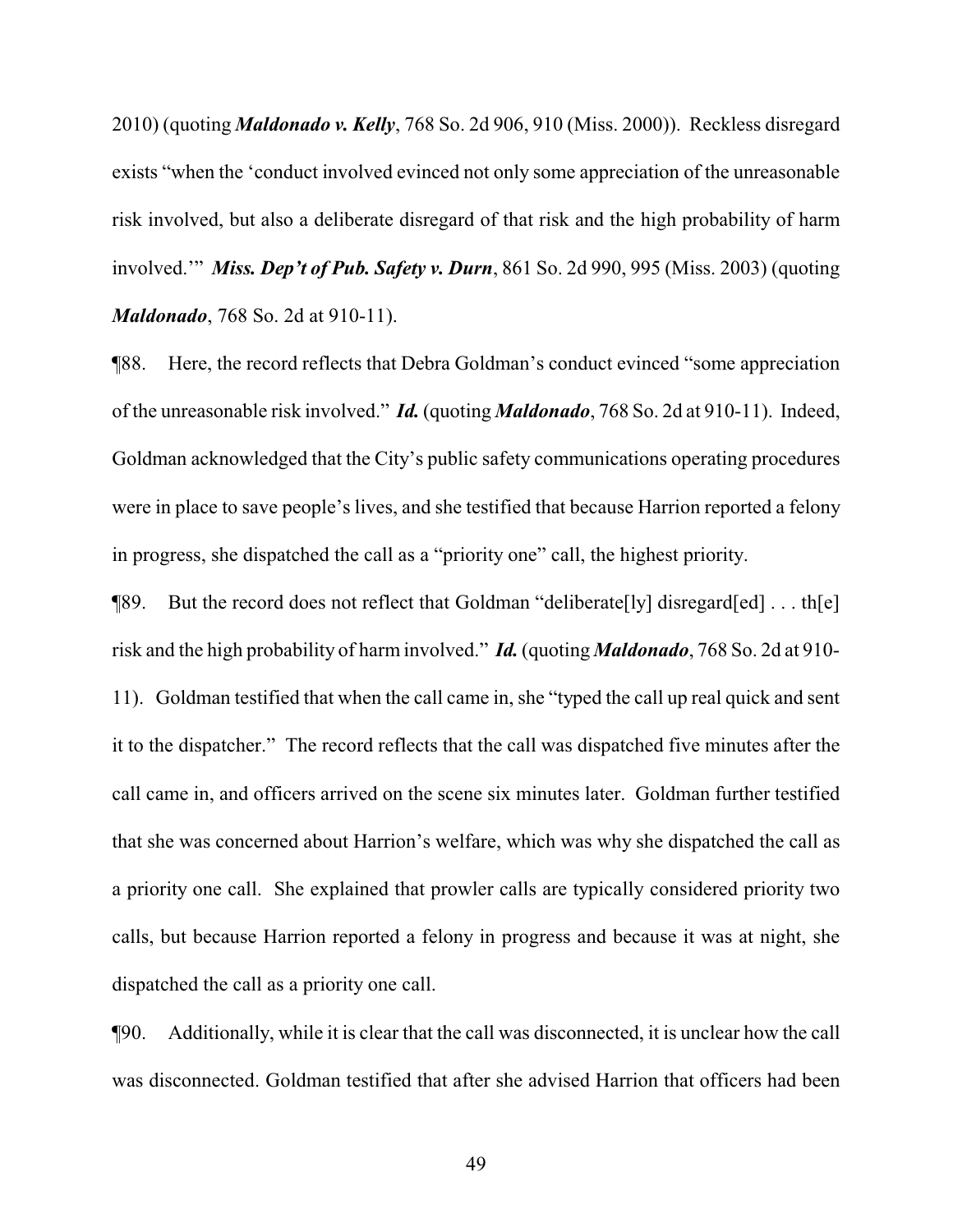dispatched, Harrion said thank you and hung up. Goldman explained that she did not expect

Harrion to hang up when she did. After the call ended, Goldman discussed the call with the

dispatcher, and they attempted to call Harrion back.

¶91. While Goldman acknowledged that she failed to *ask* certain questions related to the

City's public safety communications operating procedures, the record shows that she did not

*deliberately* disregard those procedures. The procedures at issue state:

PROCEDURE: 300/1.10

# BURGLARY/PROWLER

2.6 When receiving Prowler calls, the call-taker/dispatcher shall *determine* whether the prowler was seen or heard, as well as his last known location. *If possible*, the caller *should* remain on the telephone, out of direct view, providing updated information until an officer arrives at the scene.

(Emphasis added.)

PROCEDURE 300/2.02

# PROCEDURES

2.1 [U]pon learning that the caller is reporting an in-progress felony crime, the call-taker will determine the nature and location of the crime, and the name of the business, if applicable. *The call-taker will instruct the caller to remain on the line.*

(Emphasis added.)

¶92. Goldman testified that based on the call and Harrion's calmdemeanor, she *determined*

that Harrion had not seen the prowler and that the prowler was around Harrion's residence.

Specifically, Goldman testified, "[Harrion] was calm. . . . I determined that [Harrion] didn't

see anything. . . . I determined that [Harrion's] location was where the [prowler] possibly

was."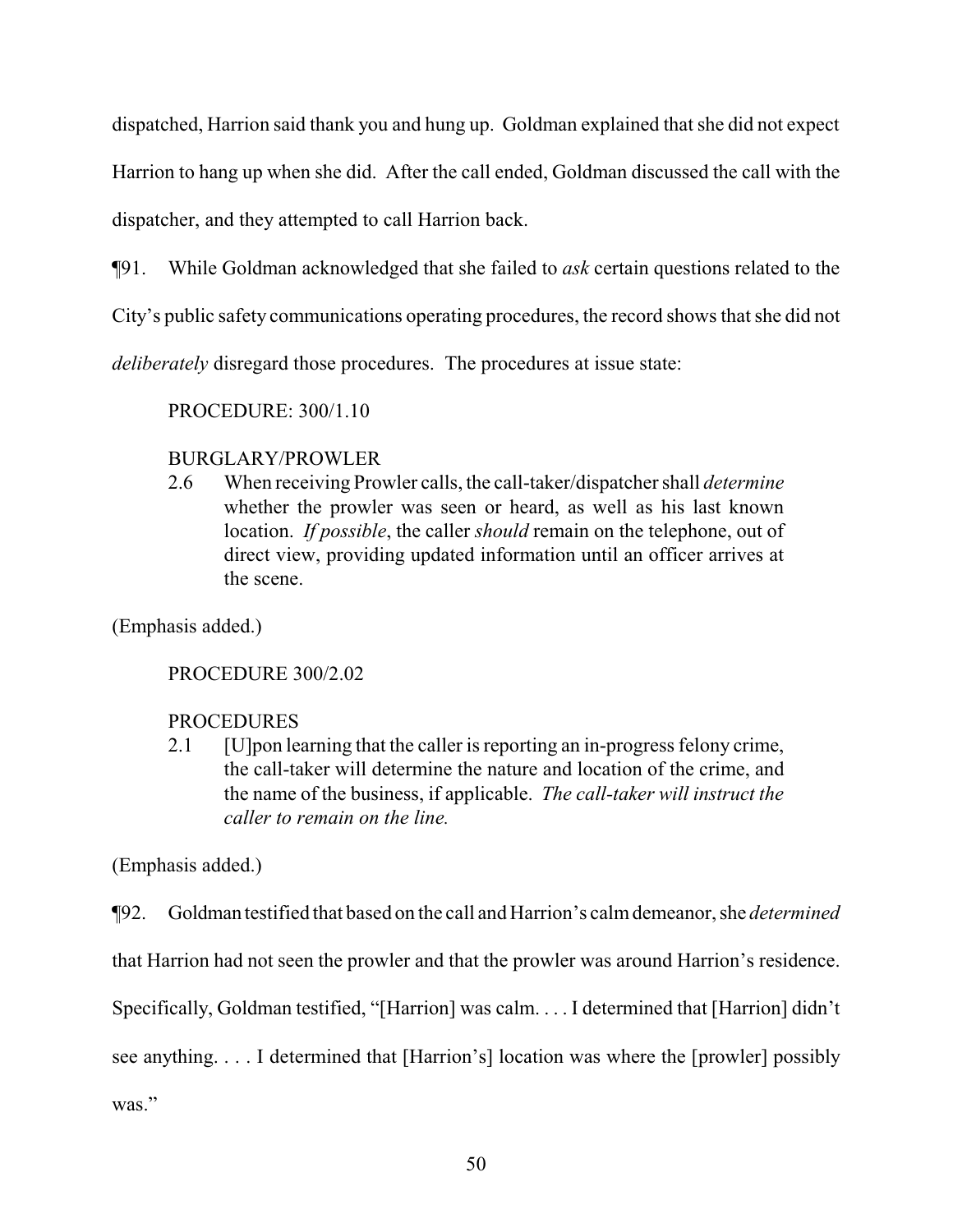¶93. Regarding Goldman's failure to instruct Harrion to remain on the phone, Procedure 2.6 did not mandate that Harrion remain on the line. Instead, the procedure simply states that the caller "should" remain on the line "if possible." While Procedure 2.1 required Goldman to instruct Harrion to remain on the line, Goldman testified that Harrion hung up unexpectedly. Goldman explained that had Harrion remained on the line, she would have asked more questions. Goldman further explained that she attempted to call Harrion back after the call was disconnected.

¶94. While Plaintiffs presented expert testimony that Goldman's actions constituted reckless disregard, the City presented expert testimony that Goldman did not act with reckless disregard. Specifically, Mark Dunston testified that Goldman's "primary job" was "to get information and send the police officer to that spot where they got the information from" and that Goldman did this. Dunston opined that even if Goldman's actions were inadequate, they did not rise to reckless disregard.

¶95. "By requiring a finding of 'reckless disregard of the safety and well-being of others,' the Legislature set an extremely high bar for plaintiffs seeking to recover against a city for a police officer's conduct while engaged in the performance of his or her duties." *Presley*, 40 So. 3d at 523 (quoting Miss. Code Ann. § 11-46-9(1)(c)). "The City is immune from liability for acts of negligence, and even gross negligence is not enough." *Id.* While Goldman's actions were negligent, in my opinion they did not amount to reckless disregard. Indeed, Goldman's actions did not reflect a "conscious indifference to consequences, amounting almost to a willingness that harm should follow," *id.* (internal quotation mark